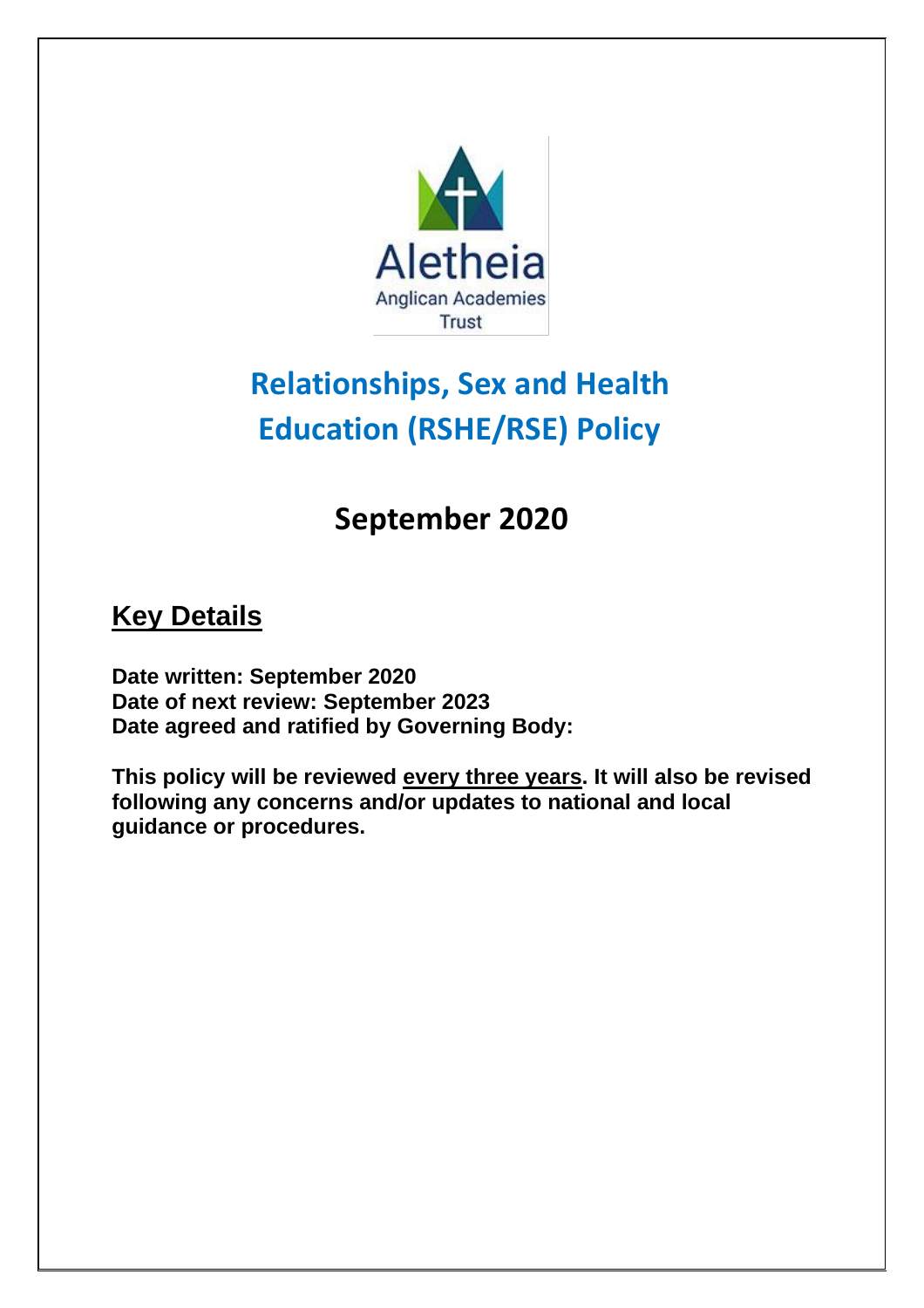### **Relationships, Sex and Health Education (RSHE/RSE) Policy**

#### **Rationale**

As schools all underpinned by Church of England ethos, all teaching of Relationships, Sex and Health Education (RSHE) will be in the context of our Christian values. We will approach this aspect of our responsibility in a spirit of openness, co-operation and compassion. Every child within our Trust is cared for, valued and loved – it is our aim that all children feel and know this. We also recognise, as detailed below, the vital role of parents as children's first educators and will seek to support them as much as possible.

This policy has been developed in line with our Public Sector Equality Duty. We will ensure that at all times we will seek to promote equal opportunities and good relations, avoiding discrimination against anyone for reasons of age, sex, race, disability, religion or belief, gender reassignment, pregnancy or maternity, marriage or civil partnership, or sexual orientation (collectively known as the protected characteristics). Appropriate action will be taken in cases of harassment and discrimination. We give special attention and regard to the [Valuing All God's Children](https://www.churchofengland.org/sites/default/files/2019-07/Valuing%20All%20God%27s%20Children%20July%202019_0.pdf) guidance which is produced by the Church of England Education Office. This policy also aligns with our approach to pupils' spiritual, moral, social and cultural development (SMSC).

Trust officers, school leaders, staff, parents, governors and trustees have worked together to agree this policy for Relationships, Sex and Health Education, in line with requirements of the National Curriculum and Department for Education guidance.

In publishing revised guidance for implementation from September 2020, the Secretary of State said: "Today's children and young people are growing up in an increasingly complex world and living their lives seamlessly on and offline. This presents many positive and exciting opportunities, but also challenges and risks. In this environment, children and young people need to know how to be safe and healthy, and how to manage their academic, personal and social lives in a positive way."

Furthermore, the stated desire of the Secretary of State, which we share, says:

"we want the subjects to put in place the key building blocks of healthy, respectful relationships, focusing on family and friendships, in all contexts, including online. This will sit alongside the essential understanding of how to be healthy."

#### **What is Relationships, Sex and Health Education?**

RSHE involves learning about moral, physical and emotional development. It aims to teach children about the importance of stable, loving, family relationships, respect and care, and about changes and choices they will face in the future.

#### **Aims and Objectives**

We believe that Relationships and Sex Education (RSE) should be delivered as an integral part of the curriculum across the school and not in isolation, taken out of context or over-emphasised. Our programme is delivered with continuity throughout the school and is for all our children, including those with physical, emotional or learning difficulties.

Our programme recognises that there are many different kinds of families and relationships, and helps children to gain information and know where they can access support, not promoting any particular approach to relationships over another. We recognise the particular needs of pupils who are adopted or fostered. We also acknowledge and support those who may be considered young carers, appreciating that roles and responsibilities within families vary from one family to the next.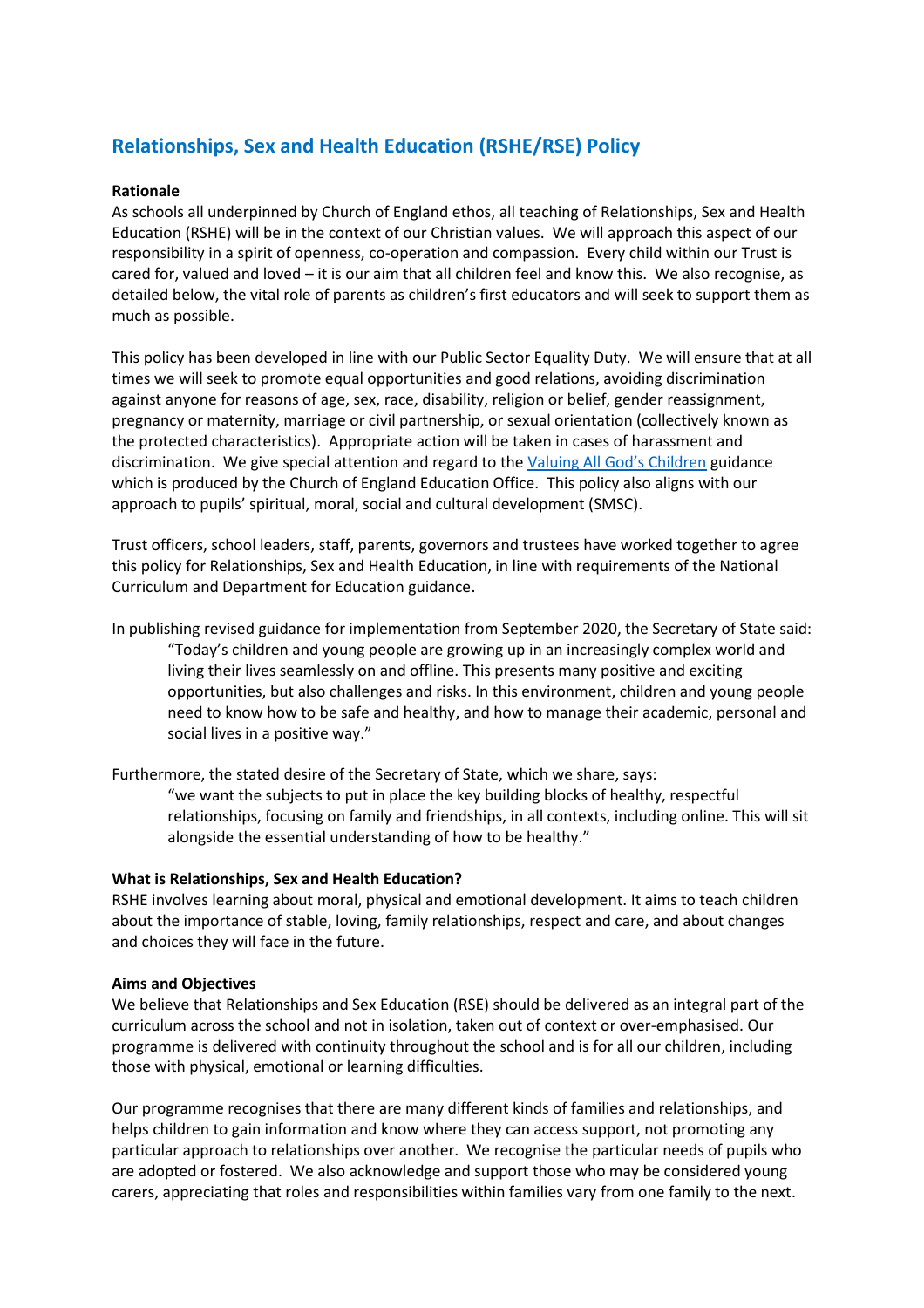RSHE should be treated as a positive experience for young people to understand and be in control of their own sexuality, recognising the importance of consent at all times to protect themselves and others. We feel that children have a right to be made aware of the changes that are taking place in their bodies.

RSHE should teach children:

- To develop their own moral values and individual conscience
- The importance of stable and loving relationships within a family
- The value of care and respect for themselves and others
- To make informed decisions without prejudice, based on an understanding of difference
- To manage their own emotions and avoid conflict
- To be prepared for puberty and adulthood
- To help gain access to information and support
- To develop skills for a healthier, safer lifestyle
- To develop and use communication and assertiveness skills, to cope with the influences of their peers and the media

These values and skills are explored throughout the whole school programme of Personal, Social and Health Education which focuses strongly on emotional literacy. We also seek to provide relevant and appropriate guidance, particularly when safeguarding updates are provided, to help children keep themselves safe and informed, in order to protect themselves from harm and from engaging in inappropriate behaviour, such as online and on electronic devices.

#### **As a Trust we agree to the Church of England Education Office's Charter for faith sensitive and inclusive Relationships Education, Relationships and Sex Education (RSE) and Health Education (RSHE) as shown below.**

In AAAT schools we seek to provide Relationships Education, Relationships and Sex Education (RSE) and Health Education (RSHE), which will enable all pupils to flourish.

#### **We commit:**

- 1. **To work in partnership with parents and carers**. This will involve dialogue with parents and carers through all stages of policy development as well as discussing the resources used to teach their children and how they can contribute at home. It must, however, be recognised that the law specifies that what is taught and how it is taught is ultimately a decision for the school.
- 2. **That RSHE will be delivered professionally and as an identifiable part of Personal Social and Health Education (PSHE)**. It will be led, resourced and reported to parents in the same way as any other subject. There will be a planned programme delivered in a carefully sequenced way. Staff will receive regular training in RSHE and PSHE. Any expert visitors or trainers invited into the school to enhance and supplement the programme will be expected to respect the school's published policy for RSHE.
- 3. **That RSHE will be delivered in a way that affords dignity and shows respect to all who make up our diverse community.** It will not discriminate against any of the protected characteristics in the Equality Act and will be sensitive to the faith and beliefs of those in the wider school community. RSHE will seek to explain fairly the tenets and varying interpretations of religious communities on matters of sex and relationships and teach these viewpoints with respect. It will value the importance of faithfulness as the underpinning and backdrop for relationships. It will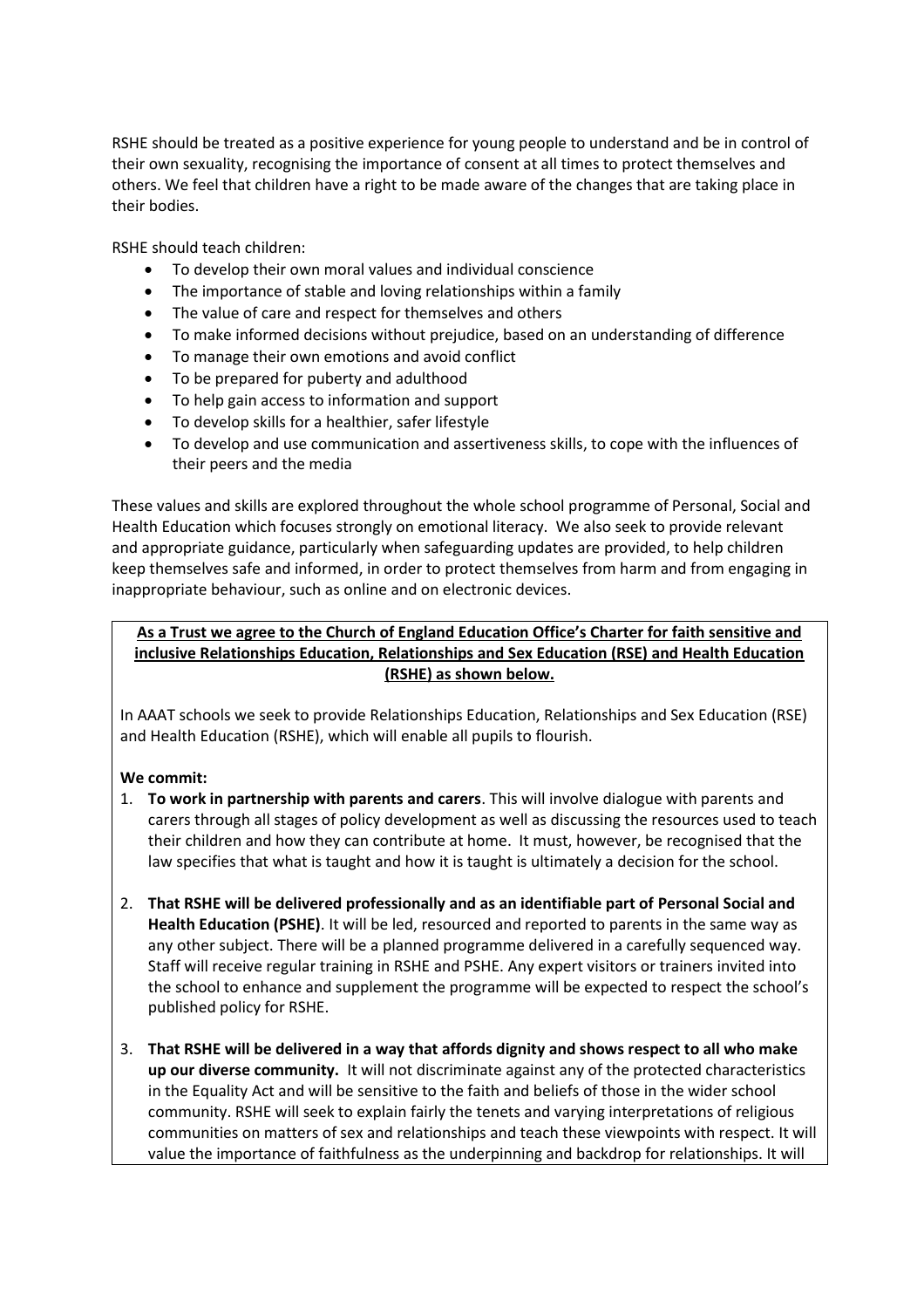encourage pupils to develop the skills needed to disagree without being disagreeable, to appreciate the lived experience of other people and to live well together.

- 4. **That RSHE will seek to build resilience in our pupils to help them form healthy relationships, to keep themselves safe and resist the harmful influence of pornography in all its forms**. It will give pupils opportunities to reflect on values and influences including their peers, the media, the internet, faith and culture that may have shaped their attitudes to gender, relationships and sex. It will promote the development of the wisdom and skills our pupils need to make their own informed decisions.
- 5. **That RSHE will promote healthy resilient relationships set in the context of character and virtue development**. It will reflect the vision and associated values of the school, promote reverence for the gift of human sexuality and encourage relationships that are hopeful and aspirational. Based on the school's values it will seek to develop character within a moral framework based on virtues such as honesty, integrity, self-control, courage, humility, kindness, forgiveness, generosity and a sense of justice but does not seek to teach only one moral position.
- 6. **That RSHE will be based on honest and medically accurate information from reliable sources of information, including about the law and legal rights**. It will distinguish between different types of knowledge and opinions so that pupils can learn about their bodies and sexual and reproductive health as appropriate to their age and maturity.
- 7. **To take a particular care to meet the individual needs of all pupils including those with special needs and disabilities.** It will ensure that lessons and any resources used will be accessible and sensitive to the learning needs of the individual child. We acknowledge the potential vulnerability of pupils who have special needs and disabilities (SEND) and recognise the possibilities and rights of SEND pupils to high quality relationships and sex education.
- 8. **To seek pupils' views about RSHE so that the teaching can be made relevant to their lives.** It will discuss real life issues relating to the age and stage of pupils, including friendships, families, faith, consent, relationship abuse, exploitation and safe relationships online. This will be carefully targeted and age appropriate based on a teacher judgment about pupil readiness for this information in consultation with parents and carers.

#### **Content of RSHE**

The majority of relationships and health education is delivered through PSHE lessons, through collective worship and wider aspects of the national curriculum. This applies across the whole Trust, including the Foundation Stage.

We follow the national curriculum for Science which incorporates the following – there is no right of withdrawal from the Science curriculum.

Early Years Foundation Stage - Understanding the World (Nursery and Reception):

- Children talk about past and present events in their own lives and in the lives of family members
- They know that other children do not always enjoy the same things, and are sensitive to this
- They know about similarities and differences between themselves and others, and among families, communities and traditions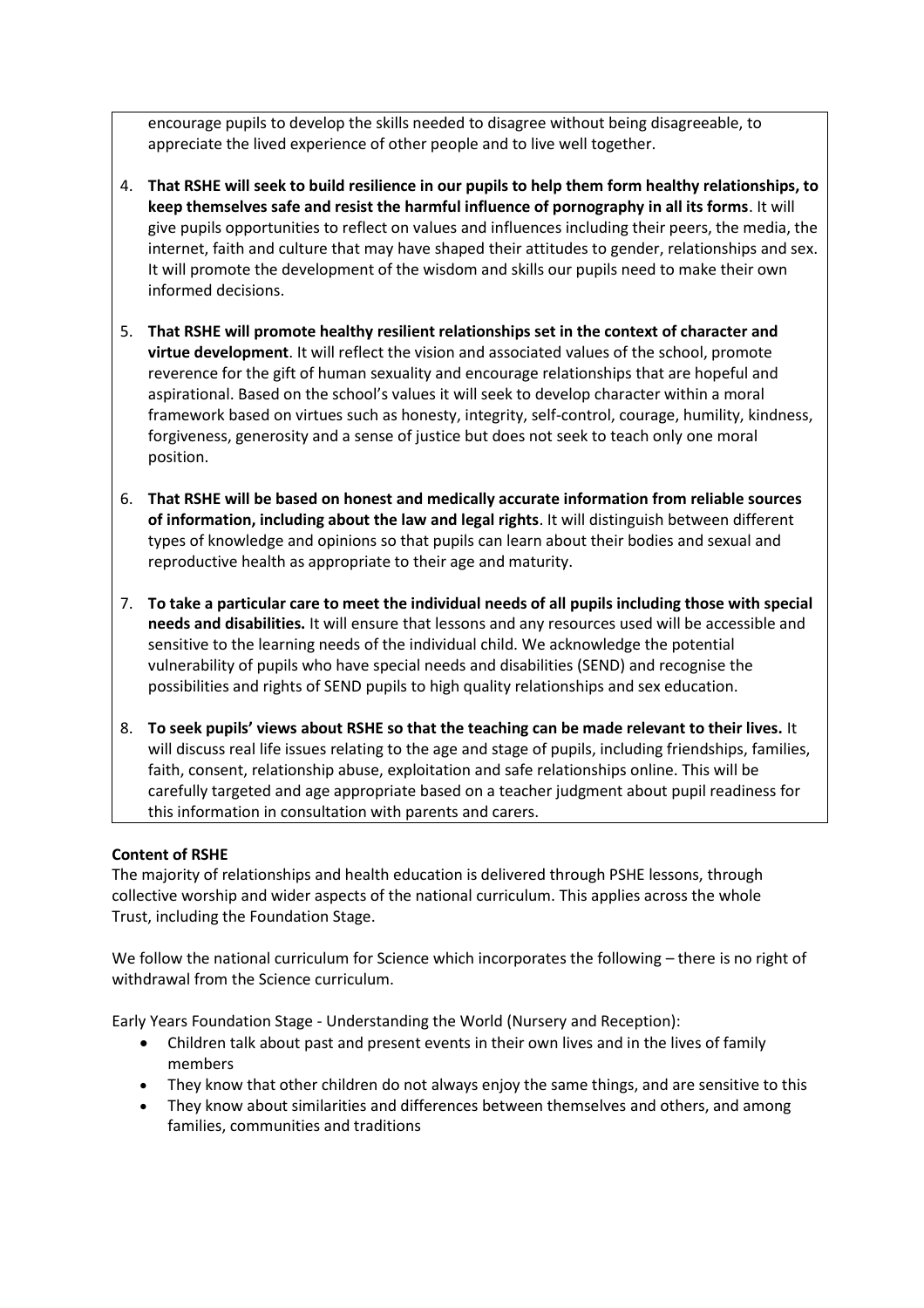Key Stage 1 Science - children will learn about the human body and that animals and humans grow, change and reproduce.

The Key Stage 1 Science National Curriculum indicates that pupils should be taught to:

- identify, name, draw and label the basic parts of the human body and say which part of the body is associated with each sense
- explore and compare the differences between things that are living, dead, and things that have never been alive
- identify that most living things live in habitats to which they are suited and describe how different habitats provide for the basic needs of different kinds of animals and plants, and how they depend on each other
- notice that animals, including humans, have offspring which grow into adults
- find out about and describe the basic needs of animals, including humans, for survival (water, food and air)
- describe the importance for humans of exercise, eating the right amounts of different types of food, and hygiene

Key Stage 2 Science – children will learn more about the body, what humans need for growth and development and extend their understanding of reproduction.

The Key Stage 2 Science National Curriculum indicates that pupils should be taught to:

- identify that animals, including humans, need the right types and amount of nutrition, and that they cannot make their own food; they get nutrition from what they eat
- identify that humans and some other animals have skeletons and muscles for support, protection and movement
- describe the simple functions of the basic parts of the digestive system in humans
- identify the different types of teeth in humans and their simple functions
- construct and interpret a variety of food chains, identifying producers, predators and prey
- describe the life process of reproduction in some plants and animals
- describe the changes as humans develop to old age
- identify and name the main parts of the human circulatory system, and describe the functions of the heart, blood vessels and blood
- recognise the impact of diet, exercise, drugs and lifestyle on the way their bodies function
- describe the ways in which nutrients and water are transported within animals, including humans
- recognise that living things produce offspring of the same kind, but normally offspring vary and are not identical to their parents

#### **Relationships Education**

In line with Department for Education guidelines, by the end of primary school our children will have knowledge and understanding of the following.

#### **Families and people who care for me**

Pupils should know

- that families are important for children growing up because they can give love, security and stability.
- the characteristics of healthy family life, commitment to each other, including in times of difficulty, protection and care for children and other family members, the importance of spending time together and sharing each other's lives.
- that others' families, either in school or in the wider world, sometimes look different from their family, but that they should respect those differences and know that other children's families are also characterised by love and care.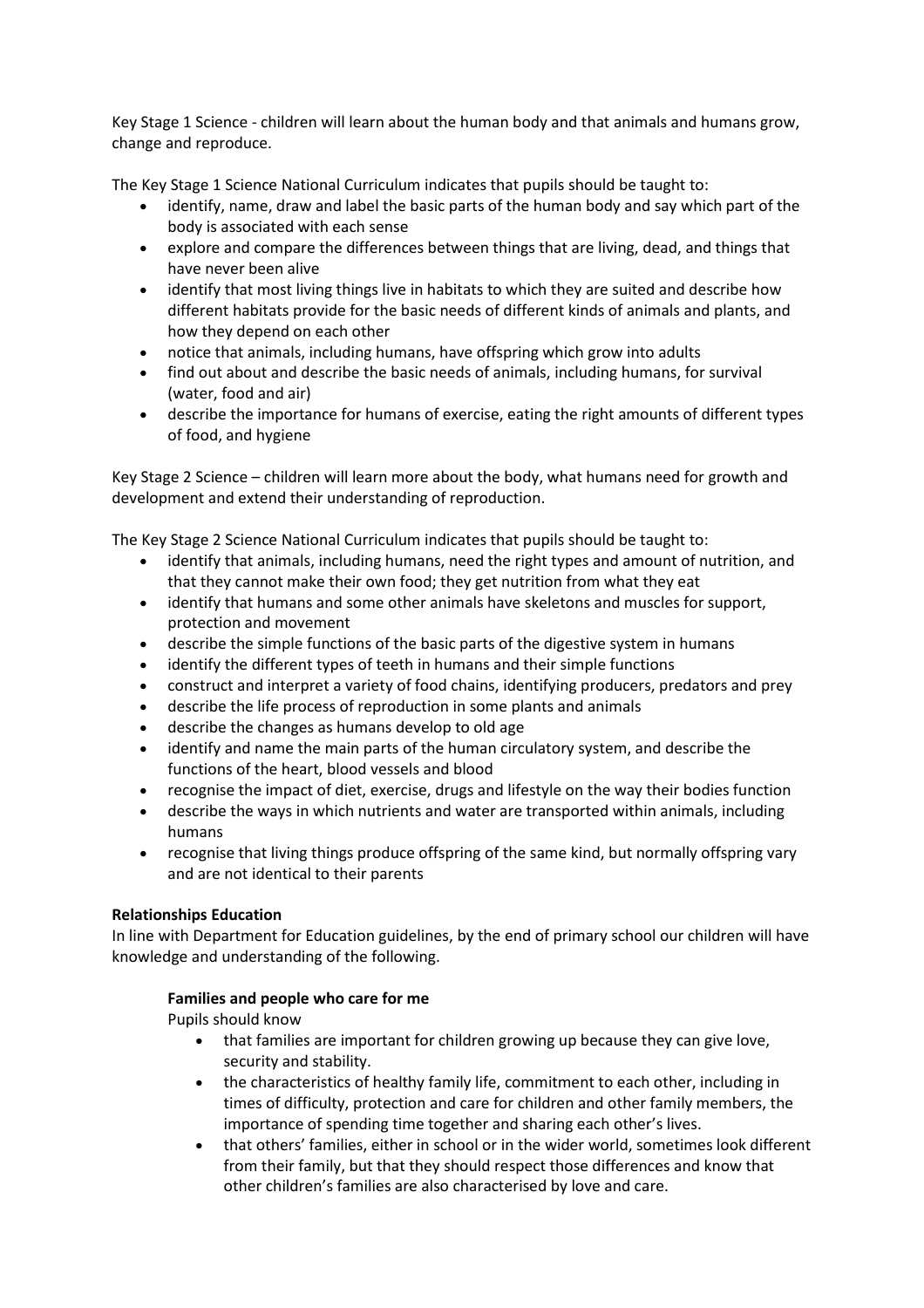- that stable, caring relationships, which may be of different types, are at the heart of happy families, and are important for children's security as they grow up.
- that marriage or civil partnership represent a formal and legally recognised commitment of two people to each other which is intended to be lifelong.
- how to recognise if family relationships are making them feel unhappy or unsafe, and how to seek help or advice from others if needed.

#### **Caring friendships**

Pupils should know

- how important friendships are in making us feel happy and secure, and how people choose and make friends.
- the characteristics of friendships, including mutual respect, truthfulness, trustworthiness, loyalty, kindness, generosity, trust, sharing interests and experiences and support with problems and difficulties.
- that healthy friendships are positive and welcoming towards others, and do not make others feel lonely or excluded.
- that most friendships have ups and downs, and that these can often be worked through so that the friendship is repaired or even strengthened, and that resorting to violence is never right.
- how to recognise who to trust and who not to trust, how to judge when a friendship is making them feel unhappy or uncomfortable, managing conflict, how to manage these situations and how to seek help or advice from others, if needed.

#### **Respectful relationships**

Pupils should know

- the importance of respecting others, even when they are very different from them (for example, physically, in character, personality or backgrounds), or make different choices or have different preferences or beliefs.
- practical steps they can take in a range of different contexts to improve or support respectful relationships.
- the conventions of courtesy and manners.
- the importance of self-respect and how this links to their own happiness.
- that in school and in wider society they can expect to be treated with respect by others, and that in turn they should show due respect to others, including those in positions of authority.
- about different types of bullying (including cyberbullying), the impact of bullying, responsibilities of bystanders (primarily reporting bullying to an adult) and how to get help.
- what a stereotype is, and how they are generally unfair, unhelpful or even destructive.
- the importance of consent, permission-seeking and giving in relationships with friends, peers and adults.

#### **Online relationships**

Pupils should know

- that people sometimes behave differently online, including by pretending to be someone they are not.
- that the same principles apply to online relationships as to face-to-face relationships, including the importance of respect for others online including when we are anonymous.
- the rules and principles for keeping safe online, how to recognise risks, harmful content and contact, and how to report them.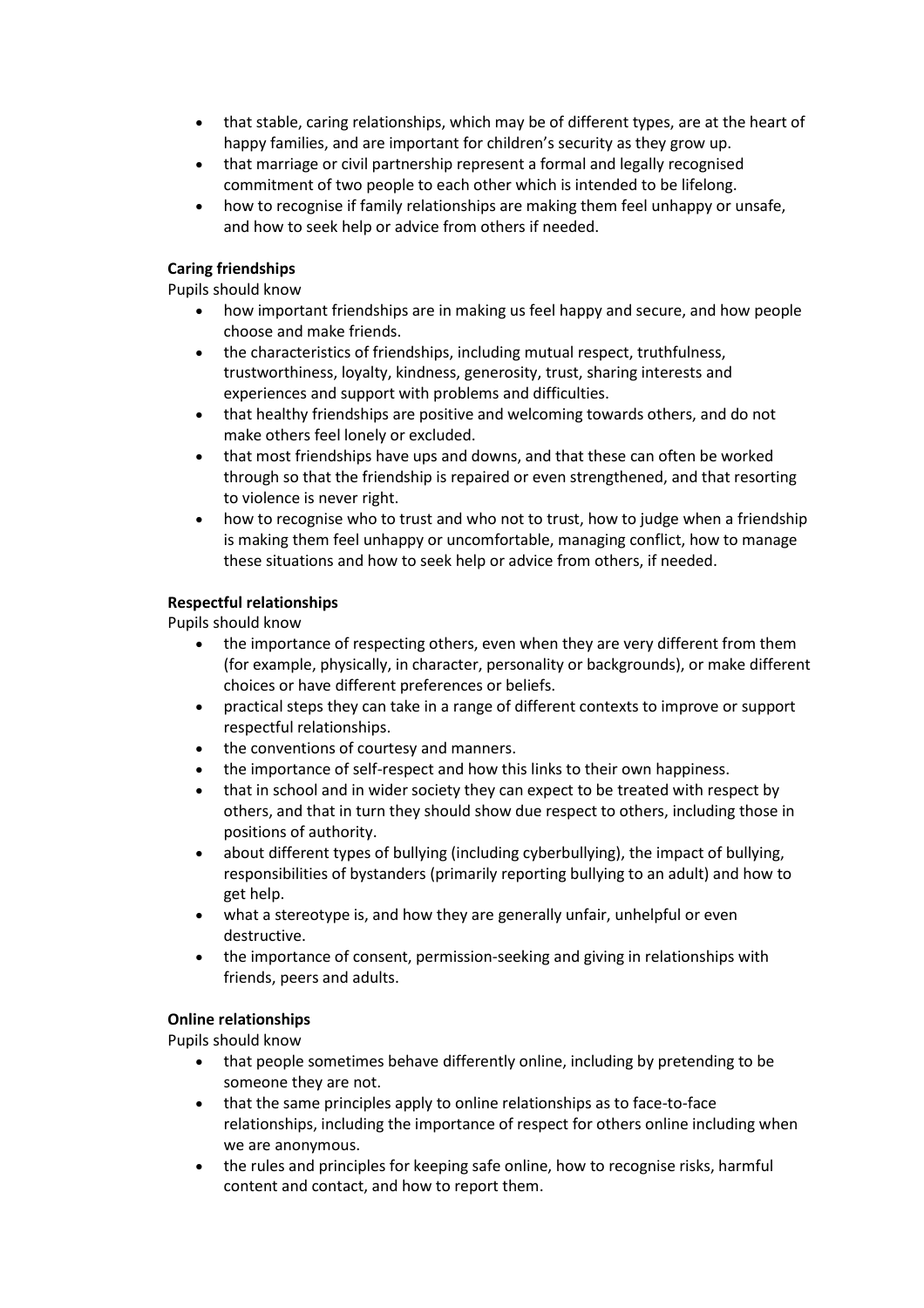- how to critically consider their online friendships and sources of information including awareness of the risks associated with people they have never met.
- how information and data is shared and used online.

#### **Being safe**

Pupils should know

- what sorts of boundaries are appropriate in friendships with peers and others (including in a digital context).
- about the concept of privacy and the implications of it for both children and adults; including that it is not always right to keep secrets if they relate to being safe.
- that each person's body belongs to them, and the differences between appropriate and inappropriate or unsafe physical, and other, contact.
- how to respond safely and appropriately to adults they may encounter (in all contexts, including online) whom they do not know.
- how to recognise and report feelings of being unsafe or feeling bad about any adult.
- how to ask for advice or help for themselves or others, and to keep trying until they are heard.
- how to report concerns or abuse, and the vocabulary and confidence needed to do so.
- where to get advice e.g. family, school and/or other sources.

Key Stage 3, 4 and 5 Life Skills lessons - children learn PSHE and RSE through these discreet lessons, form time activities and drop-down days

#### *1. Developing a healthy, safer lifestyle*

To recognise the physical and emotional changes that take place at puberty and how to manage these changes positively. They work through how to keep healthy and what influences health including the media. In a context of the importance of relationships, about human reproduction, contraception, STIs, HIV and high-risk behaviours about early sexual activity.

#### *2. Developing good relationships and respecting the differences between people*

About the nature of friendship and how to make and keep friends. To recognise some of the cultural norms in society. About the role and importance of marriage and the feelings towards parents and carers. To recognise that actions have consequences and when and how to make compromises. To communicate confidently with their peers and adults.

#### **Sex Education**

We deliver a sex education programme that is in keeping with our values and objectives identified above, as well as completely satisfying government requirements. Our programmes are designed to help children stay safe and to live in accordance with their own values. We aim to give parents confidence in the programme that children receive and in supporting them at home.

This programme is tailored appropriately according to the age and the physical and emotional maturity of the pupils. It is always delivered in a way that is sensitive and supportive, catering for a range of different backgrounds, knowledge and needs. It ensures that pupils are prepared for the changes that adolescence brings and – drawing on knowledge of the human life cycle set out in the national curriculum for science - how a baby is conceived and born. We see this as important preparation for their transition to secondary school and for life beyond school.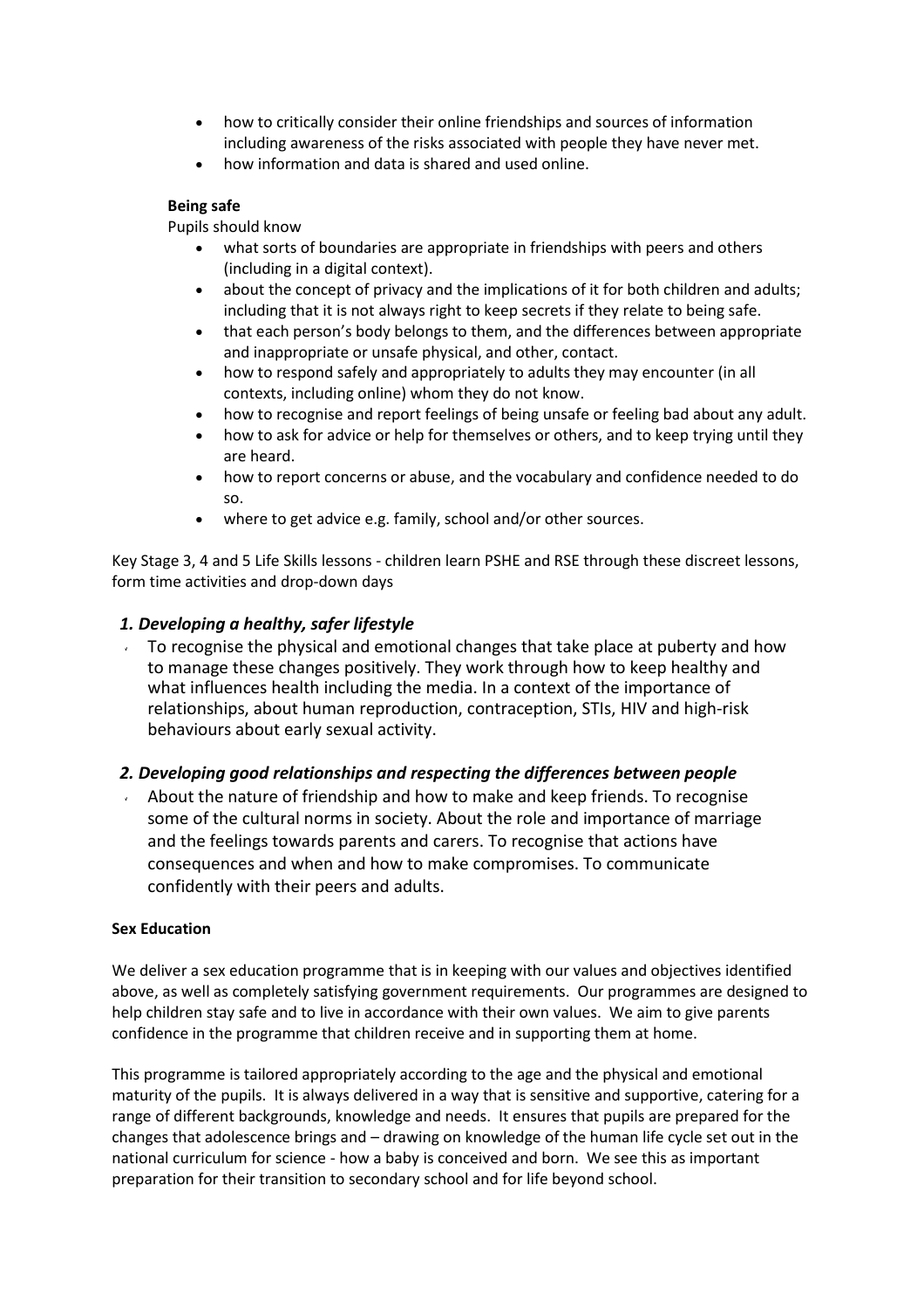Elements of specific sex education that will be introduced in upper Key Stage 2 (Years 5 and 6) include:

- Changes in the body at puberty;
- When changes are likely to occur, issues that may cause them anxiety and how to deal with them;
- How a baby is born and conceived;
- Addressing aspects of identity, sexuality and relationships including LGBT, always at an age appropriate level and in the wider context of effective teaching of RSHE.

By the end of Key Stage 3

Pupils will be able to:

- Manage changing relationships
- Recognise risk of personal safety in sexual behaviour and be able to make safe decisions
- Ask for help and support
- Explain the relationship between their self-esteem and how they see themselves
- Develop skills of assertiveness in order to resist peer pressure and stereotyping
- See the complexity of moral, social and cultural issues and be able to form a view of their own
- Develop good interpersonal skills to sustain existing relationships as they grow and change and to help them make new relationships
- Be tolerant of the diversity of personal, social and sexual preference in relationships
- Develop empathy with the core values of family life in all its variety of forms
- Recognise the need for commitment, trust and love in meaningful relationships which may manifest themselves in a variety of forms, including marriage
- Recognise the stage of emotions in relation to loss and change caused by divorce, separation and new family members and how to manage their feelings positively

Pupils will know and understand:

- That fertilisation in humans is the fusion of the male and female cell
- The physical and emotional changes that take place during adolescence
- About the human reproductive system, including the menstrual cycle and fertilisation
- How the foetus develops in the uterus
- How the growth and reproduction of bacteria and the replication of viruses can affect health
- How the media influences understanding and attitudes towards sexual health
- How good relationships can promote mental wellbeing
- The law relating to sexual behaviour of young people
- A range of sources of advice and support
- About when and where to get help, such as genito-urinary medicine clinics

Pupils will have considered:

- The benefits of sexual behaviour within a committed relationship
- How self-concept affects their self-confidence and behaviour
- The importance of respecting differences in relation to gender and sexuality
- How it feels to be different and be discriminated against
- Issues such as the costs of early sexual activity
- The unacceptability of prejudice and homophobic bullying
- What rights and responsibilities mean in relationships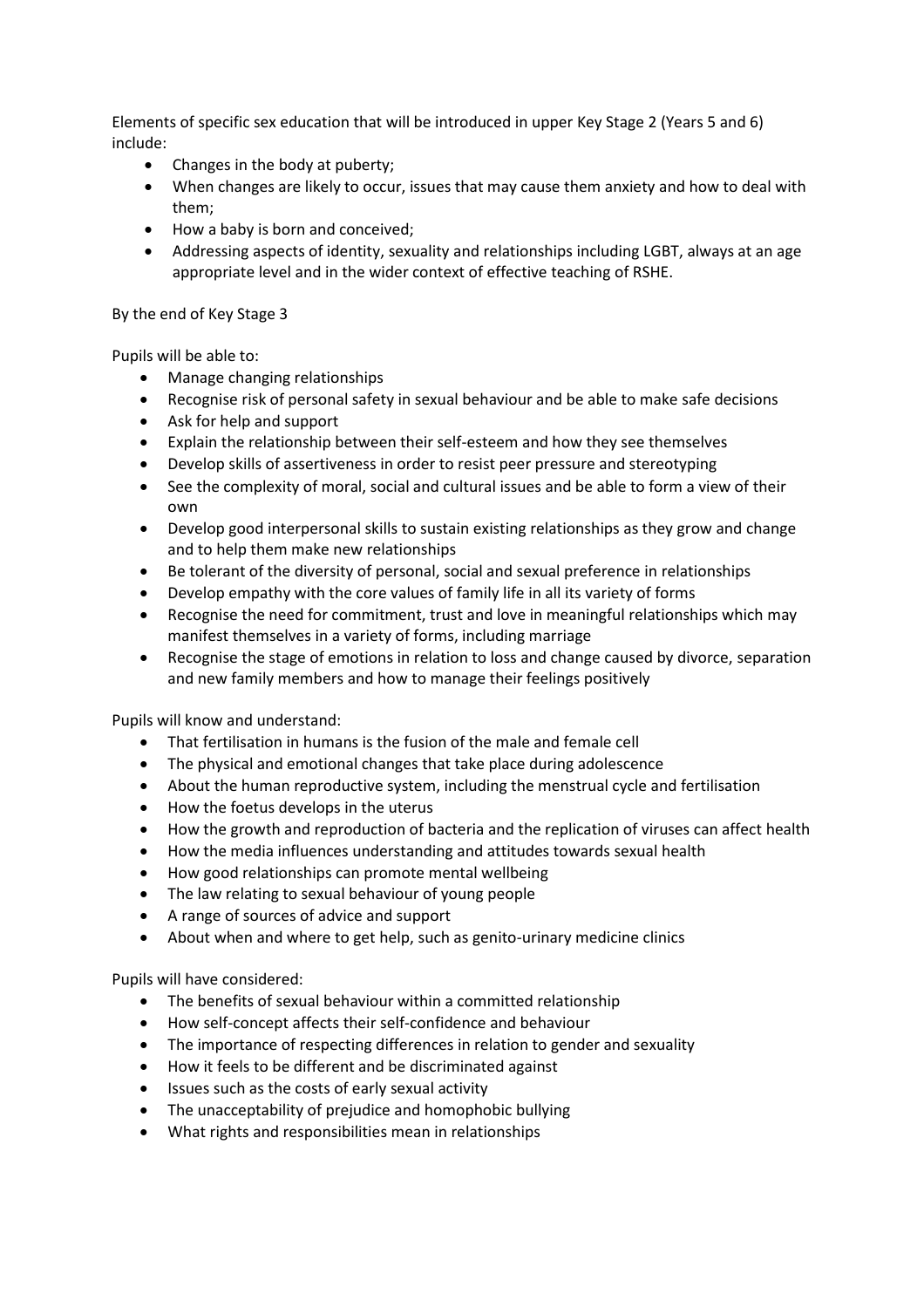By the end of Key Stage 4 and 5

Pupils will be able to:

- Recognise the influences and pressures around sexual behaviour and respond appropriately and confidently seek professional health advice
- Manage emotions associated with changing relationships with parents and friends
- See both sides of an argument and express and justify a personal opinion
- Have the determination to stand up for their beliefs and values
- Make informed choices about the pattern of their lifestyle which promote wellbeing
- Have the confidence to assert themselves and challenge offending behaviour
- Develop qualities of empathy and sympathy and the ability to respond emotionally to the range and depth of feelings within close relationships
- Work co-operatively with a range of people who are different from themselves
- Recognise attributes of positive and negative relationships

Pupils will know and understand:

- The way in which hormonal control occurs, including the effects of the sex hormones
- Some medical uses of hormones including the control and promotion of fertility
- The defence mechanisms of the body
- How sex is determined in humans
- How HIV and other sexually transmitted infections affect the body
- The risks of early sexual activity and the link with the use of alcohol
- The link between eating disorders and self-image and sexual identity
- How different forms of contraception work and where to get advice
- The role of statutory and voluntary organisations
- The law in relation to sexual activity for young people and adults
- How their own identity is influenced by their personal values, those of their family and of society
- How to respond appropriately within a range of social relationships
- The qualities of good parenting and its value to family life
- How to access the statutory and voluntary agencies which support relationships in
- crisis
- The benefits of marriage or a stable partnership in bringing up children
- The way different forms of relationship including marriage depend for their success on maturity and commitment

Pupils will have considered:

- Their developing sense of sexual identity and feel confident and comfortable with it
- How personal, family and social values influence behaviour
- The arguments around moral issues such as abortion, contraception and the age of consent
- The individual contributions made by partners in a sustained relationship and how these can be of joy or benefit to both
- The consequences of close relationships, including having children and how this will create family ties which impact on their lives and those of others.

Please note some of these outcomes will be achieved through the Science curriculum.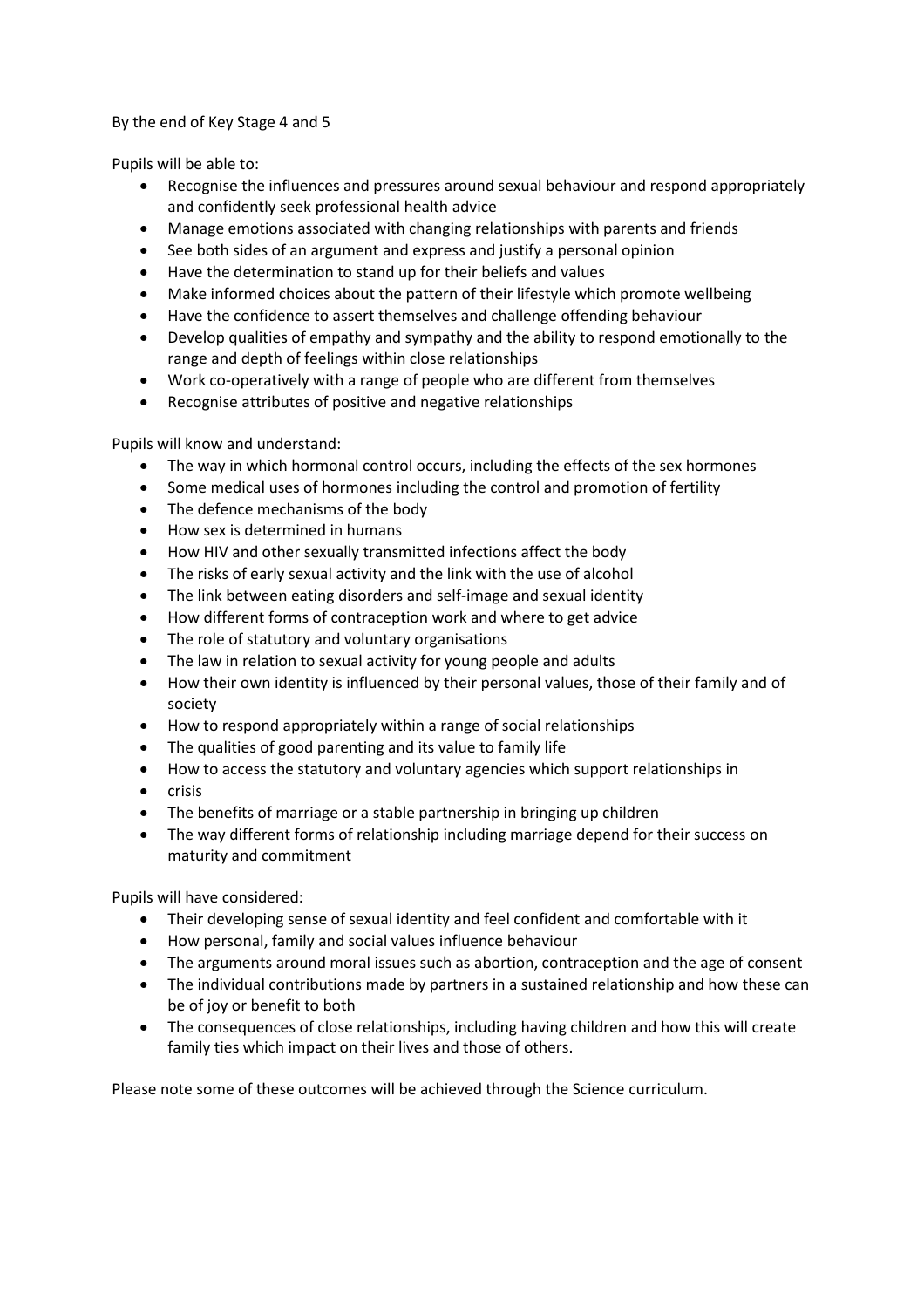In addition, at KS3/4 and 5 they also learn

#### **Intimate and sexual relationships, including sexual health**

Pupils should know

- how to recognise the characteristics and positive aspects of healthy one-to-one intimate relationships, which include mutual respect, consent, loyalty, trust, shared interests and outlook, sex and friendship.
- that all aspects of health can be affected by choices they make in sex and relationships, positively or negatively, e.g. physical, emotional, mental, sexual and reproductive health and wellbeing.
- the facts about reproductive health, including fertility, and the potential impact of lifestyle on fertility for men and women and menopause.
- that there are a range of strategies for identifying and managing sexual pressure, including understanding peer pressure, resisting pressure and not pressurising others.
- that they have a choice to delay sex or to enjoy intimacy without sex.
- the facts about the full range of contraceptive choices, efficacy and options available.
- the facts around pregnancy including miscarriage.
- that there are choices in relation to pregnancy (with medically and legally accurate, impartial information on all options, including keeping the baby, adoption, abortion and where to get further help).
- how the different sexually transmitted infections (STIs), including HIV/AIDs, are transmitted, how risk can be reduced through safer sex (including through condom use) and the importance of and facts about testing.
- about the prevalence of some STIs, the impact they can have on those who contract them and key facts about treatment.
- how the use of alcohol and drugs can lead to risky sexual behaviour
- how to get further advice, including how and where to access confidential health advice and treatment

#### **Organisation of RSHE**

The formulation of this policy is seen as a Trust-wide responsibility, in close consultation with our schools, their staff and parents. There will always be local consultation and tailoring of the policy where required and following discussion with the Trust. Each academy has a designated person to lead the co-ordination of RSHE as an integral part of the curriculum offer. It is delivered by class teachers, school leaders and other support staff, in line with expertise. RSHE will be delivered by all teachers as part of the PSHE programme, with appropriate teachers delivering the sex education element of the programme. The school may also invite other professionals, such as a school nurse to be part of the delivery of sex education where appropriate.

The resources used for the delivery of sex education will be shared where necessary with the Local Governing Board, for their approval, within the context of this policy.

Schools across the Trust are going to use 'Goodness and Mercy'- <https://goodnessandmercy.co.uk/> to support them in the delivery, coverage and progression for RSHE across their own settings - this is a resource that has been developed for the delivery of RSHE for Church of England Schools.

• *Goodness and Mercy* offers an opportunity to ground the RSHE curriculum in an acknowledgment of the worth and dignity of all people, rooted in the Christian belief that all are divinely created and eternally loved. This offers an ethos that supports our sense of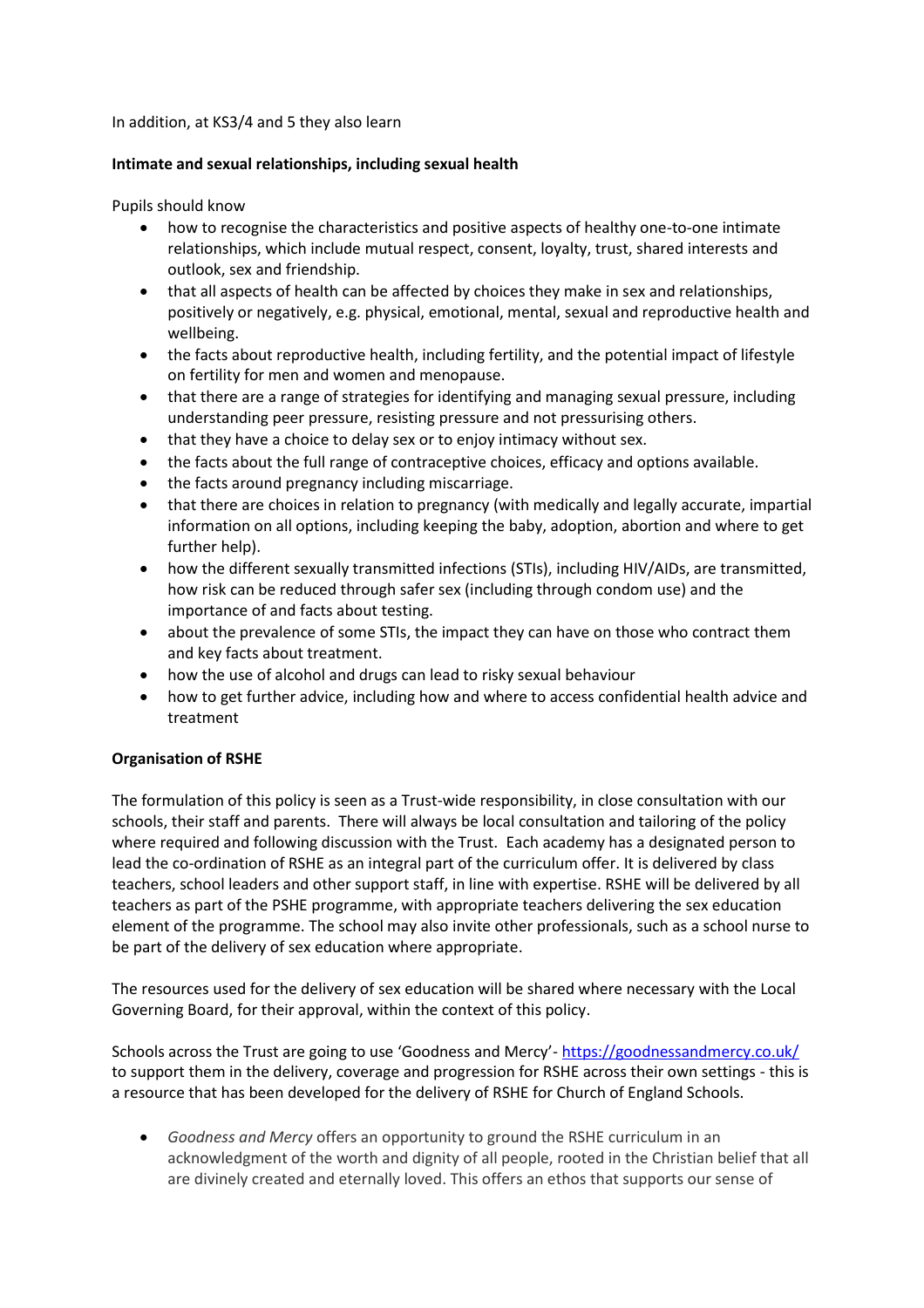individual and communitarian value, affirms that relationships (including intimate relationships) should and can be life-giving and offers resounding reasons for looking after ourselves and others.

• The resource aims to fully support the Church of England vision for education: "I come that they may have life in all its fullness" (John 10:10). This scripture grounds us in the recognition that having a positive relationship with ourselves and with others is foundational for a complete and fulfilled life.

#### **The Role of Parents**

The role of parents in the development of their children's understanding about relationships is vital. Parents are the first teachers of their children. They have the most significant influence in enabling their children to grow and mature and to form healthy relationships. We therefore wish to build a positive and supporting relationship with the parents, through mutual understanding, trust and cooperation.

To promote this objective, we:

- Inform parents about the school's sex education policy and teaching programme;
- Answer any questions that parents may have about the sex education of their child;
- Take seriously any issue that parents raise with teachers or governors about this policy, about the arrangements for sex education in the school and any specific issues that may affect a child in this regard;
- Use the thoughts of parents to help review this policy over time;
- Inform parents about the best practice known with regard to sex education, so that the teaching in school supports the key messages that parents and carers give to children at home.

We believe that, through this mutual exchange of knowledge and information, children will benefit from being given consistent messages about their changing bodies and their increasing responsibilities.

Resources used in schools will be available for parents to view on request so that they can be better informed and support their children appropriately at home where necessary.

#### **Right to be Excused from Sex Education**

There is no right to withdraw from Relationships Education or Health Education, nor from the Science Curriculum.

Parents have the right to request that their child be withdrawn from some or all of sex education delivered as part of statutory RSE. Before granting any such request, the Headteacher will discuss the request with parents and, as appropriate, with the child to ensure that their wishes are understood and to clarify the nature and purpose of the curriculum. We will document this process to ensure a record is kept.

The Headteacher will discuss with parents the benefits of receiving this important education and any detrimental effects that non-participation might have on the child. This could include any social and emotional effects of not being included in the lesson, as well as the likelihood of the child hearing their peers' version of what was said in the classes, rather than what was directly said by the teacher (although the detrimental effects may be mitigated if the parents propose to deliver sex education to their child at home instead).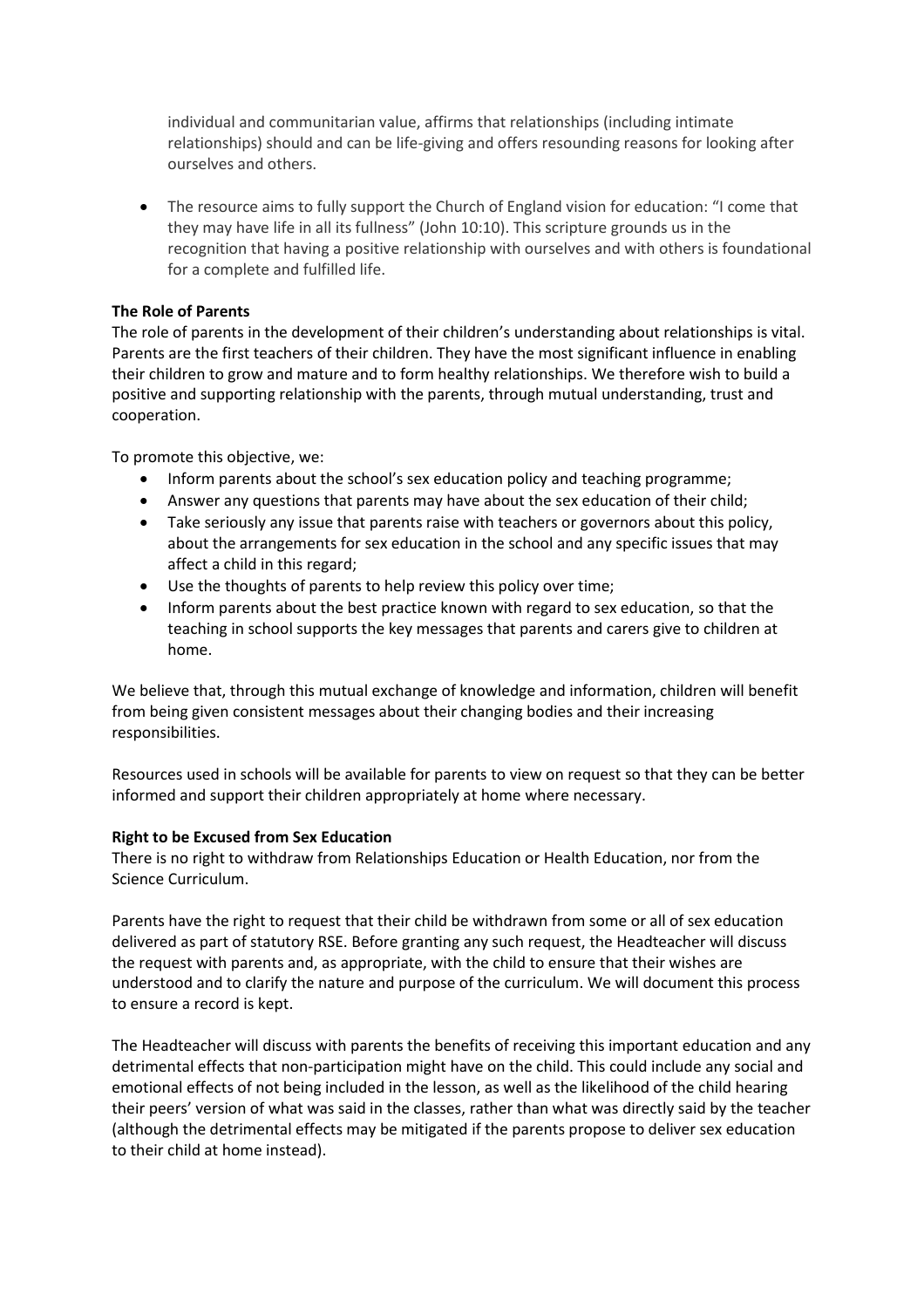If a pupil is excused from sex education, it is our responsibility to ensure that the pupil receives appropriate, purposeful education during this time.

#### **Answering Difficult Questions and Sensitive Issues**

Staff members are aware that views around RSE are varied. However, whilst personal views are respected, all RSE issues are discussed and explored without bias. Topics are presented using a variety of views and beliefs so that pupils are able to form their own, informed opinions but also to respect that others have the right to a different opinion.

Both formal and informal RSE, arising from pupils' questions, are dealt with according to the age and maturity of the pupils concerned. Questions do not have to be answered directly and can be addressed individually later. The school believes that individual teachers must use their skill and discretion in this area and refer to senior colleagues if they are concerned, including the Designated Safeguarding Lead where this might be appropriate.

We believe that RSE should meet the needs of all pupils, answer appropriate questions and offer support. All pupils should be responded to equally and with respect, regardless of their developing sexuality. Responses will need to be dealt with sensitively with respect to sexual orientation and appropriate support may be identified and offered. Homophobic bullying is dealt with strongly, yet sensitively. The school liaises with parents/carers on this issue to reassure them of the content and context. Above all, we encourage open dialogue and conversation with parents, carers and pupils, seeking to address individual needs as they arise.

During the teaching of sex education, the class teachers give children the opportunity to ask 'difficult questions' anonymously using a question box. Children can put the question in the box and, if considered appropriate, the teacher can answer it for the whole class. Where questions fall outside of the taught curriculum, they will identify appropriate ways to respond and consult with senior colleagues and external professionals where required.

#### **Supporting resources**

The Goodness and Mercy programme of study will be supported by recognised and effective video, multimedia and printed resources. These materials will be widely recognised, balanced in their approach and not promote any particular lifestyle choice over another. They will be designed to educate and inform. They will be in line with the vision and values of the Trust. Resources will recognise a range of different experiences, views, lifestyles and cultural backgrounds that people bring to this subject. Where particular issues and concerns arise, we are committed to working with parents to support and resolve these wherever possible.

#### **Links with other policies**

This policy will be considered in light of other curriculum policies in each school, as well as our wider policies in relation to Behaviour, Child Protection, Equalities and SMSC.

#### **Staff training**

Staff training is identified through the school professional development framework. Training is offered or requested as required. Teachers and support staff are encouraged to seek the support of senior colleagues where they feel additional training is required. Schools can also access wider expertise within the Trust and contact the Trust's Academy Improvement Team and CEO as required. Support from external professionals, RSE experts and healthcare staff may be accessed if necessary.

#### **Monitoring and Evaluation**

Sex and Relationships Education is evaluated and monitored by class teachers in liaison with the PSHE leader.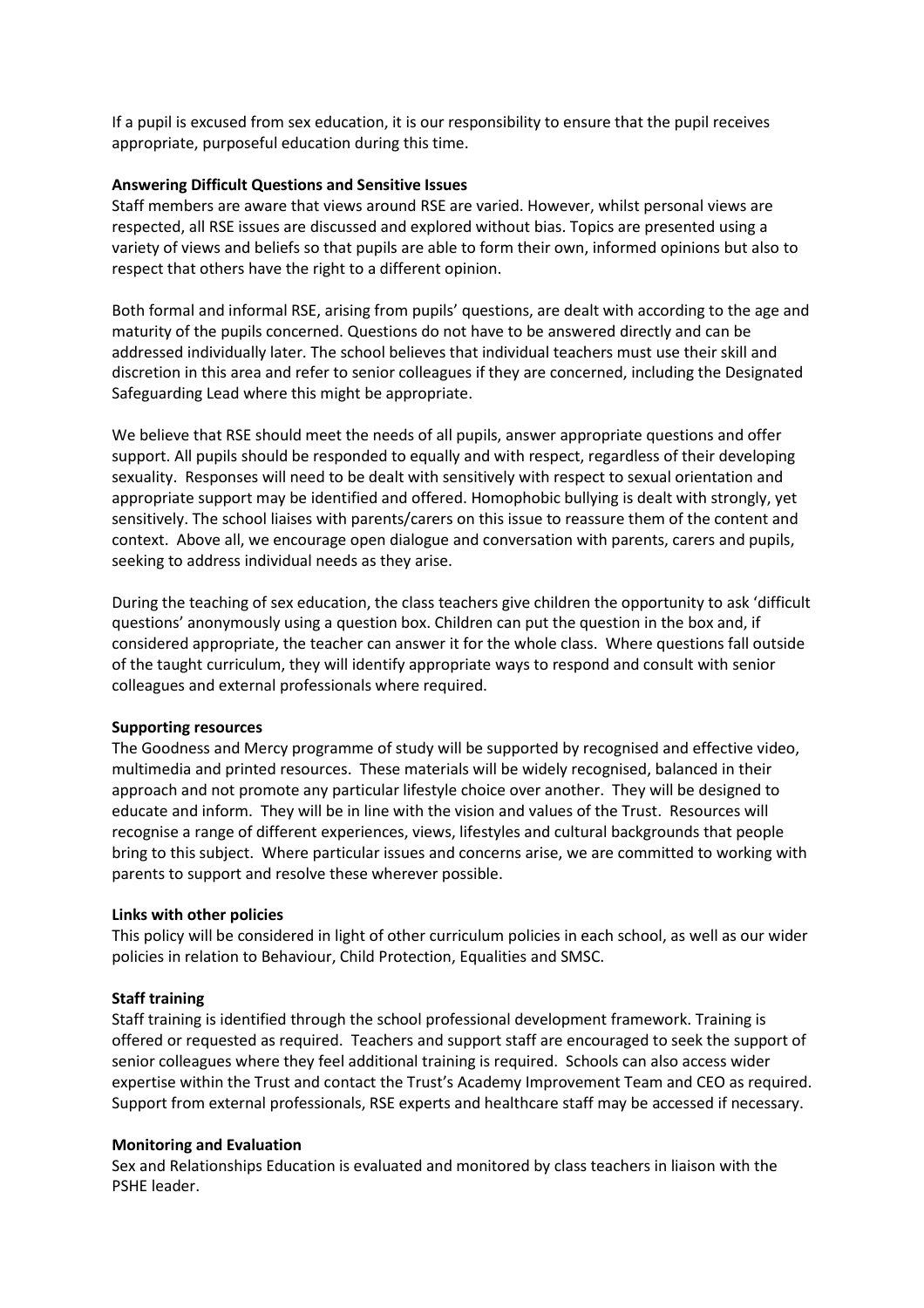### **APPENDIX 1**

These are the progression and coverage documents taken from 'Goodness and Mercy' – these will be followed as a minimum by all schools. Schools will use the resources from this programme as well as adding other resources as necessary to ensure the content of lessons is fulfilling the needs of the pupils involved. The main outcomes from this document will form the basis for RSE in al Trust schools.

| <b>Strand</b>              | <b>KS1 outcomes</b>                                                                                                                                                                                         | <b>KS2 outcomes</b>                                                                                                                                                                                                                                                                                                                                                                                                                                                                                                  | KS3/4 outcomes                                                                                                                                                                                                                                                                                                                                                                                                                                                                                                                                                                                                                                               |
|----------------------------|-------------------------------------------------------------------------------------------------------------------------------------------------------------------------------------------------------------|----------------------------------------------------------------------------------------------------------------------------------------------------------------------------------------------------------------------------------------------------------------------------------------------------------------------------------------------------------------------------------------------------------------------------------------------------------------------------------------------------------------------|--------------------------------------------------------------------------------------------------------------------------------------------------------------------------------------------------------------------------------------------------------------------------------------------------------------------------------------------------------------------------------------------------------------------------------------------------------------------------------------------------------------------------------------------------------------------------------------------------------------------------------------------------------------|
| Sleep, rest and<br>hygiene | • Pupils can describe how to look<br>after themselves.<br>• Pupils can show someone how<br>people can clean their teeth and<br>talk about how people can help<br>themselves to have good sleep<br>(Science) | • Pupils can explain why it is<br>important to look after<br>themselves.<br>• Pupils can demonstrate how to<br>look after their teeth and their<br>skin in the sun; can explain why<br>this is important and what<br>happens if people do not do this.<br>• Pupils can talk about how to<br>practise personal hygiene and<br>can explain why it can be anti-<br>social not to do so.<br>• Pupils can explain why good<br>sleep and rest are important and<br>what the effects of not getting<br>enough sleep can be. | • Pupils can identify what happens<br>when people sleep, explain what<br>factors can prevent good sleep;<br>can identify useful strategies and<br>behaviours that will aid good<br>sleep.<br>• Pupils can explain strategies for<br>maintaining personal hygiene,<br>including oral health and the<br>prevention of infection.<br>• Pupils can explain the importance<br>of taking increased responsibility<br>for their own physical health<br>including dental check-ups, sun-<br>safety and self-examination<br>(especially in late KS3<br>breast/testicular self-<br>examination).<br>• Pupils can explain the purpose of<br>vaccinations offered during |

## **HEALTH EDUCATION**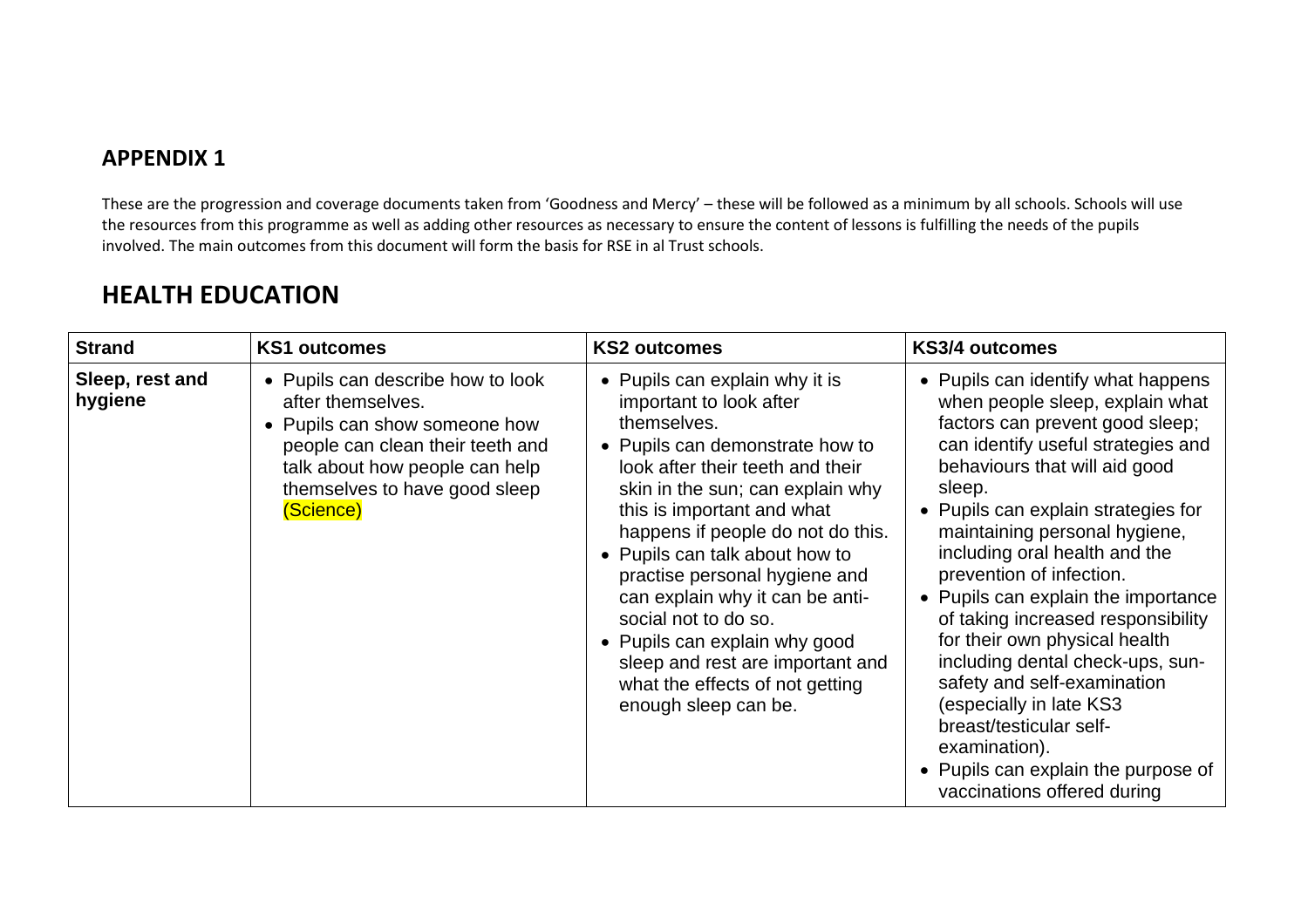|                            |                                                                                             |                                                                                                                             | adolescence for individuals and<br>society<br>• Pupils can assess risks<br>associated with cosmetic and<br>aesthetic procedures, including<br>tattooing, piercings and the use of<br>sunbeds.<br>• Pupils will be able to explain the<br>risks and myths associated with<br>female genital mutilation (FGM),<br>its status as a criminal act and<br>strategies to safely access<br>support for themselves or others<br>who may be at risk, or who have<br>already been subject to FGM.<br>(Citizenship) |
|----------------------------|---------------------------------------------------------------------------------------------|-----------------------------------------------------------------------------------------------------------------------------|---------------------------------------------------------------------------------------------------------------------------------------------------------------------------------------------------------------------------------------------------------------------------------------------------------------------------------------------------------------------------------------------------------------------------------------------------------------------------------------------------------|
| <b>Healthy eating</b>      | • Pupils can identify and list many<br>healthy and less healthy foods.                      | Pupils can plan a healthy diet and<br>$\bullet$<br>describe the dangers of an<br>unhealthy one.                             | • Pupils can explain the role of a<br>balanced diet as part of a healthy<br>lifestyle and explain the impact of<br>unhealthy food choices on health<br>and life expectancy.<br>• Pupils can explain what might<br>influence decisions about eating<br>a balanced diet and suggest<br>strategies to manage eating<br>choices.                                                                                                                                                                            |
| <b>Spiritual practices</b> | • Pupils will have observed/<br>experienced/participated in some<br>calming spiritual time. | • Pupils can explain why having<br>some sort of spiritual practice<br>may improve physical, emotional<br>and mental health. | • Pupils can explain at least three<br>different spiritual practices,<br>evaluate their impact on health<br>and wellbeing and articulate their                                                                                                                                                                                                                                                                                                                                                          |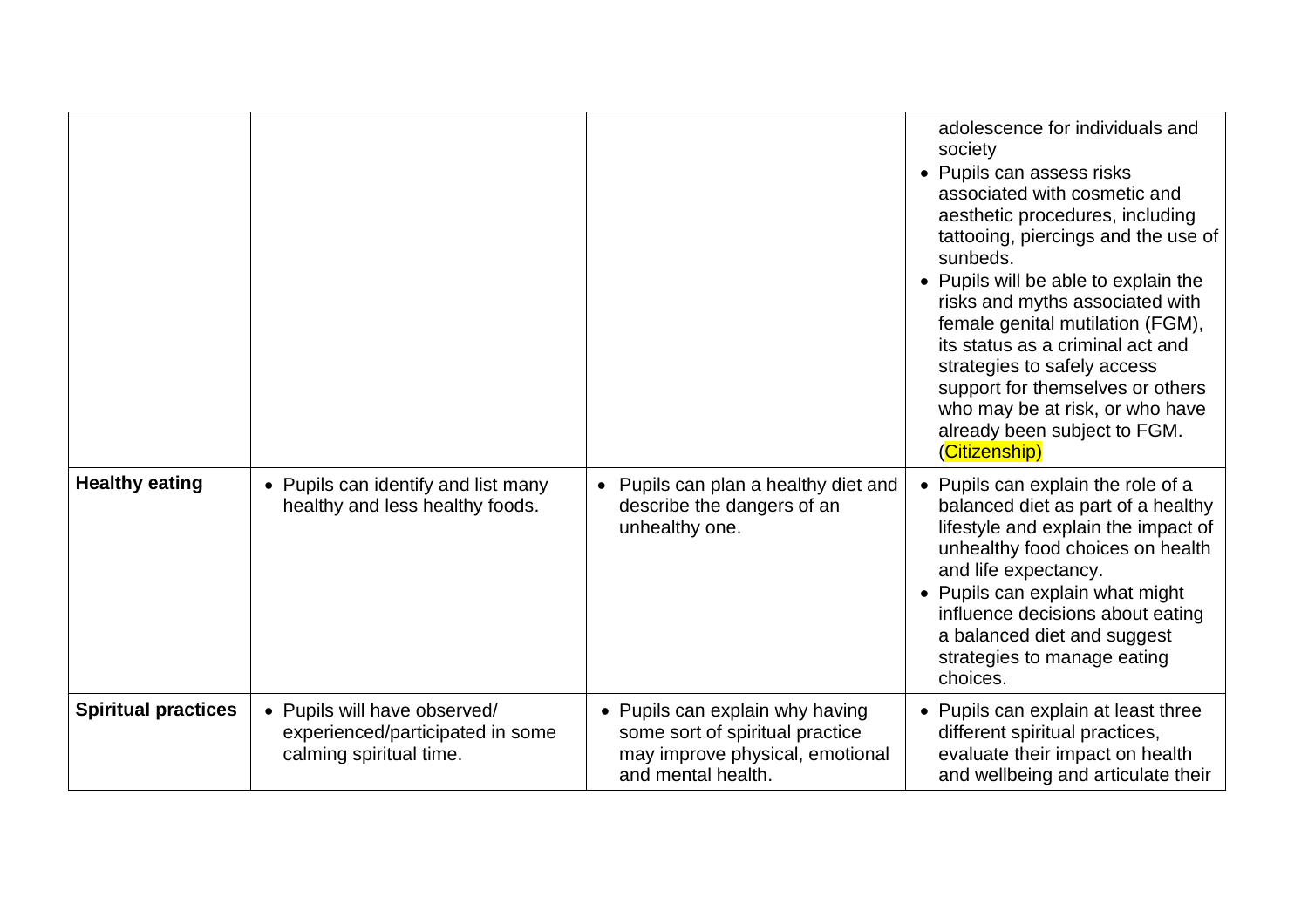|                                                       |                                                                                                                                                                                                                                                                                                                       |                                                                                                                                                                                                                                                                                                                                                                                                                                                                                                                                                                                                            | personal preferences, giving<br>reasons. (CW/RE)                                                                                                                                                                                                                                                                                                                                                                                                                                                                              |
|-------------------------------------------------------|-----------------------------------------------------------------------------------------------------------------------------------------------------------------------------------------------------------------------------------------------------------------------------------------------------------------------|------------------------------------------------------------------------------------------------------------------------------------------------------------------------------------------------------------------------------------------------------------------------------------------------------------------------------------------------------------------------------------------------------------------------------------------------------------------------------------------------------------------------------------------------------------------------------------------------------------|-------------------------------------------------------------------------------------------------------------------------------------------------------------------------------------------------------------------------------------------------------------------------------------------------------------------------------------------------------------------------------------------------------------------------------------------------------------------------------------------------------------------------------|
| <b>Exercise</b>                                       | • Pupils can name and talk about<br>different kinds of exercise.                                                                                                                                                                                                                                                      | • Pupils can describe different<br>kinds of exercise, the impact on<br>people's bodies and explain why<br>exercise is good for your health.                                                                                                                                                                                                                                                                                                                                                                                                                                                                | • Pupils can explain the benefits of<br>physical activity and exercise for<br>physical and mental health and<br>for wellbeing.<br>• Pupils can recognise and<br>manage what influences their<br>choices about physical activity;<br>can outline strategies for<br>managing their physical activity<br>and exercise. (PE)                                                                                                                                                                                                      |
| Mental health,<br>wellbeing and<br>emotional literacy | • Pupils can talk about their<br>emotions, (such as when they are<br>happy, sad, angry or afraid) and<br>understand when those emotions<br>are helpful.<br>• Pupils can talk about how taking<br>exercise, eating healthily, spending<br>time outdoors and praying or<br>meditating can be good for their<br>feelings | • Pupils can talk about how people<br>can express their emotions such<br>as anger and fear. Pupils can<br>explain why feelings can affect<br>the way people behave. Pupils<br>can describe strategies to<br>manage feelings so that they do<br>not have a negative impact on<br>others.<br>• Pupils can understand that<br>keeping healthy physically and<br>spiritually will help their mental<br>health. Pupils can identify some<br>of the worries and concerns that<br>people might feel moving to a<br>new school. Pupils can identify<br>ways in which someone can<br>positively manage such a move. | • Pupils can understand their<br>connections with others and be<br>aware of their own and others'<br>mental wellbeing.<br>• Pupils can understand the<br>importance of challenging stigma<br>related to mental health.<br>• Pupils will be able to articulate<br>the importance of promoting<br>emotional wellbeing and healthy<br>coping strategies.<br>• Pupils can explain the importance<br>of developing 'digital resilience' in<br>the context of online pressures<br>and will be able to reframe<br>negative thinking. |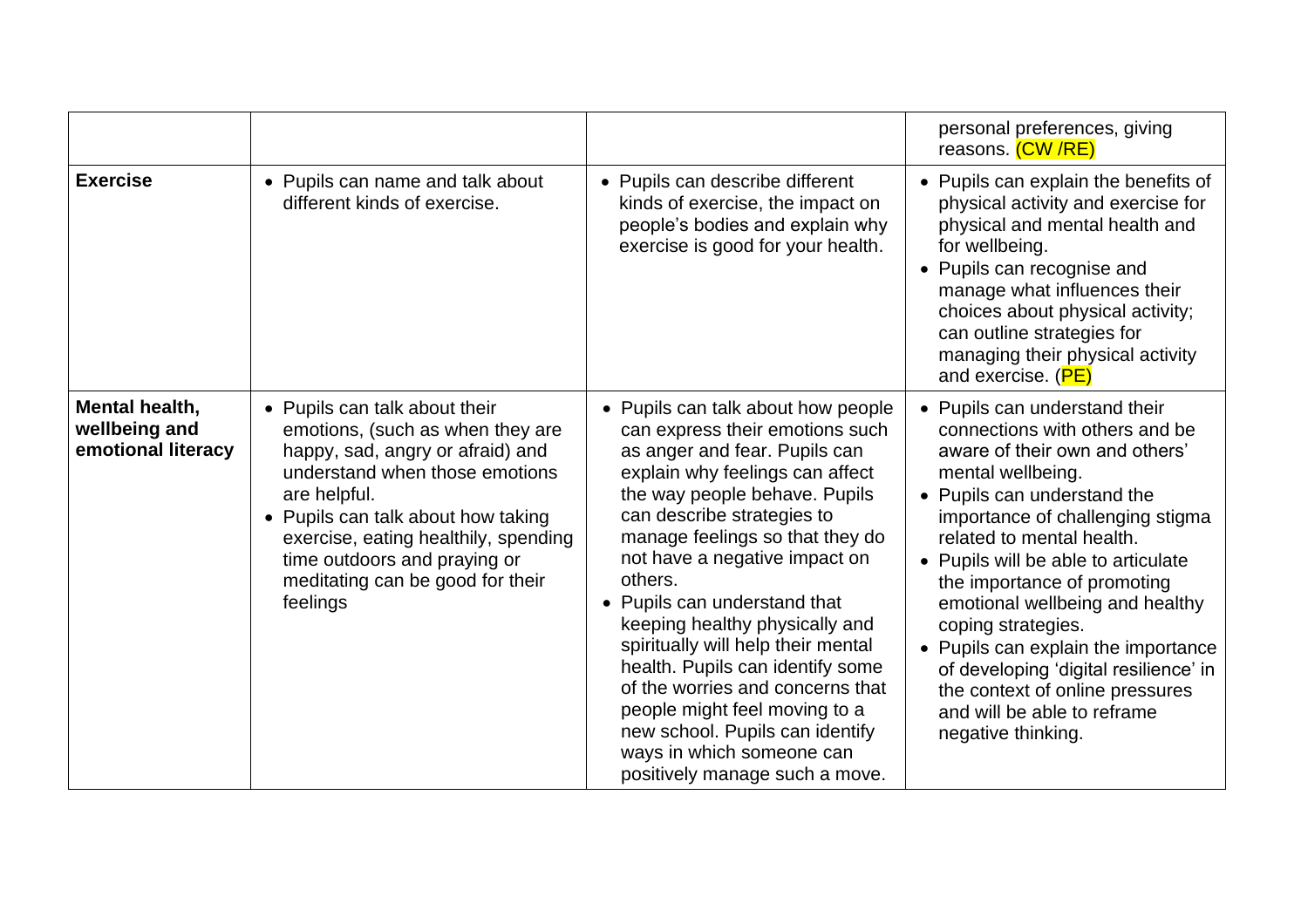|                                         |                                                                                                                                                                                                                                                                                                                                                                             |                                                                                                                                                                                                                                                           | • Pupils will be aware of unhealthy<br>coping strategies such as self-<br>harm and eating disorders.<br>• Pupils will be able to show an<br>understanding of common mental<br>health concerns such as anxiety<br>and depression. Pupils will be<br>able to talk about where people<br>can go for further support should<br>they need it.                                                                                                                                                                                                                                                                                                                    |
|-----------------------------------------|-----------------------------------------------------------------------------------------------------------------------------------------------------------------------------------------------------------------------------------------------------------------------------------------------------------------------------------------------------------------------------|-----------------------------------------------------------------------------------------------------------------------------------------------------------------------------------------------------------------------------------------------------------|-------------------------------------------------------------------------------------------------------------------------------------------------------------------------------------------------------------------------------------------------------------------------------------------------------------------------------------------------------------------------------------------------------------------------------------------------------------------------------------------------------------------------------------------------------------------------------------------------------------------------------------------------------------|
| <b>Screen time and</b><br>screen-safety | • Pupils can list some of the ways that<br>screens improve their lives.<br>. Pupils can list some rules about the<br>limits for using screens that can keep<br>people healthy.<br>. Pupils can identify how people use<br>'masks' online to be nasty and who<br>to ask for help.<br>. Pupils can list what information<br>should or should not be shared.<br>(Safeguarding) | • Pupils can explain how to make<br>wise choices online and why<br>limiting screen time is a good<br>idea.<br>• Pupils can show understanding<br>of the different ways that people<br>use the internet for bad purposes<br>and outline how to avoid harm. | • Pupils can explain the benefits<br>and positive use of social media,<br>including how it can offer<br>opportunities to engage with a<br>wide variety of views on different<br>issues.<br>• Pupils can demonstrate an<br>understanding of how people<br>present themselves online and<br>how that can have positive and<br>negative impacts on them<br>• Pupils can describe how to make<br>and act on informed decisions<br>about whether different media<br>and digital content are<br>appropriate to view.<br>• Pupils can explain that there are<br>positive and safe ways to create<br>and share content online and the<br>opportunities this offers. |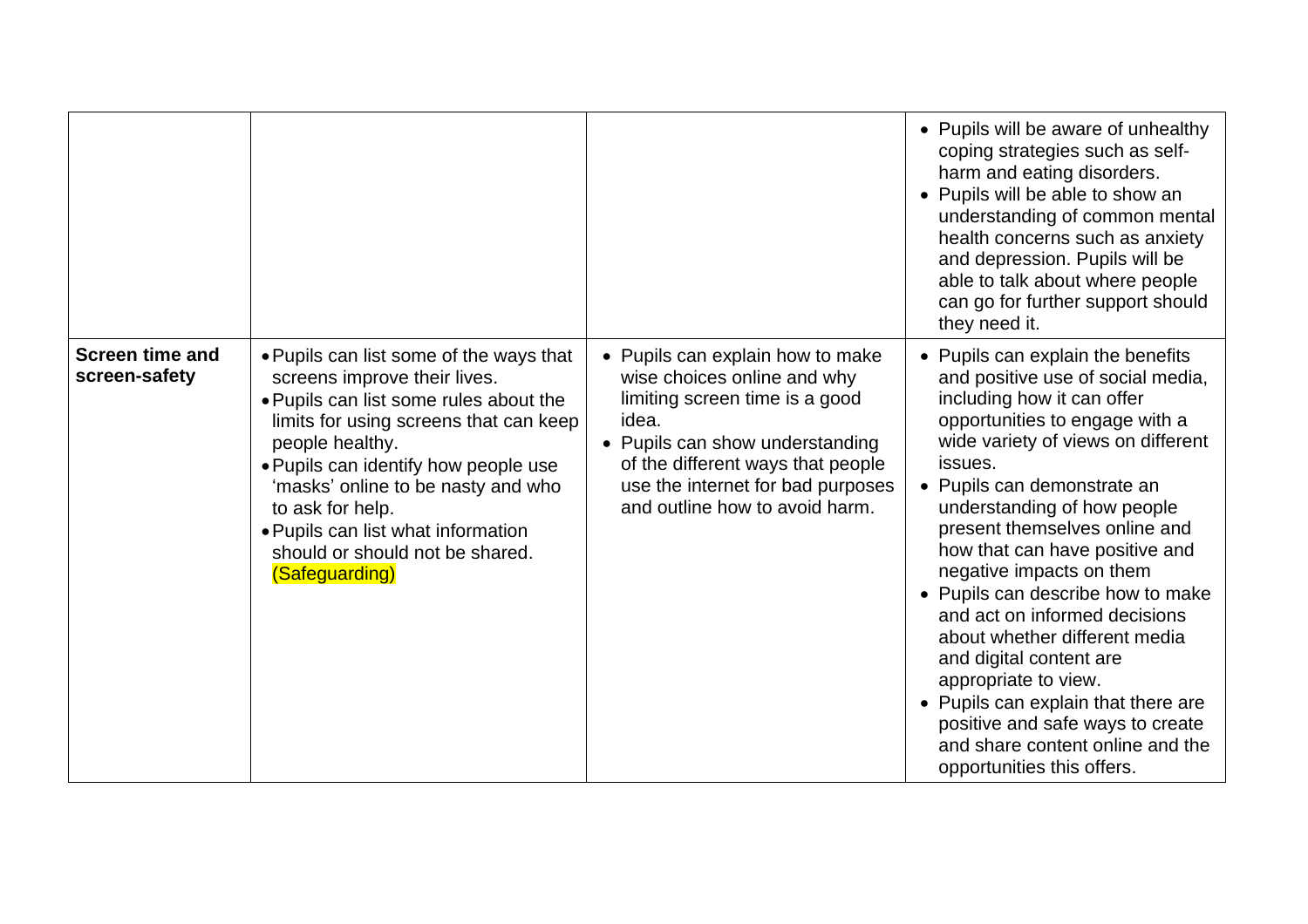|  | • Pupils can show an<br>understanding of different<br>strategies for protecting and<br>enhancing their personal and<br>professional reputation online.<br>• Pupils can describe how social<br>media may disproportionately<br>feature exaggerated or inaccurate<br>information about situations, or<br>extreme viewpoints; can<br>recognise why and how this may<br>influence opinions and<br>perceptions of people and events.<br>• Pupils can explain why there is a<br>shared responsibility to challenge<br>extremism in all its forms.<br>(Citizenship/ British Values)<br>• Pupils can explain how personal<br>data is generated, collected and<br>shared, including by individuals,<br>and the consequences of this.<br>• Pupils can show understanding<br>about how data may be used with<br>the aim of influencing decisions,<br>including targeted advertising and<br>other forms of personalisation |
|--|----------------------------------------------------------------------------------------------------------------------------------------------------------------------------------------------------------------------------------------------------------------------------------------------------------------------------------------------------------------------------------------------------------------------------------------------------------------------------------------------------------------------------------------------------------------------------------------------------------------------------------------------------------------------------------------------------------------------------------------------------------------------------------------------------------------------------------------------------------------------------------------------------------------|
|  | online; strategies to manage this.<br>• Pupils can describe useful<br>strategies to critically assess<br>bias, reliability and accuracy in<br>digital content.                                                                                                                                                                                                                                                                                                                                                                                                                                                                                                                                                                                                                                                                                                                                                 |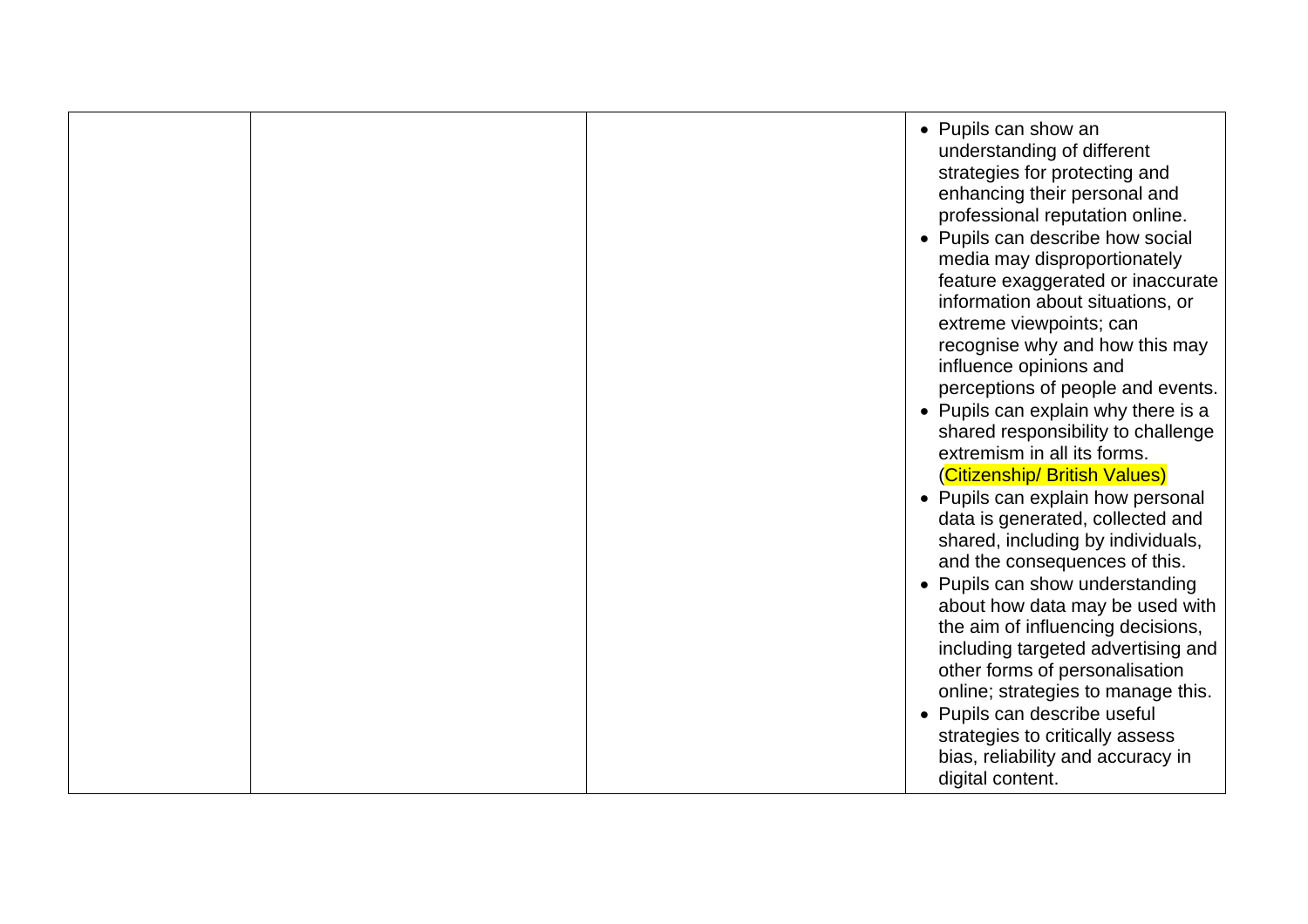| Alcohol, smoking<br>and drugs | n/a | • Pupils can explain the facts and<br>laws surrounding the use of<br>alcohol, smoking and drugs.<br>(Citizenship)<br>• Pupils show understanding of the<br>risks and effects of legal drugs<br>common to everyday life (e.g.<br>cigarettes, e-cigarettes/ vaping,<br>alcohol and medicines) and their<br>impact on health; can recognise<br>that drug use can become a habit<br>which can be difficult to break.<br>• Pupils can talk about why people<br>choose to use or not use drugs<br>(including nicotine, alcohol and<br>medicines).<br>• Pupils can talk about the<br>organisations that can support<br>people around alcohol, tobacco<br>or other drug use; know people<br>they can talk to if they have<br>concerns. | • Pupils can describe the reasons<br>why people drink alcohol and the<br>impact it can have, and the<br>consequences of the possibly<br>associated behaviour.<br>• Pupils can identify and assess<br>the risks of underage drinking.<br>• Pupils can suggest strategies to<br>manage peer pressure around<br>alcohol misuse and identify<br>sources of guidance and<br>support.<br>• Pupils can present information<br>about alcohol, nicotine and other<br>legal and illegal substances,<br>including the short-term and long-<br>term health risks associated with<br>their use.<br>• Pupils can show an<br>understanding of the law relating<br>to the supply, use and misuse of<br>legal and illegal substances.<br>(Citizenship/ British Values)<br>• Pupils can explain the concepts<br>of dependence and addiction,<br>including awareness of help<br>available to overcome addictions.<br>Pupils can explain where people<br>might be able to go for help with<br>such addictions. |
|-------------------------------|-----|--------------------------------------------------------------------------------------------------------------------------------------------------------------------------------------------------------------------------------------------------------------------------------------------------------------------------------------------------------------------------------------------------------------------------------------------------------------------------------------------------------------------------------------------------------------------------------------------------------------------------------------------------------------------------------------------------------------------------------|--------------------------------------------------------------------------------------------------------------------------------------------------------------------------------------------------------------------------------------------------------------------------------------------------------------------------------------------------------------------------------------------------------------------------------------------------------------------------------------------------------------------------------------------------------------------------------------------------------------------------------------------------------------------------------------------------------------------------------------------------------------------------------------------------------------------------------------------------------------------------------------------------------------------------------------------------------------------------------------------|
|-------------------------------|-----|--------------------------------------------------------------------------------------------------------------------------------------------------------------------------------------------------------------------------------------------------------------------------------------------------------------------------------------------------------------------------------------------------------------------------------------------------------------------------------------------------------------------------------------------------------------------------------------------------------------------------------------------------------------------------------------------------------------------------------|--------------------------------------------------------------------------------------------------------------------------------------------------------------------------------------------------------------------------------------------------------------------------------------------------------------------------------------------------------------------------------------------------------------------------------------------------------------------------------------------------------------------------------------------------------------------------------------------------------------------------------------------------------------------------------------------------------------------------------------------------------------------------------------------------------------------------------------------------------------------------------------------------------------------------------------------------------------------------------------------|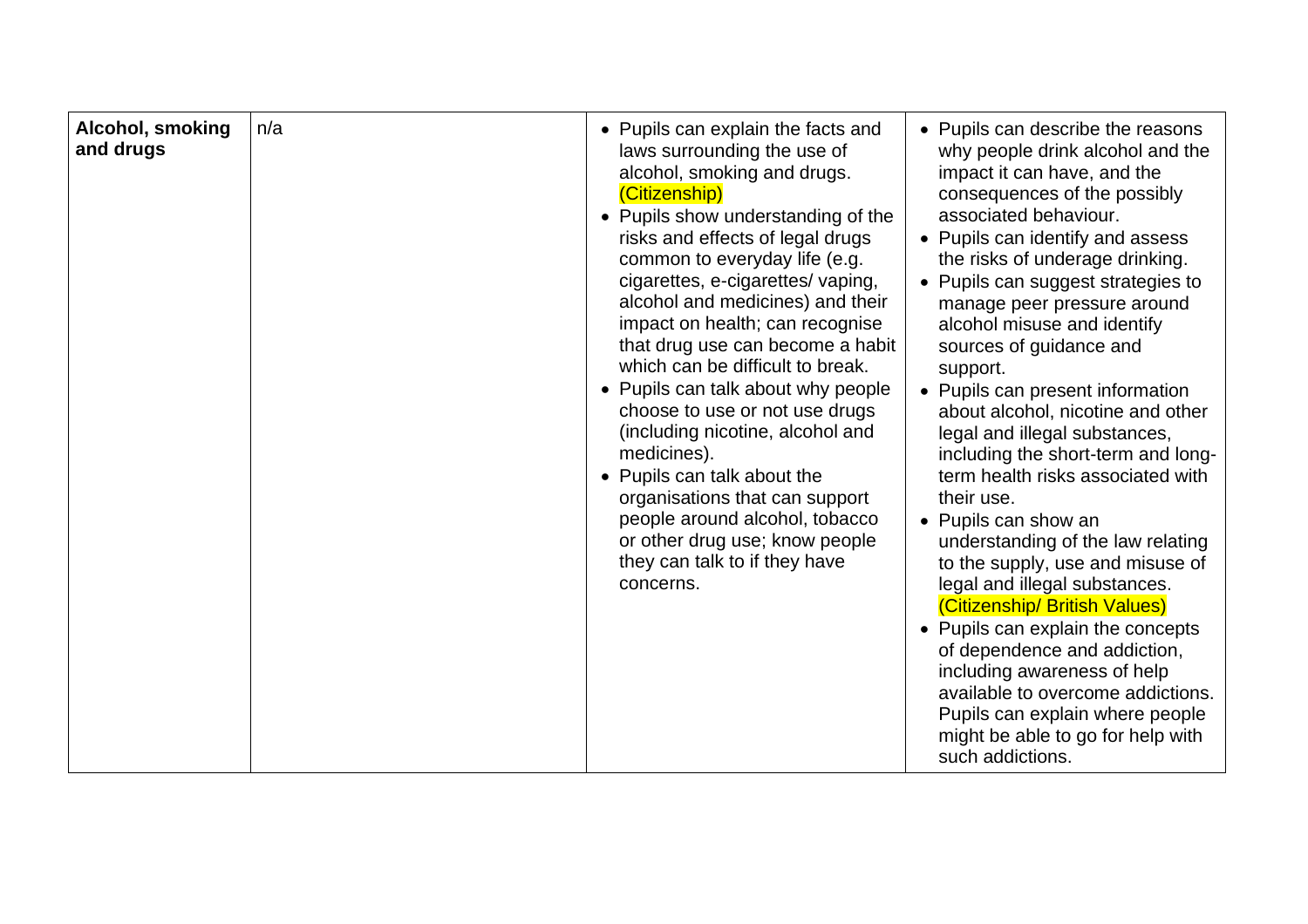| <b>First Aid</b>                                                                     | • Pupils can talk about what to do if<br>there is an accident and someone<br>is hurt, how to get help in an<br>emergency (how to dial 999 and<br>what to say).                                                                                                                                                       | • Pupils can explain how to make<br>an emergency call and<br>demonstrate how to apply basic<br>First Aid (e.g. dealing with<br>common injuries including head<br>injuries).                                                                                                                                                                                                                                                                                   | • Pupils will be able to demonstrate<br>that they know how to get help in<br>an emergency and how to<br>perform basic First Aid and life-<br>saving skills including cardio-<br>pulmonary resuscitation (CPR)<br>and the use of defibrillators.                                                                     |
|--------------------------------------------------------------------------------------|----------------------------------------------------------------------------------------------------------------------------------------------------------------------------------------------------------------------------------------------------------------------------------------------------------------------|---------------------------------------------------------------------------------------------------------------------------------------------------------------------------------------------------------------------------------------------------------------------------------------------------------------------------------------------------------------------------------------------------------------------------------------------------------------|---------------------------------------------------------------------------------------------------------------------------------------------------------------------------------------------------------------------------------------------------------------------------------------------------------------------|
| <b>Puberty</b>                                                                       | n/a                                                                                                                                                                                                                                                                                                                  | • Pupils can talk about puberty and<br>how it affects girls and boys,<br>particularly the emotional and<br>physical changes including<br>menstruation; about key facts<br>about the menstrual cycle,<br>menstrual wellbeing and wet<br>dreams. (Science)<br>• Pupils can identify the external<br>genitalia and internal<br>reproductive organs in males and<br>females and explain how the<br>process of puberty relates to<br>human reproduction. (Science) | • Pupils will be able to describe<br>strategies to manage the physical<br>and mental changes that are a<br>typical part of growing up,<br>including puberty and menstrual<br>wellbeing.                                                                                                                             |
| <b>Key theology for</b><br><b>Church of England</b><br>/ Methodist<br><b>schools</b> | • Pupils will be able to show an<br>understanding of key Christian<br>teachings about how they are of<br>great value and worth: "You are<br>fearfully and wonderfully made"<br>(Psalm 139) and "God saw that it<br>was very good" (Genesis 1).<br>• Pupils can make a link between<br>these teachings and how people | • Pupils will be able to explain the<br>Christian belief about how<br>humans are made in the image of<br>God (Genesis 1:27); how it may<br>be interpreted and lived out in<br>people's regard for themselves<br>and enjoyment of living in their<br>bodies.<br>• Pupils will be able to explain the<br>Christian concept of stewardship:                                                                                                                      | • Pupils can explain their Church<br>school's beliefs about Imago Dei<br>and stewardship: why humans<br>are worth looking after. Pupils<br>can evaluate three other opinions<br>about why humans might be of<br>huge value (Humanist and two<br>other religious traditions). Pupils<br>can appraise those views and |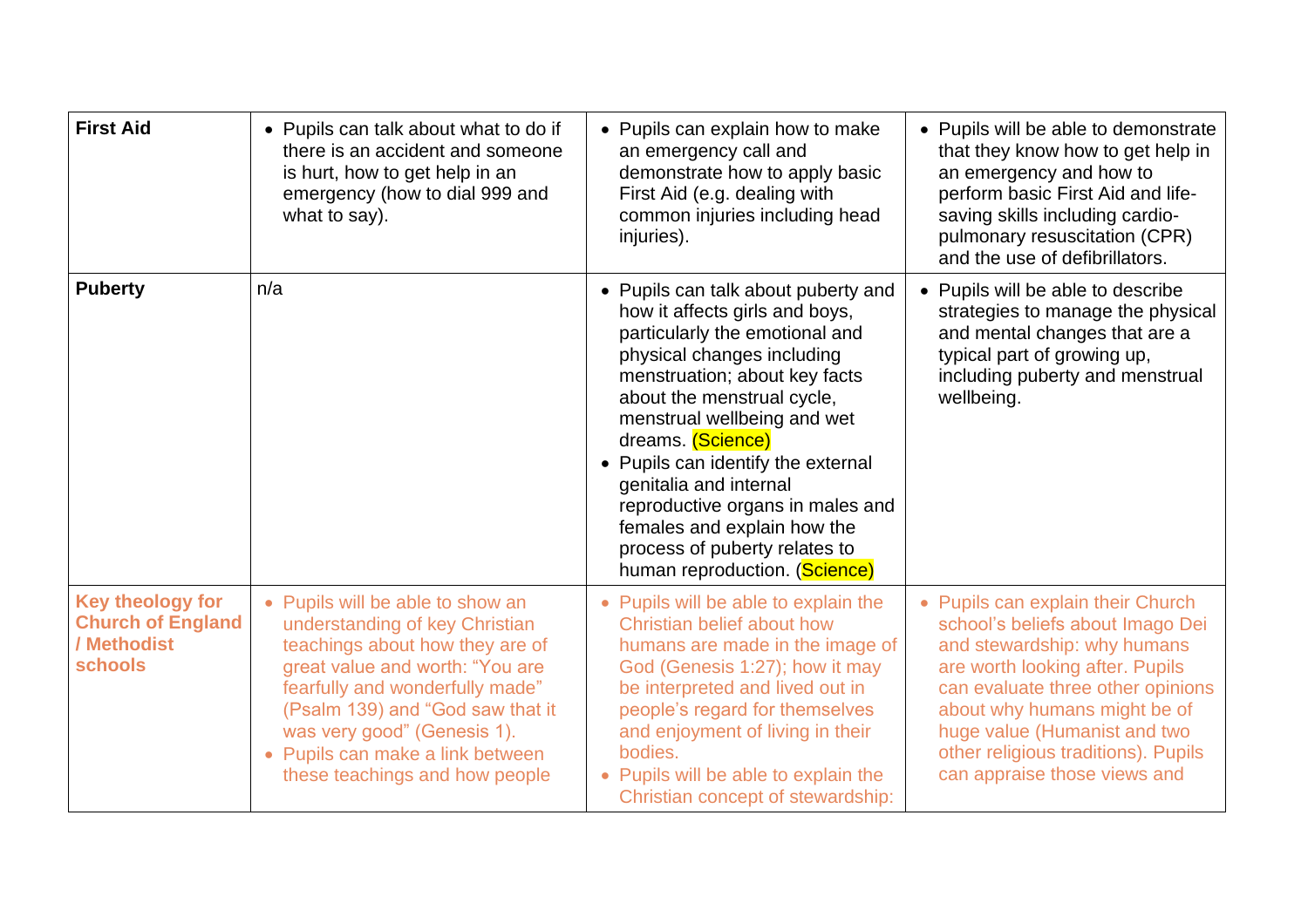| can regard, celebrate and protect<br>their bodies, minds and souls. | that humans have been given a<br>gift that they should take care of<br>and how that might affect the way<br>that Christians look after their<br>own bodies and minds. | then state and reason their own<br>opinion about human worth.<br>• Pupils can explain why people<br>sometimes fail to look after<br>themselves despite knowing the<br>factual information about how to<br>do so (e.g. they know that<br>exercise and healthy food will<br>make them well, but they still<br>make poor choices). Pupils will<br>be able to refer to the Christian<br>belief in the Fall, the ideas of<br>temptation, forgiveness,<br>redemption and a call into a<br>closer union with and likeness to<br>God ('holiness') to help them<br>overcome their weaknesses.<br>They will be able to offer other<br>interpretations and strategies for<br>coping with human weakness and<br>be able to express their own<br>opinion. |
|---------------------------------------------------------------------|-----------------------------------------------------------------------------------------------------------------------------------------------------------------------|----------------------------------------------------------------------------------------------------------------------------------------------------------------------------------------------------------------------------------------------------------------------------------------------------------------------------------------------------------------------------------------------------------------------------------------------------------------------------------------------------------------------------------------------------------------------------------------------------------------------------------------------------------------------------------------------------------------------------------------------|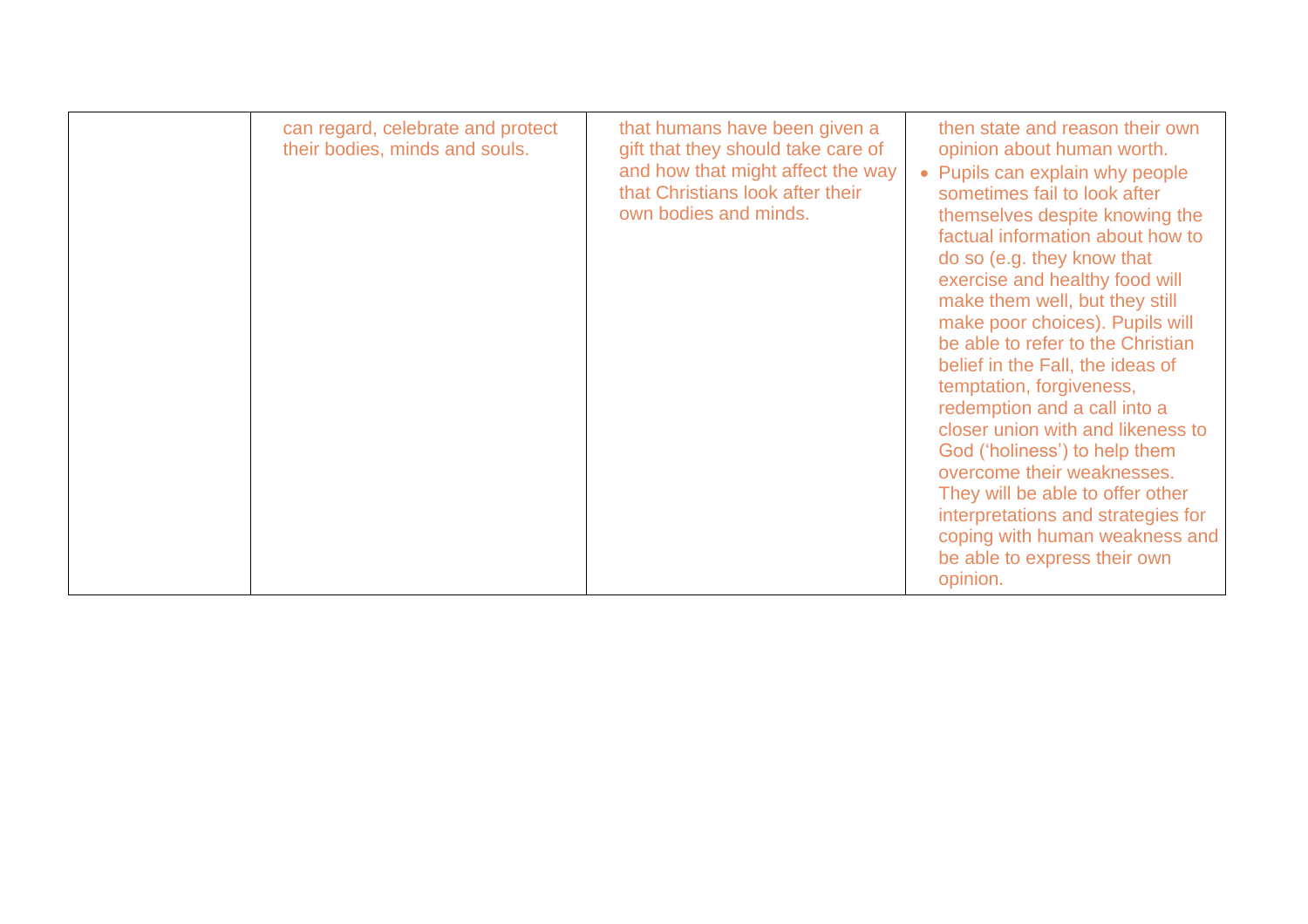## **RELATIONSHIPS EDUCATION**

| <b>Strand</b> | <b>Key Stage 1</b>                                                                                                                                                                                                                                                                                                                                                                                                                                                                                                                                            | <b>Key Stage 2</b>                                                                                                                                                                                                                                                                                                                                                                                                                                                                                                                                                                                                                                                                                                                                   | <b>Key Stage 3</b>                                                                                                                                                                                                                                                                                                                                                                                                                                                                                                                                                          | <b>Key Stage 4</b>                                                                                                                                                                                                                                                                                                                                                                                                                                                                                                                                                                                                                                                                                                              |
|---------------|---------------------------------------------------------------------------------------------------------------------------------------------------------------------------------------------------------------------------------------------------------------------------------------------------------------------------------------------------------------------------------------------------------------------------------------------------------------------------------------------------------------------------------------------------------------|------------------------------------------------------------------------------------------------------------------------------------------------------------------------------------------------------------------------------------------------------------------------------------------------------------------------------------------------------------------------------------------------------------------------------------------------------------------------------------------------------------------------------------------------------------------------------------------------------------------------------------------------------------------------------------------------------------------------------------------------------|-----------------------------------------------------------------------------------------------------------------------------------------------------------------------------------------------------------------------------------------------------------------------------------------------------------------------------------------------------------------------------------------------------------------------------------------------------------------------------------------------------------------------------------------------------------------------------|---------------------------------------------------------------------------------------------------------------------------------------------------------------------------------------------------------------------------------------------------------------------------------------------------------------------------------------------------------------------------------------------------------------------------------------------------------------------------------------------------------------------------------------------------------------------------------------------------------------------------------------------------------------------------------------------------------------------------------|
| <b>Family</b> | • Pupils can talk about<br>the people who care<br>for them and give<br>them love, and the<br>things that they do to<br>share that care.<br>• Pupils can talk about<br>the ways that they<br>might show that they<br>enjoy being in their<br>families.<br>• Pupils can show that<br>they understand that<br>different people have<br>different kinds of<br>families.<br>• Pupils can talk about<br>what is the same<br>across all families.<br>• Pupils can tell you<br>who they might go to<br>for help if they feel<br>unsafe or unhappy in<br>their family. | • Pupils can explain that<br>caring relationships are a<br>key feature of positive<br>family life and can<br>describe the different ways<br>in which people care for<br>one another.<br>• Pupils can discuss and<br>evaluate the different ways<br>that they can show<br>appreciation to those who<br>care for them.<br>• Pupils can explain why it is<br>important to recognise and<br>give respect, that there are<br>different types of family<br>structure (including single<br>parents, same-sex<br>parents, step-parents,<br>blended families, foster<br>parents, multi-generational<br>families).<br>• Pupils can demonstrate<br>that they recognise shared<br>characteristics of healthy<br>family life, (commitment,<br>care, spending time | • Pupils can consider<br>and evaluate the<br>factors that will sustain<br>and uphold strong<br>family life and the<br>factors that may create<br>stresses on family life.<br>• Pupils will be able to<br>suggest strategies for<br>managing<br>disagreements and<br>conflicts within a<br>family.<br>• Pupils will be able to<br>explain the effects of<br>change within a family,<br>including loss,<br>separation,<br>disappointment,<br>divorce and<br>bereavement. Pupils<br>can suggest strategies<br>for managing these<br>and can describe how<br>to access support. | • Pupils can explain the<br>differences between<br>biological families and<br>families as people who<br>you live with, and the way<br>someone can experience<br>and create families<br>through life.<br>• Pupils can explain that<br>'family' can be used as a<br>strong and meaningful<br>metaphor for connection,<br>care and responsibility to<br>others e.g. the family of a<br>tutor group, school, of<br>God (the Church, God as<br>Father), humankind,<br>neighbourhood, country<br>or group of friends.<br>• Pupils can analyse<br>whether loyalty to a<br>biological family is the<br>same as loyalty to<br>another type of family.<br>• Pupils can analyse and<br>explain what they think is<br>the strongest type of |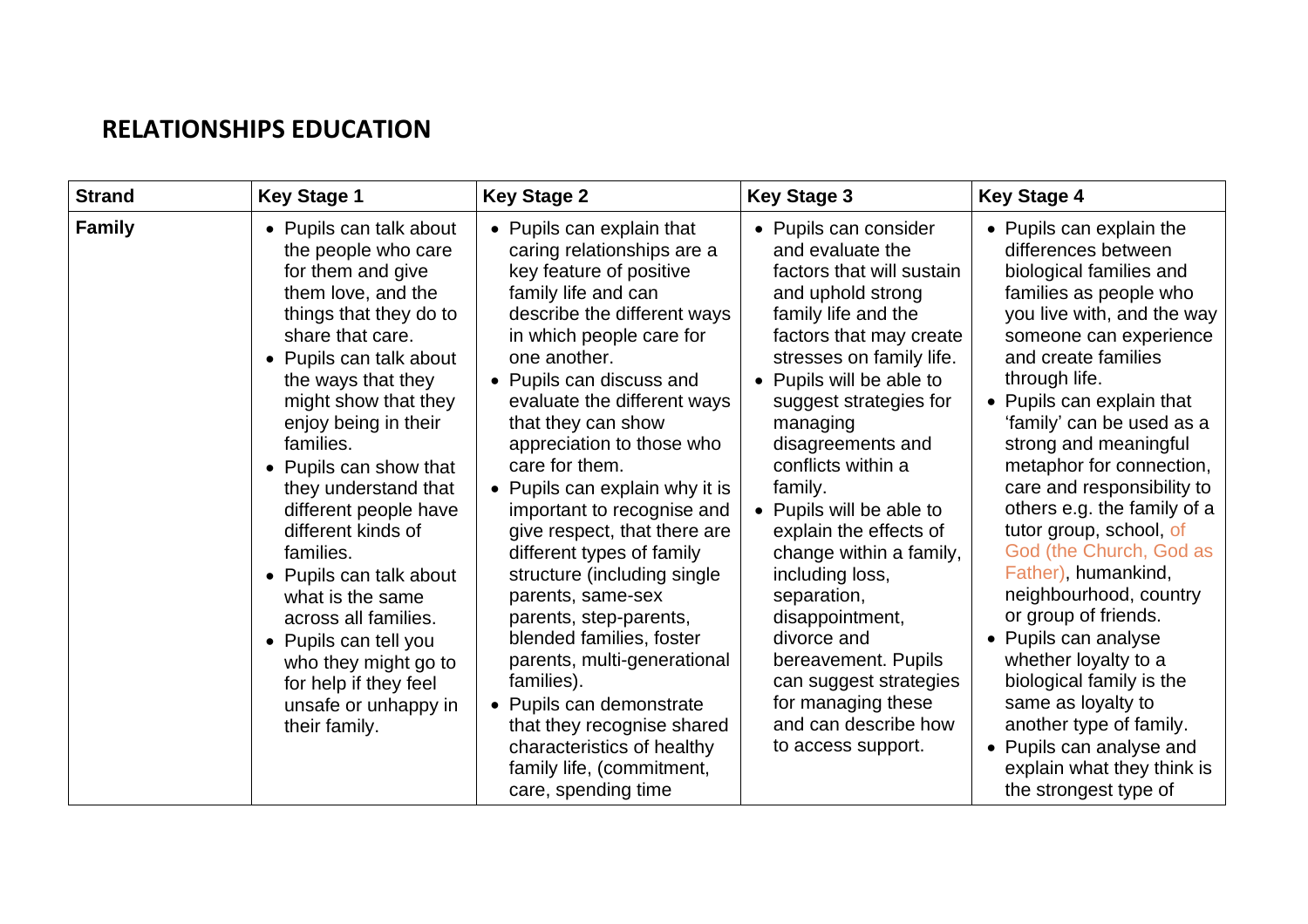|                   |                                                                                                                                                                                                                                                                                                                                                                                                                                                                              | together, being there for<br>each other in times of<br>difficulty etc).<br>• Pupils can explain how to<br>recognise if family<br>relationships are making<br>them feel unhappy or<br>unsafe and can show that<br>they know how to seek<br>help or advice.                                                                                                                                                                                                                                                                              |                                                                     | family and how 'families'<br>can intersect.                                                                                                                                                                                                                                                                                                                                                                                                                                                                                                |
|-------------------|------------------------------------------------------------------------------------------------------------------------------------------------------------------------------------------------------------------------------------------------------------------------------------------------------------------------------------------------------------------------------------------------------------------------------------------------------------------------------|----------------------------------------------------------------------------------------------------------------------------------------------------------------------------------------------------------------------------------------------------------------------------------------------------------------------------------------------------------------------------------------------------------------------------------------------------------------------------------------------------------------------------------------|---------------------------------------------------------------------|--------------------------------------------------------------------------------------------------------------------------------------------------------------------------------------------------------------------------------------------------------------------------------------------------------------------------------------------------------------------------------------------------------------------------------------------------------------------------------------------------------------------------------------------|
| <b>Friendship</b> | • Pupils can describe<br>what a good friend is<br>like.<br>• Pupils can talk about<br>how someone can<br>show kindness to<br>someone who is a<br>friend in a way that<br>they will like.<br>• Pupils can describe<br>how to recognise if<br>someone is lonely;<br>can talk about ways in<br>which people can<br>show kindness to<br>someone who is not<br>their friend and try to<br>include them in a<br>game or activity.<br>• Pupils can talk about<br>what you can do if | • Pupils can describe what<br>makes a good friendship,<br>including trust, truth,<br>respect, loyalty, kindness,<br>generosity and shared<br>interests. They can explain<br>why it is important to<br>welcome people who<br>others might leave out and<br>to make efforts to<br>understand and enjoy<br>people who are different to<br>them.<br>• Pupils can talk about the<br>ways in which friends can<br>cope when there are<br>fallings-out and can<br>describe how someone<br>can make peace again and<br>not resort to violence. | Schools may choose to<br>teach Friendship in KS3<br>rather than KS4 | • Pupils can analyse what<br>creates and maintains<br>good friendships<br>(including online), can<br>describe the positive<br>qualities, and steps that<br>can be taken to help to<br>improve and support<br>relationships.<br>Pupils can explain the<br>importance of having<br>good boundaries, having<br>strategies for managing<br>conflict and for working<br>towards reconciliation.<br>• Pupils can describe<br>contexts where it might<br>be best to end a<br>relationship.<br>• Pupils can talk through<br>how it feels to lose a |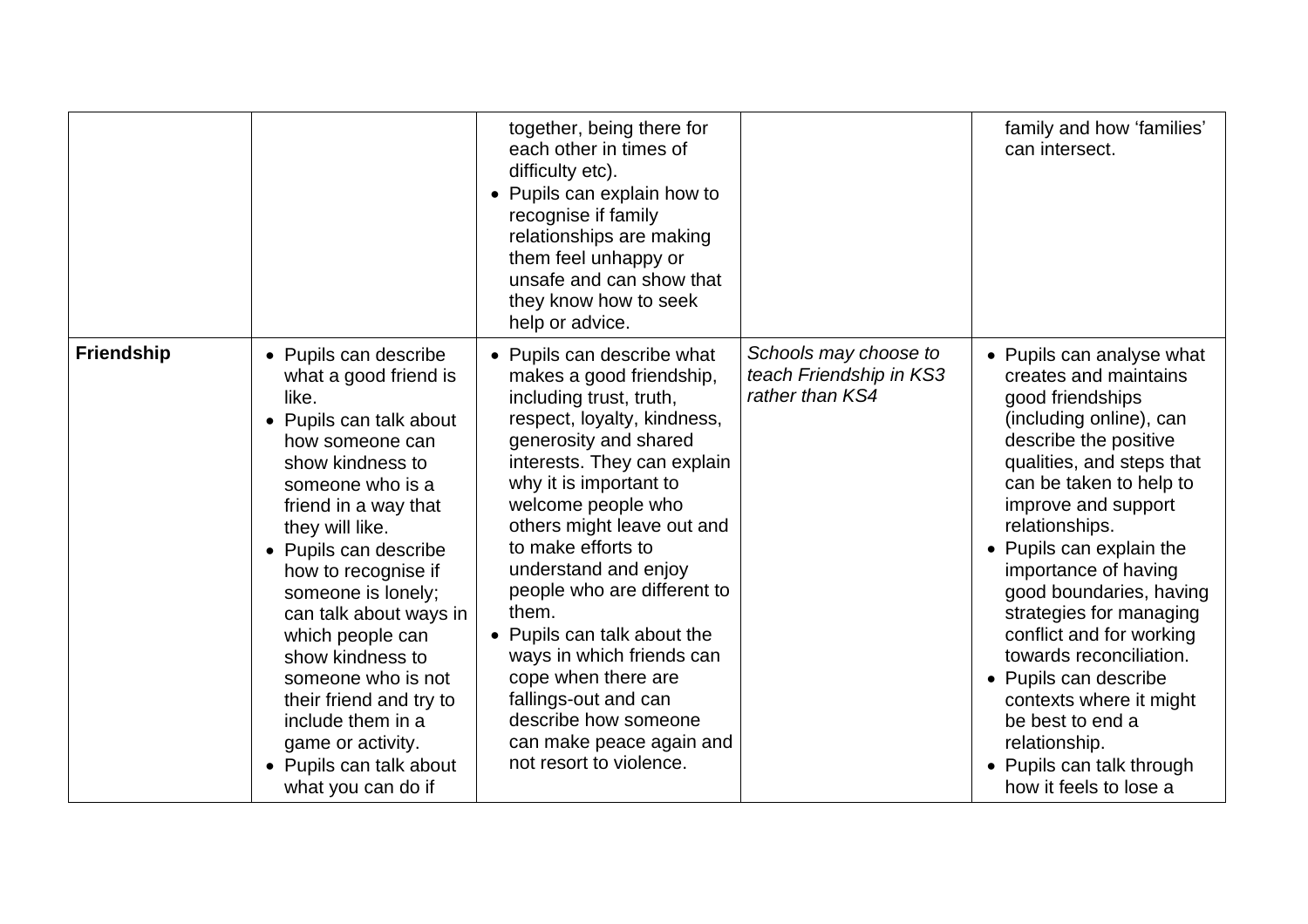|                                             | you fall out with your<br>friend. | • Pupils can give examples<br>of how someone can think<br>carefully of the needs and<br>preferences of the other<br>person in their friendship<br>or family and how they<br>might make them happy<br>and listen to their choices.<br>• Pupils can describe what it<br>means to have high<br>expectations in friendships<br>and family, and list some<br>of the behaviours that<br>should never be<br>acceptable.                                                  |                                                                                                                                                                                                                                                                                                                                                                                             | friend and how to live<br>with loss. |
|---------------------------------------------|-----------------------------------|-------------------------------------------------------------------------------------------------------------------------------------------------------------------------------------------------------------------------------------------------------------------------------------------------------------------------------------------------------------------------------------------------------------------------------------------------------------------|---------------------------------------------------------------------------------------------------------------------------------------------------------------------------------------------------------------------------------------------------------------------------------------------------------------------------------------------------------------------------------------------|--------------------------------------|
| <b>Relationships and</b><br><b>Marriage</b> | n/a                               | • Pupils can explain that<br>marriage is a formal and<br>legal commitment which is<br>intended to be lifelong.<br>Pupils will be able to give<br>examples of positive long-<br>term relationships that<br>bring joy and meaning to<br>those involved.<br>• Pupils can explain the<br>benefits of strong life-long<br>relationships: they are<br>good for people, through<br>relationships people have<br>fun, they learn who they<br>are, how to be less selfish, | • Pupils can describe<br>and offer a personal<br>evaluation of the<br>different kinds of<br>committed, stable<br>relationships that exist<br>and can contribute to<br>human happiness; why<br>they might be a<br>healthy context in<br>which to raise children.<br>• Pupils can explain the<br>UK legal definition of<br>marriage (Marriage<br>(same-sex couples)<br>Act 2013) and describe | n/a                                  |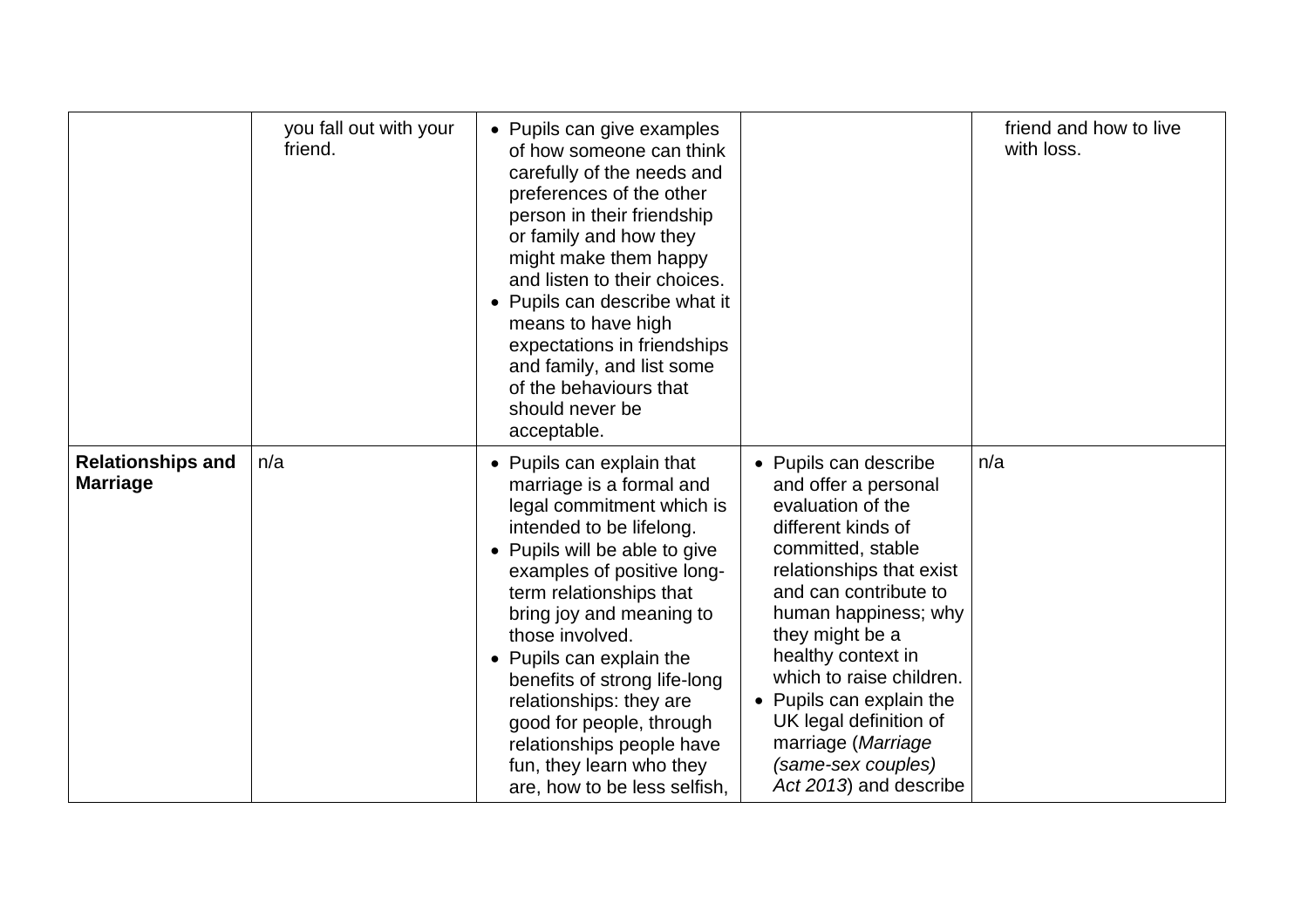|  | how to think of others and<br>learn about forgiveness.<br>• Pupils can explain the<br>significance of special<br>ceremonies and rituals of<br>promises that mark<br>marriage (in the Christian<br>tradition and at least one<br>other faith tradition or<br>worldview). (RE) | who can and cannot<br>enter into that state.<br>• Pupils can explain the<br>legal status of other<br>long-term relationships<br>and evaluate the<br>relative value of these<br>options. (Citizenship)<br>• Pupils can explain the<br>different Christian<br>beliefs and rituals for<br>marriage. They can<br>describe the vows that<br>people take and<br>consider how they<br>might affect a marriage<br>if people lived by those<br>promises. Pupils can<br>explain the rituals and<br>promises taken by<br>people who are not<br>Christian (e.g. Hindu,<br>Muslim, Jewish,<br>Humanist) and<br>consider how they<br>might affect a<br>marriage. (RE)<br>• Pupils can consider<br>the benefits and<br>demands placed on<br>people for whom the |  |
|--|------------------------------------------------------------------------------------------------------------------------------------------------------------------------------------------------------------------------------------------------------------------------------|--------------------------------------------------------------------------------------------------------------------------------------------------------------------------------------------------------------------------------------------------------------------------------------------------------------------------------------------------------------------------------------------------------------------------------------------------------------------------------------------------------------------------------------------------------------------------------------------------------------------------------------------------------------------------------------------------------------------------------------------------|--|
|--|------------------------------------------------------------------------------------------------------------------------------------------------------------------------------------------------------------------------------------------------------------------------------|--------------------------------------------------------------------------------------------------------------------------------------------------------------------------------------------------------------------------------------------------------------------------------------------------------------------------------------------------------------------------------------------------------------------------------------------------------------------------------------------------------------------------------------------------------------------------------------------------------------------------------------------------------------------------------------------------------------------------------------------------|--|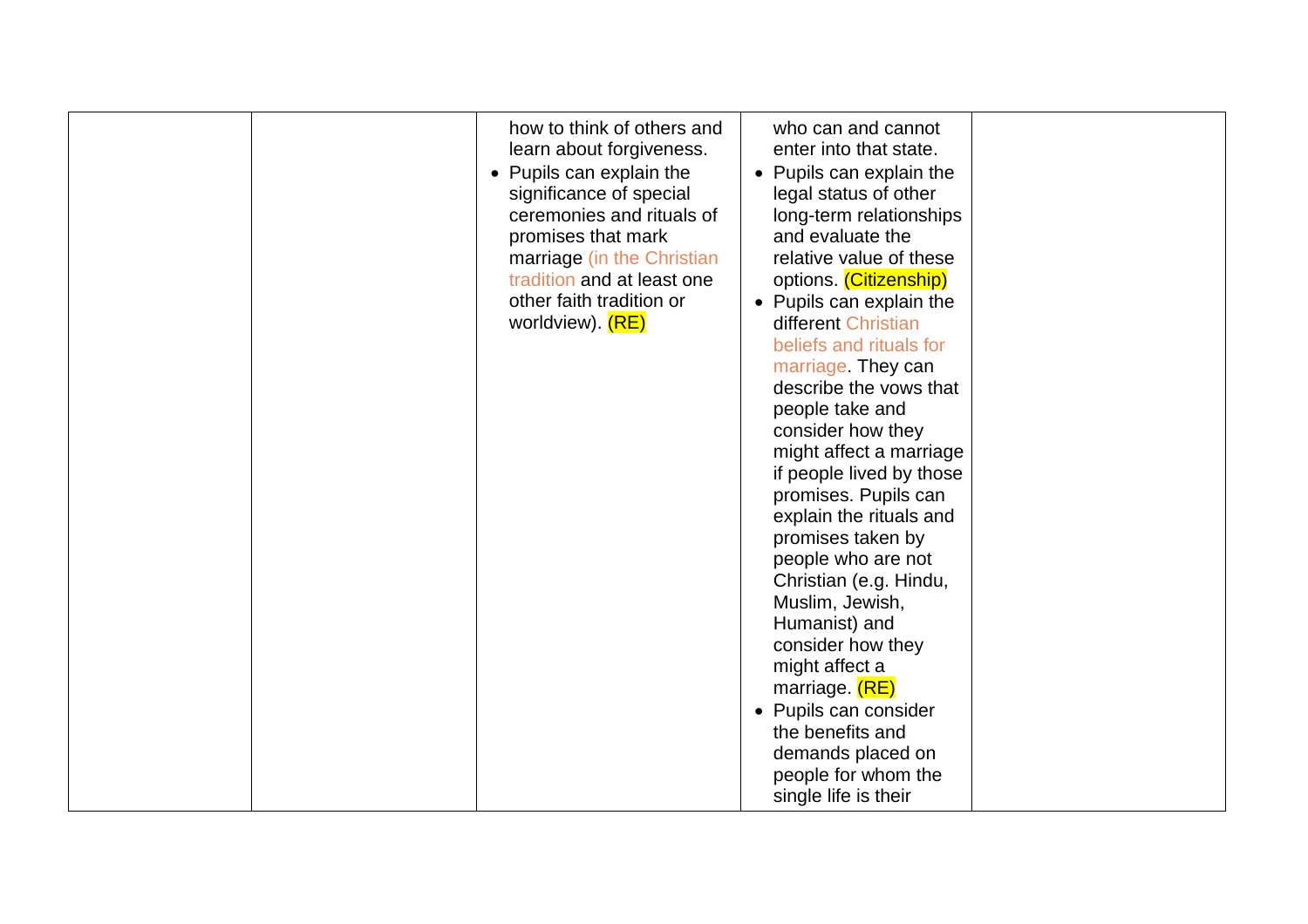|               |                                                                                                                                                                                                                                                                                                                                                                                                   |                                                                                                                                                                                                                                                                                                                                                                                                                                                                                                                               | vocation, their choice<br>or their found<br>experience. (RE)<br>• Pupils can explain that<br>people hold different<br>religious and cultural<br>beliefs about sex<br>before marriage,<br>same-sex<br>relationships, marriage<br>and divorce. (RE)                                                                                                                                                                                 |     |
|---------------|---------------------------------------------------------------------------------------------------------------------------------------------------------------------------------------------------------------------------------------------------------------------------------------------------------------------------------------------------------------------------------------------------|-------------------------------------------------------------------------------------------------------------------------------------------------------------------------------------------------------------------------------------------------------------------------------------------------------------------------------------------------------------------------------------------------------------------------------------------------------------------------------------------------------------------------------|-----------------------------------------------------------------------------------------------------------------------------------------------------------------------------------------------------------------------------------------------------------------------------------------------------------------------------------------------------------------------------------------------------------------------------------|-----|
| Anti-bullying | • Pupils can describe<br>what bullying is, the<br>different kinds of<br>bullying and why it is<br>hurtful.<br>• Pupils can talk about<br>where to go for help if<br>they are bullied.<br>• Pupils can talk about<br>why it is good to be<br>kind to people.<br>• Pupils can talk about<br>how you might<br>support someone who<br>has been hurt<br>because someone<br>has been unkind to<br>them. | • Pupils can show<br>understanding about the<br>different types of bullying<br>that people can encounter.<br>• Pupils can describe how to<br>be safe on the internet and<br>how to avoid cyberbullies<br>and cyberbullying.<br>• Pupils can explain what<br>stereotyping is and how<br>bullying can be damaging<br>for someone.<br>• Pupils can explain how<br>people can keep<br>themselves safe and ask<br>for help when bullied.<br>• Pupils can describe how<br>not to be a bystander<br>when someone else is<br>bullied. | • Pupils can<br>demonstrate that they<br>recognise bullying and<br>its impact in all its<br>forms; can describe<br>the skills and<br>strategies needed to<br>manage being targeted<br>or witnessing others<br>being bullied.<br>• Pupils can explain the<br>negative impact that<br>stereotyping, prejudice<br>and discrimination can<br>have on protected<br>groups and how it can<br>be detected,<br>addressed and<br>reported. | n/a |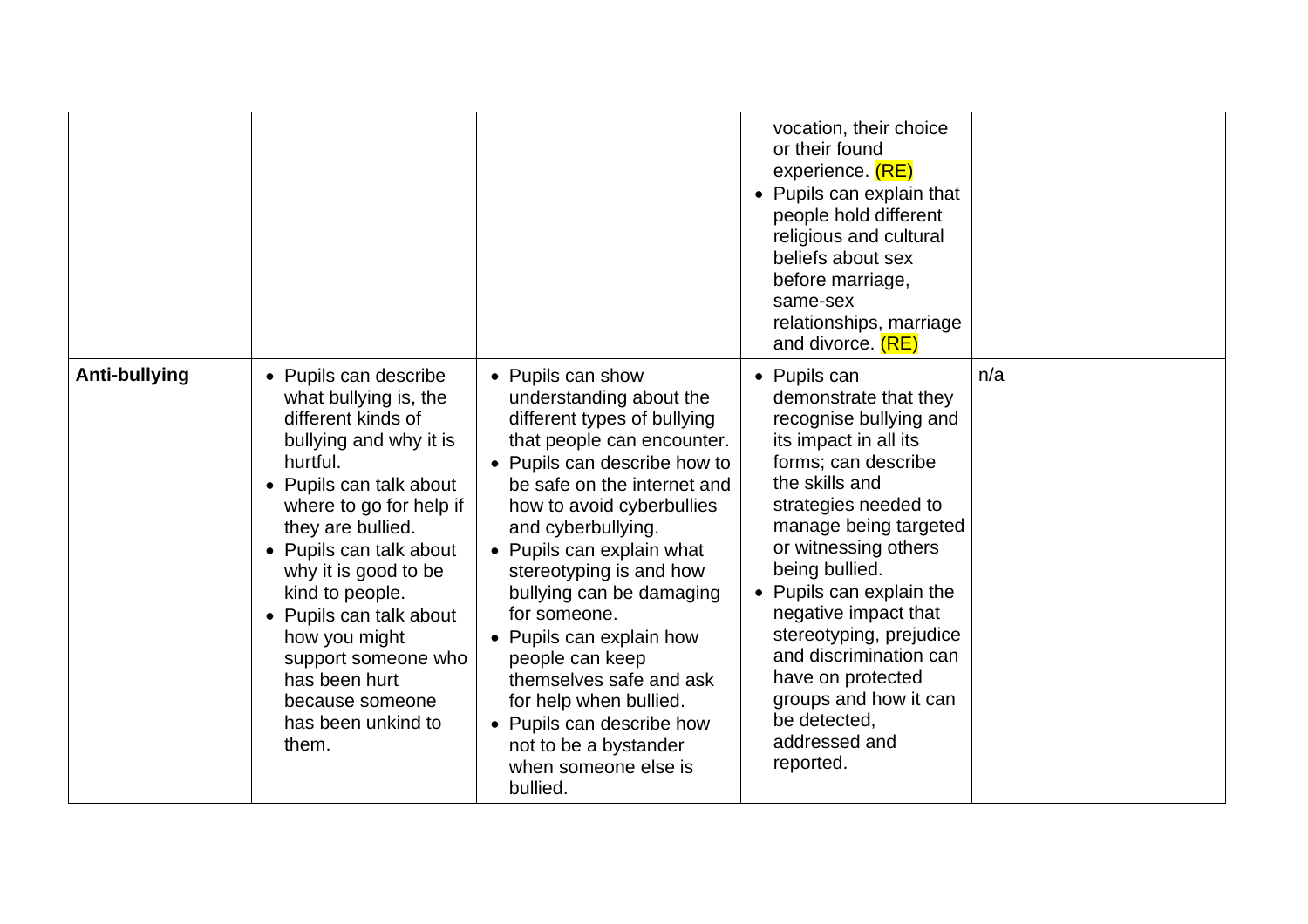| • Pupils can explain how to<br>report bullying and support<br>someone who has suffered<br>unkindness. | • Pupils can explain the<br>legal right of respect<br>and equality for all<br>protected groups.<br><b>(British Values,</b><br>Citizenship)<br>• Pupils can explain why<br>prejudice-based<br>language and<br>behaviour, offline and<br>online, is unacceptable<br>(including sexism,<br>homophobia, biphobia, |  |
|-------------------------------------------------------------------------------------------------------|---------------------------------------------------------------------------------------------------------------------------------------------------------------------------------------------------------------------------------------------------------------------------------------------------------------|--|
|                                                                                                       | (Citizenship)<br>• Pupils can explain how<br>a bystander should<br>behave when<br>observing bullying and<br>what actions they<br>might take.<br>• Pupils can describe<br>how to report bullying<br>and explain what<br>having high<br>expectations of<br>behaviour means<br>when online.                      |  |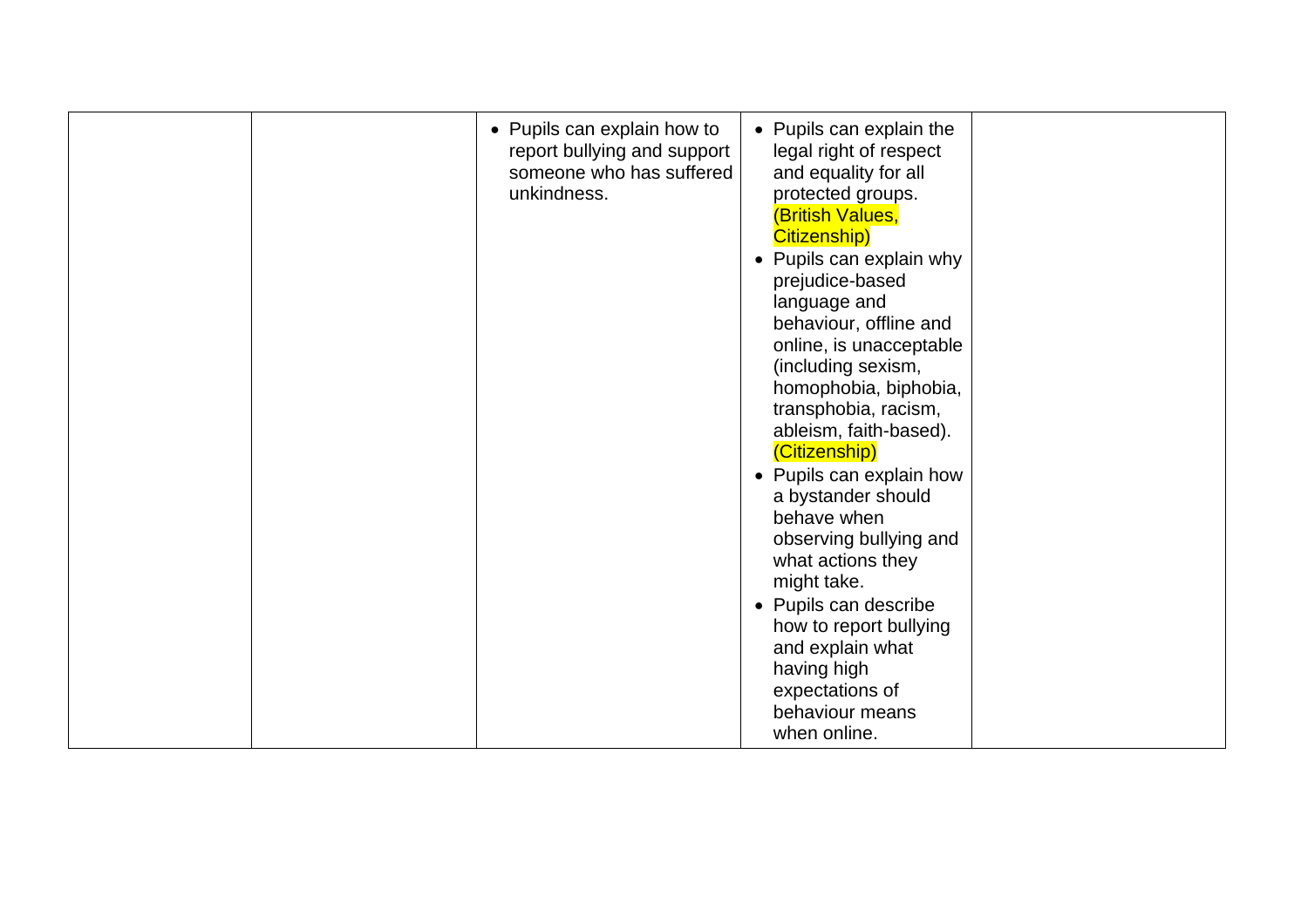| <b>Making good</b><br>boundaries | • Pupils can talk about<br>how their bodies<br>belong to them, are<br>incredibly special and<br>should be protected.<br>• Pupils can identify<br>what is safe and                                                                              | • Pupils can explain what<br>right and wrong touching is<br>and can show an<br>understanding of what is<br>appropriate behaviour in<br>private and in public.<br>• Pupils can explain what a | n/a | • Pupils can explain the<br>importance of having<br>good boundaries.<br>• Pupils can outline<br>strategies for managing<br>conflict.<br>• Pupils can explain what                                                                                                                                                                              |
|----------------------------------|------------------------------------------------------------------------------------------------------------------------------------------------------------------------------------------------------------------------------------------------|----------------------------------------------------------------------------------------------------------------------------------------------------------------------------------------------|-----|------------------------------------------------------------------------------------------------------------------------------------------------------------------------------------------------------------------------------------------------------------------------------------------------------------------------------------------------|
|                                  | unsafe touching.<br>• Pupils can describe<br>why it is wrong to<br>keep bad secrets and<br>that people should not<br>ask us to do that.<br>• Pupils will be able to<br>explain how someone<br>can tell a trusted adult<br>if they feel unsafe. | bad secret is like and how<br>to get help.                                                                                                                                                   |     | consent is and can<br>describe what mutual<br>respect looks like in<br>relationships.<br>• Pupils can list types of<br>behaviour within<br>relationships that are<br>criminal, including violent<br>behaviour or use of<br>coercive control.<br>• Pupils will be able to<br>explain how to report<br>crime and seek help in<br>those contexts. |
| <b>Parenting</b>                 | n/a                                                                                                                                                                                                                                            | n/a                                                                                                                                                                                          | n/a | • Pupils can explain the<br>responsibilities of<br>parenthood: what it<br>entails, why it can be<br>joyous and difficult.<br>• Pupils can define what<br>categorises faithful and<br>caring parenting.<br>• Pupils can describe the<br>implications of young                                                                                   |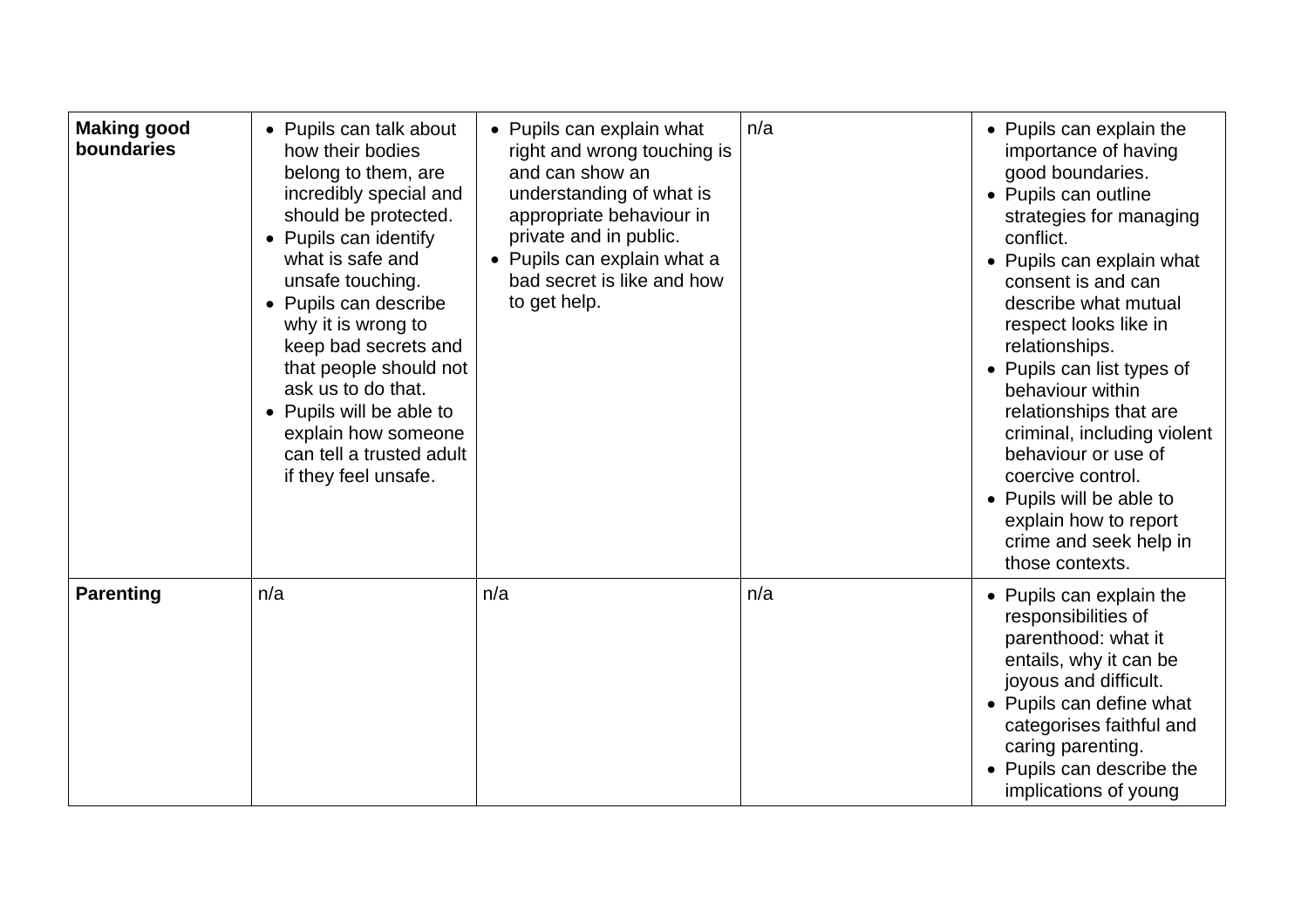|                     |                                                                                                                                                                                                                                                                                                                                                                                                                                                                                                                                                                                                                           |                                                                                                                                                                                                                                                                                                                                                                                                                                                                                                                                                                                                                                                                                                                                                                                   |                                                                                                                                                                                                                                                                                                                                                                                                                                                                                                                                                                                                                            | parenthood and list the<br>services that offer<br>support for new parents<br>and families.                                                                                                                                                                                                                                                                                                                                                                                                                                                                                                                                                                    |
|---------------------|---------------------------------------------------------------------------------------------------------------------------------------------------------------------------------------------------------------------------------------------------------------------------------------------------------------------------------------------------------------------------------------------------------------------------------------------------------------------------------------------------------------------------------------------------------------------------------------------------------------------------|-----------------------------------------------------------------------------------------------------------------------------------------------------------------------------------------------------------------------------------------------------------------------------------------------------------------------------------------------------------------------------------------------------------------------------------------------------------------------------------------------------------------------------------------------------------------------------------------------------------------------------------------------------------------------------------------------------------------------------------------------------------------------------------|----------------------------------------------------------------------------------------------------------------------------------------------------------------------------------------------------------------------------------------------------------------------------------------------------------------------------------------------------------------------------------------------------------------------------------------------------------------------------------------------------------------------------------------------------------------------------------------------------------------------------|---------------------------------------------------------------------------------------------------------------------------------------------------------------------------------------------------------------------------------------------------------------------------------------------------------------------------------------------------------------------------------------------------------------------------------------------------------------------------------------------------------------------------------------------------------------------------------------------------------------------------------------------------------------|
| <b>Key theology</b> | Pupils can explain<br>$\bullet$<br>that most Christians<br>believe that God loves<br>people, that God has<br>always loved them as<br>an individual and<br>always will.<br>Pupils can talk about<br>why other people are<br>special (and how<br><b>Christians believe that</b><br>they are created and<br>loved by God).<br>Pupils can talk about<br>what the Christian<br>belief in creation<br>means for how people<br>should value and<br>protect themselves<br>and treat other<br>people.<br>Pupils can give<br>$\bullet$<br>examples of people<br>doing things that hurt<br>others. They can talk<br>about how humans | • Pupils can explain<br>Christian (and other faiths')<br>beliefs in an eternal Love,<br>that cannot be broken, that<br>pre-existed the world and<br>carries on after death.<br>• Pupils can link this to the<br>Christian idea of the Trinity<br>and explain what<br>difference it will make to<br><b>Christians' lives if they</b><br>believe they have a<br>relationship with this God<br>of eternal love.<br>• Pupils can explain that<br>Christians believe in the<br>sacredness and worth of<br>every person and can<br>describe how that might<br>affect how Christians<br>regard and protect<br>themselves and others.<br>• Pupils can explain the<br><b>Christian belief in the Fall</b><br>and talk about how all<br>people can make mistakes<br>and treat others badly. | • Pupils can explain and<br>evaluate the Christian<br>belief in an invitation<br>into an everlasting<br>relationship with a God<br>of love as expressed in<br>the Trinity. Pupils can<br>explain how this belief<br>may sustain<br>Christians, can outline<br>alternative views about<br>what sustains people<br>and can express their<br>own opinions.<br>• Pupils can evaluate<br>the benefits and<br>difficulties for<br>relationships and<br>society of living out a<br>belief in the<br>sacredness and worth<br>of all people. Pupils<br>can express their own<br>opinions concerning<br>this vision for<br>humanity. | (as Key Stage 3+)<br>• Pupils can evaluate the<br>extent to which the term<br>'family' is a good<br>metaphor for support or a<br>circle of love echoing the<br>Trinity; can give<br>examples to explain if<br>they think that a<br>neighbourhood, friends, a<br>school, a church (or<br>religious community) can<br>be a family?<br>• Pupils will be able to<br>evaluate how Christians<br>could make relationships<br>decisions in contexts<br>where their beliefs<br>appear to clash:<br>honouring and<br>safeguarding self versus<br>forgiveness and<br>reconciliation.<br>• Pupils can reflect on how<br>long should someone<br>keep forgiving, what is a |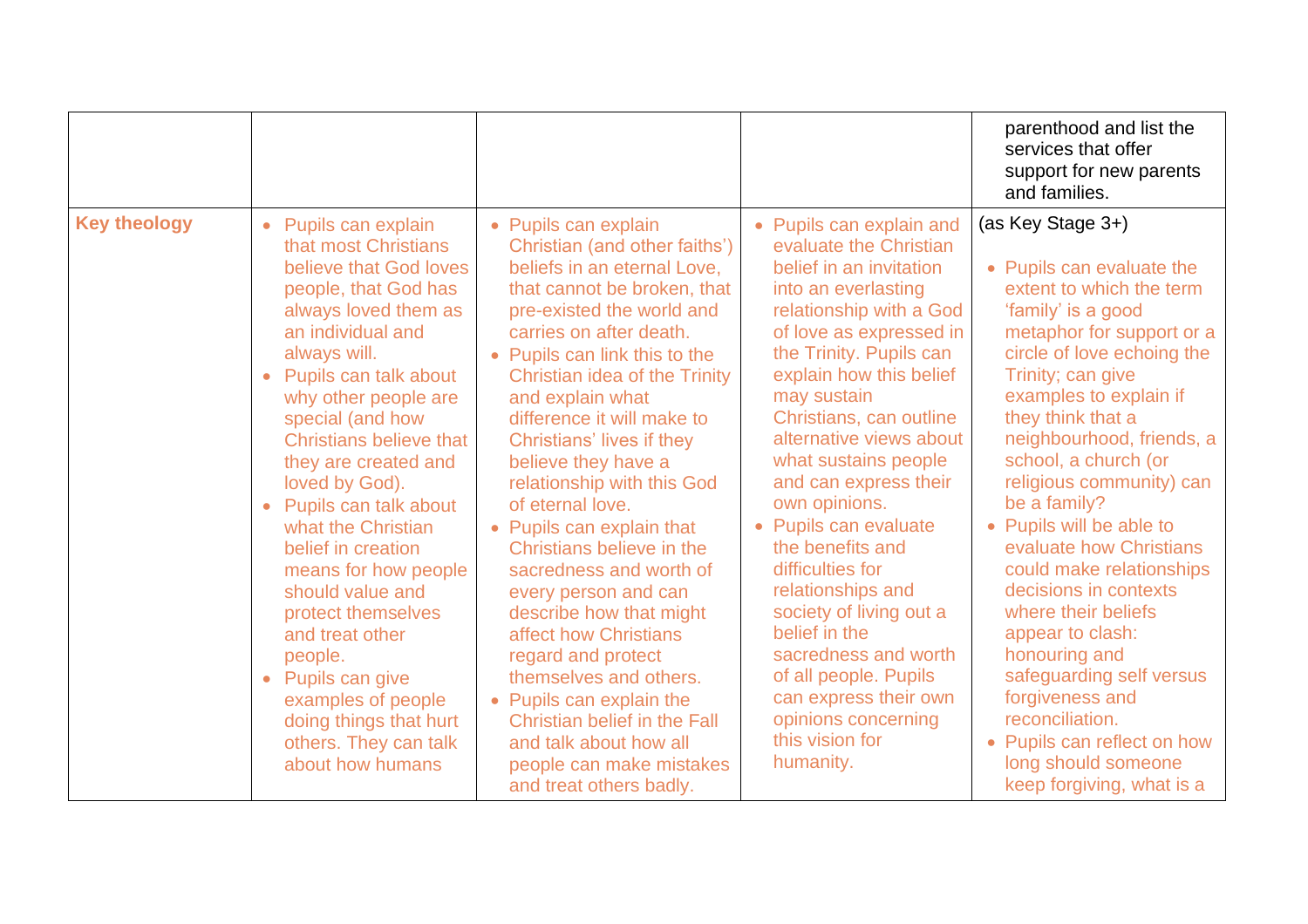| often let themselves<br>down.<br>They can describe<br>simply what the word<br>forgiveness means<br>and talk about fresh<br>starts.<br>Pupils can talk about<br>$\bullet$<br>why it is good to keep<br>friends and the<br>importance of sticking<br>by people and<br>supporting them<br>unless they really hurt<br>us. | • Pupils can explore the<br>consequences of bad<br>behaviour and explain the<br>Christian ideas about<br>repentance, forgiveness<br>reconciliation and peace.<br>• Pupils can explain what<br>faithfulness and<br>commitment means to<br>family, friends,<br>relationships and members<br>of their community. They<br>can explain why<br>faithfulness is important for<br>building security, trust and<br>happiness, and what<br>behaviours might<br>endanger faithfulness. | • Pupils can explain the<br>temptations and<br>weaknesses that mean<br>people let each other<br>down; can explain how<br>Christian ideas about<br>the Fall and salvation<br>inform a belief in hope<br>for change and a<br>positive future in<br>behaviours and<br>relationships.<br>• Pupils can explain the<br>causes of conflict,<br>describe contexts<br>when conflict can be<br>positive and give<br>examples of how to<br>manage conflict; can<br>evaluate the<br>usefulness in conflict<br>resolution of ideas of<br>repentance,<br>forgiveness,<br>reconciliation,<br>restorative justice and<br>peace.<br>• Pupils will be able to<br>describe the<br>importance of<br>faithfulness and<br>commitment in | human flaw or foible and<br>what is unacceptable,<br>harmful or criminal.<br>• Pupils can outline<br>strategies for managing<br>feelings of loss; will be<br>able to give examples of<br>Christian beliefs that can<br>support people at times<br>of loss.<br>• Pupils will be able to<br>explain the Christian idea<br>that people are entrusted<br>by God with creating life<br>and that this is a sacred<br>responsibility; will be able<br>to evaluate how having<br>this belief will impact on<br>people's sense of duty<br>and honour as parents.<br>Pupils will be able to<br>evaluate whether holding<br>this belief is an<br>advantage or a burden<br>for parenthood. |
|-----------------------------------------------------------------------------------------------------------------------------------------------------------------------------------------------------------------------------------------------------------------------------------------------------------------------|-----------------------------------------------------------------------------------------------------------------------------------------------------------------------------------------------------------------------------------------------------------------------------------------------------------------------------------------------------------------------------------------------------------------------------------------------------------------------------|-------------------------------------------------------------------------------------------------------------------------------------------------------------------------------------------------------------------------------------------------------------------------------------------------------------------------------------------------------------------------------------------------------------------------------------------------------------------------------------------------------------------------------------------------------------------------------------------------------------------------------------------------------------------------------------------------------------------|--------------------------------------------------------------------------------------------------------------------------------------------------------------------------------------------------------------------------------------------------------------------------------------------------------------------------------------------------------------------------------------------------------------------------------------------------------------------------------------------------------------------------------------------------------------------------------------------------------------------------------------------------------------------------------|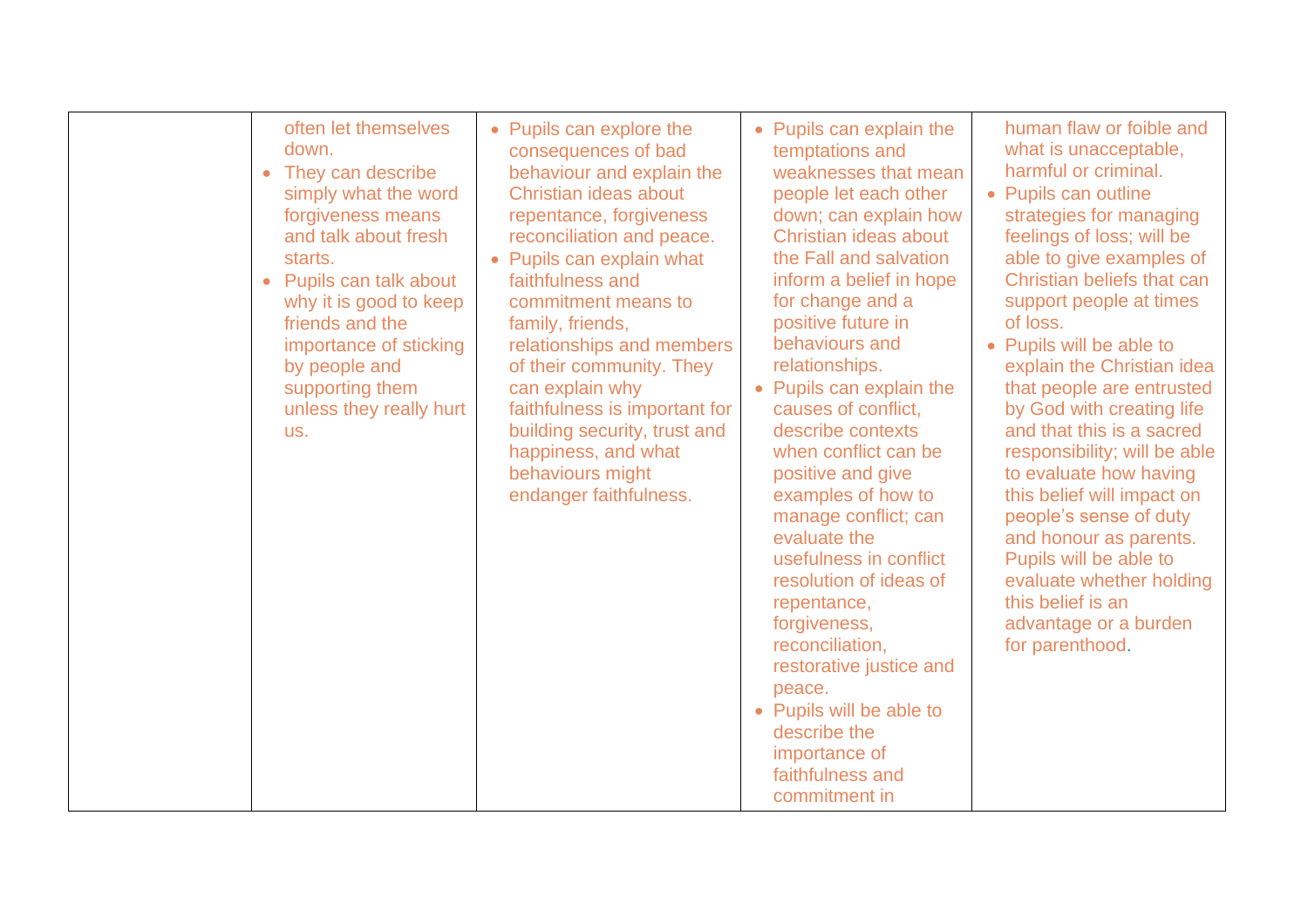|  | relationships and<br>explain why these<br>qualities can make for<br>rich and life-long |  |
|--|----------------------------------------------------------------------------------------|--|
|  | contentment.                                                                           |  |

## **SEX EDUCATION**

| <b>Topic</b>              | <b>Key Stage 2 outcomes</b>                                                                                                                                                                                                                                                                                                                             | <b>Key Stage 3 outcomes</b>                                                                                                                                | <b>Key Stage 4 outcomes</b>                                                                                                                                                                                                                                                                                                           |  |  |  |  |
|---------------------------|---------------------------------------------------------------------------------------------------------------------------------------------------------------------------------------------------------------------------------------------------------------------------------------------------------------------------------------------------------|------------------------------------------------------------------------------------------------------------------------------------------------------------|---------------------------------------------------------------------------------------------------------------------------------------------------------------------------------------------------------------------------------------------------------------------------------------------------------------------------------------|--|--|--|--|
|                           | Schools may decide to teach these units in different Key Stages at secondary level, as long as outcomes are met by the end of Key Stage<br>4. Sex education has frequent overlap with relationships education, and they should not be seen as distinct. Sex education also overlaps<br>with health education and science so connections should be made. |                                                                                                                                                            |                                                                                                                                                                                                                                                                                                                                       |  |  |  |  |
| The right to<br>withdraw  | At Key Stage 1 there is no sex<br>education.<br>At Key Stage 2 each school will<br>teach elements of sex education<br>that is appropriate for their context<br>and children<br>Parents have the right to withdraw<br>their child.                                                                                                                       | Parents have the right to withdraw their<br>child (see sample policy).                                                                                     | Parents have the right to withdraw<br>their child from up-to-and-until<br>three terms before the child turns<br>16. After that point, if the child<br>wishes to receive sex education<br>rather than be withdrawn, the<br>school should make arrangements<br>to provide the child with sex<br>education during one of those<br>terms. |  |  |  |  |
| <b>Sexual intercourse</b> | • Pupils can describe, using<br>accurate vocabulary, what<br>happens between a man and<br>woman that has the possibility of<br>resulting in a baby.                                                                                                                                                                                                     | Sex education is non-mandatory at<br>primary schools so teaching, re-capping<br>or reinforcing the Key Stage 2 outcomes<br>is an important starting point. | • Pupils can explain the ways in<br>which sex can cause harm and<br>discuss what boundaries may<br>keep people safe.                                                                                                                                                                                                                  |  |  |  |  |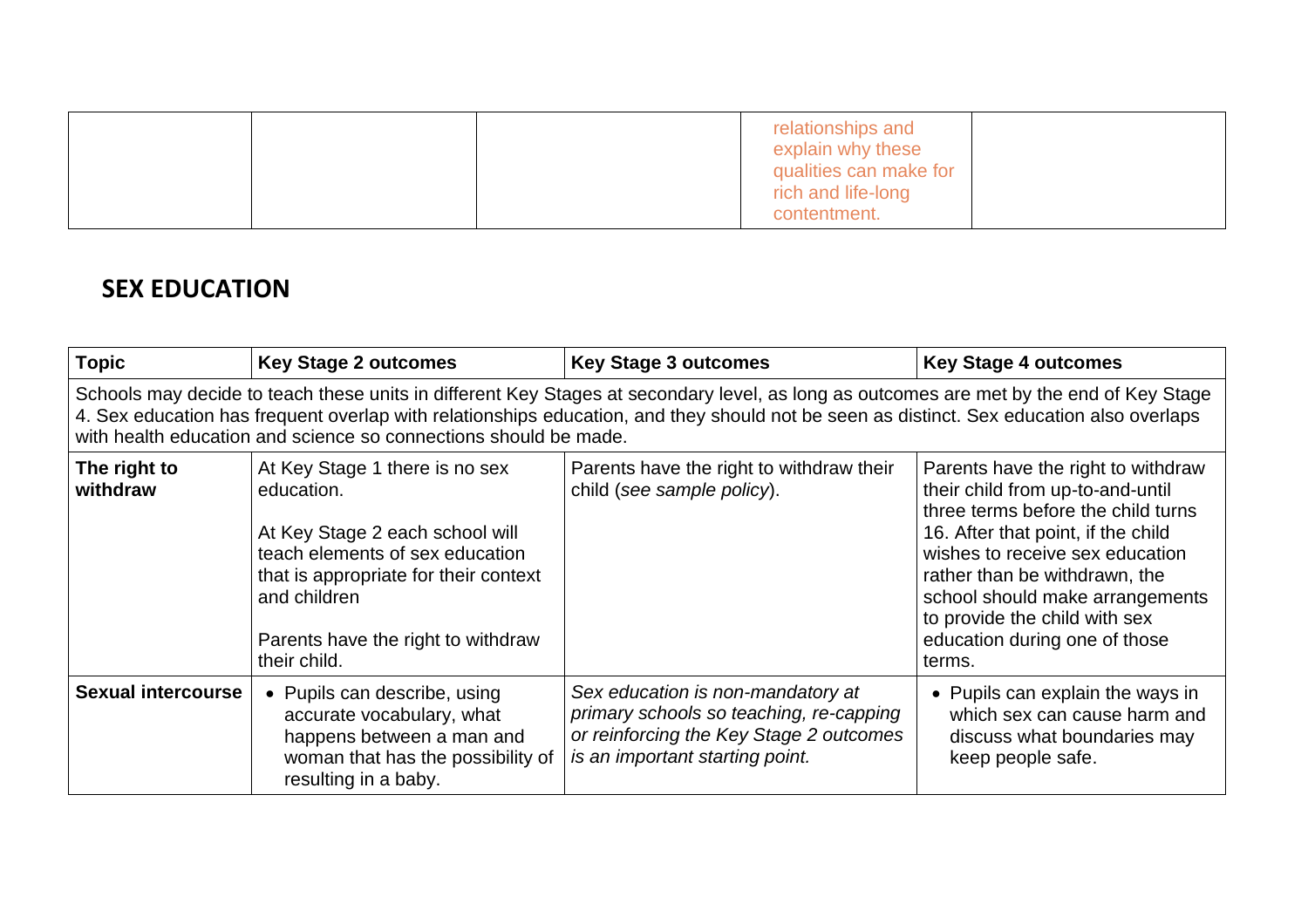|                        | • Pupils can suggest how close<br>intimate relationships might<br>affect people physically,<br>emotionally and spiritually.<br>• Pupils can discuss how people<br>choose to have babies and can<br>suggest criteria for when it might<br>be a sensible time.<br>• Pupils can explain why some<br>people argue that the best time<br>for such closeness is within a<br>long-term, faithful and committed<br>relationships such as marriage.<br>• Pupils can talk about how some<br>people don't choose this option<br>and prefer to not have sexual<br>intercourse with anyone and that<br>this is another positive choice. | • Pupils can describe the<br>characteristics of a long-term,<br>positive and healthy intimate<br>relationship; the factors that mean<br>that an intimate relationship is most<br>likely to last over time; why this might<br>be a good context in which to raise<br>children.<br>• Pupils can explain how both negative<br>and positive choices we make around<br>sex can affect our mental physical,<br>emotional, spiritual and financial<br>wellbeing.<br>• Pupils can consider why delaying<br>sexual activity might be a wise<br>choice; why some people believe it is<br>right to wait for marriage (or a long-<br>term committed relationship) to have<br>sex; why some people may make a<br>positive choice to abstain from ever<br>having sex. |                                                                                                                                                                                                                                                               |
|------------------------|----------------------------------------------------------------------------------------------------------------------------------------------------------------------------------------------------------------------------------------------------------------------------------------------------------------------------------------------------------------------------------------------------------------------------------------------------------------------------------------------------------------------------------------------------------------------------------------------------------------------------|---------------------------------------------------------------------------------------------------------------------------------------------------------------------------------------------------------------------------------------------------------------------------------------------------------------------------------------------------------------------------------------------------------------------------------------------------------------------------------------------------------------------------------------------------------------------------------------------------------------------------------------------------------------------------------------------------------------------------------------------------------|---------------------------------------------------------------------------------------------------------------------------------------------------------------------------------------------------------------------------------------------------------------|
| <b>Sex and the Law</b> | • Pupils can show that they know<br>that in the UK it is unlawful to<br>have sex until you are 16. (Law,<br><b>British Values, Citizenship)</b>                                                                                                                                                                                                                                                                                                                                                                                                                                                                            | n/a                                                                                                                                                                                                                                                                                                                                                                                                                                                                                                                                                                                                                                                                                                                                                     | • Pupils can explain the laws<br>relating to sexual consent,<br>sexual exploitation, abuse,<br>grooming, coercion,<br>harassment, rape, domestic<br>abuse, honour-based violence<br>and FGM, and how these can<br>affect current and future<br>relationships. |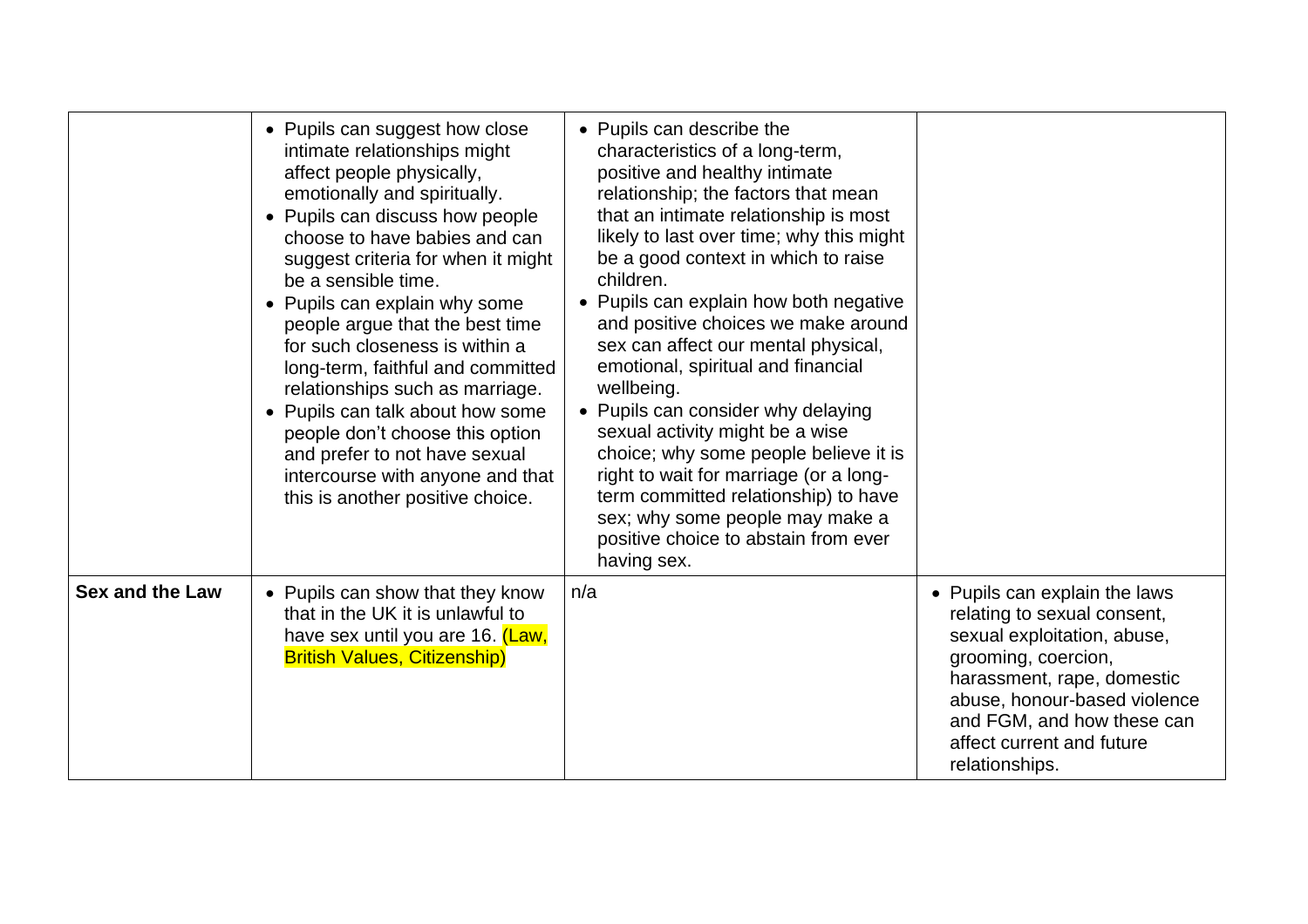|                                                  |                                                                                                                                                                                                                            |     | • Pupils can define what<br>constitutes sexual harassment<br>and sexual violence and why<br>these are always unacceptable<br>(give reference to Equalities Act<br>(2010). (Citizenship)<br>• Pupils can explain that some<br>types of behaviour within<br>relationships are criminal.<br>(Citizenship)                                                                                                                                                                                                                                                                                                                                |
|--------------------------------------------------|----------------------------------------------------------------------------------------------------------------------------------------------------------------------------------------------------------------------------|-----|---------------------------------------------------------------------------------------------------------------------------------------------------------------------------------------------------------------------------------------------------------------------------------------------------------------------------------------------------------------------------------------------------------------------------------------------------------------------------------------------------------------------------------------------------------------------------------------------------------------------------------------|
| Gestation,<br>pregnancy, birth<br>and parenthood | • Pupils can explain what happens<br>at conception and are able to<br>explain the journey from<br>pregnancy to birth. (Science)<br>• Pupils can talk about why having<br>a baby is wonderful but a huge<br>responsibility. | n/a | • Pupils can talk about<br>reproductive health and<br>pregnancy; describe what<br>happens in pregnancy (and the<br>possibility and frequency of<br>miscarriage).<br>• Pupils can describe the choices<br>surrounding pregnancy (keeping<br>the baby, adoption, abortion).<br>• Pupils can explain where<br>someone can go to get help.<br>• Pupils can discuss and evaluate<br>different religious and non-<br>religious beliefs surrounding<br>pregnancy and the options<br>available (particularly with<br>regard to abortion). $(RE)$<br>Parenthood as a strand is covered<br>more fully in Key Stage 4<br>relationships education |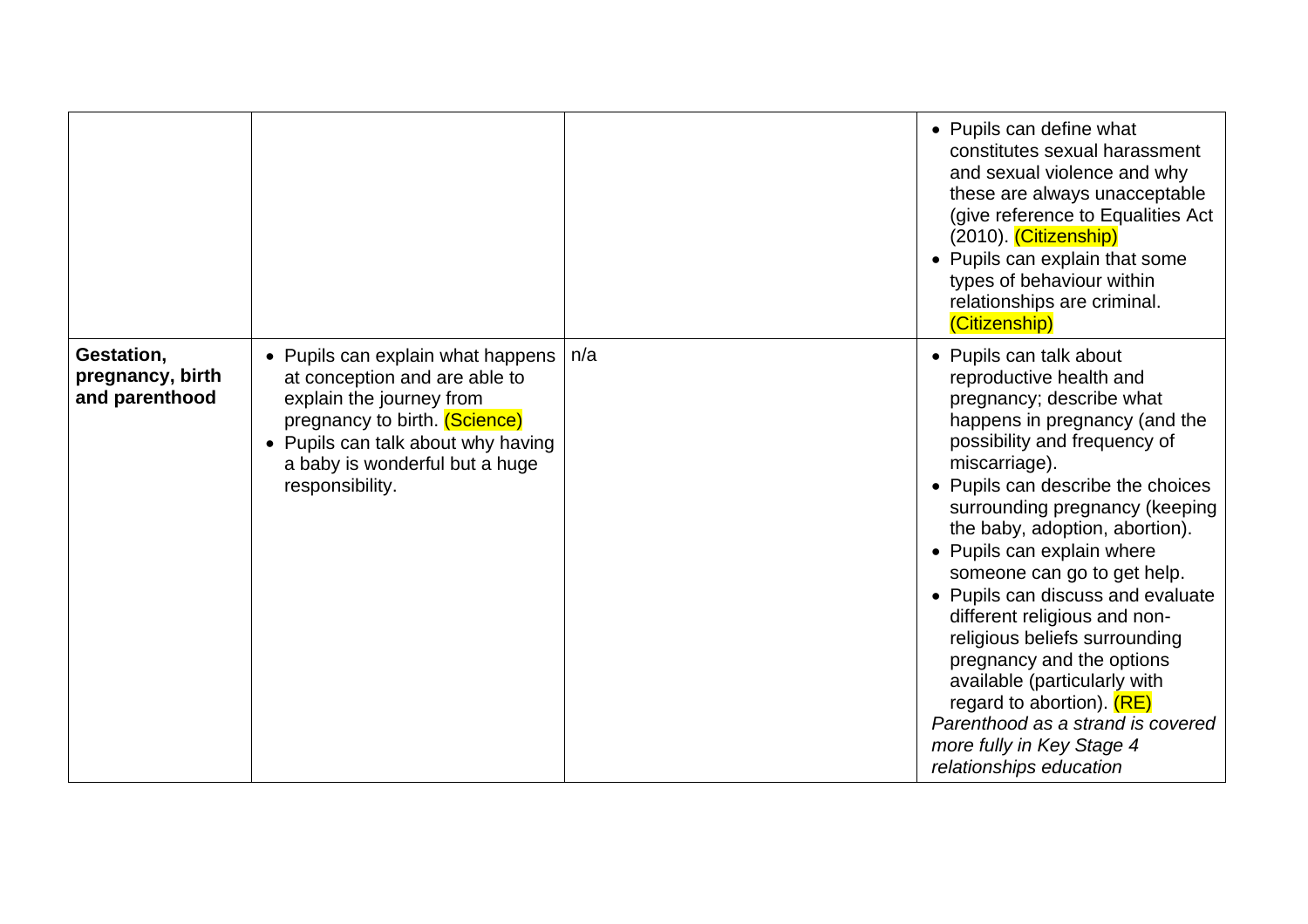| The media, self-<br>esteem,<br>advertising, online<br>file and image<br>sharing. and the<br>impact and use of<br>pornography | n/a | • Pupils can give examples of how the<br>media and advertising can create a<br>context where it is hard to feel<br>attractive and have good self-esteem.<br>• Pupils can describe some strategies,<br>beliefs, campaigns or role models<br>that can be used to counter<br>competitive and unrealistic images.<br>(Media, mental health and wellbeing)<br>Pupils can explain the potential<br>$\bullet$<br>pitfalls surrounding sharing materials<br>and images online.<br>• Pupils can explain how they can<br>protect themselves from viewing<br>harmful content. (Safeguarding,<br><b>Media</b> ) | • Pupils can explain what<br>pornography is and the forms it<br>can take.<br>• Pupils can describe how it can<br>give a distorted picture of sexual<br>behaviours and appearance.<br>• Pupils can explain why some<br>people enjoy pornography and<br>how it might affect their<br>behaviour towards their sexual<br>partner.<br>• Pupils can evaluate the impact<br>of pornography and make good<br>boundaries for their wellbeing.<br>• Pupils can describe the law<br>about the sharing of indecent<br>images of children and the<br>severe penalties given.<br>• Pupils can describe how data is<br>generated, collected and shared<br>online; how that can affect<br>people and what measures<br>people can take to protect<br>themselves. |
|------------------------------------------------------------------------------------------------------------------------------|-----|-----------------------------------------------------------------------------------------------------------------------------------------------------------------------------------------------------------------------------------------------------------------------------------------------------------------------------------------------------------------------------------------------------------------------------------------------------------------------------------------------------------------------------------------------------------------------------------------------------|-------------------------------------------------------------------------------------------------------------------------------------------------------------------------------------------------------------------------------------------------------------------------------------------------------------------------------------------------------------------------------------------------------------------------------------------------------------------------------------------------------------------------------------------------------------------------------------------------------------------------------------------------------------------------------------------------------------------------------------------------|
| <b>Keeping safe from</b><br>peer-pressure,<br>unplanned<br>conception and<br>sexually<br>transmitted<br>diseases             | n/a | • Pupils can give examples of how<br>peer-pressure can operate with<br>regard to speaking about sex.<br>• Pupils can explain the motivation of<br>people who might want to pressure<br>their peers and why it can seem<br>tempting to give into peer-pressure.                                                                                                                                                                                                                                                                                                                                      | • Pupils can describe what<br>consent is, how it can be<br>communicated well and how to<br>recognise it; can explain how<br>and when it can be withdrawn in<br>all contexts (including online).                                                                                                                                                                                                                                                                                                                                                                                                                                                                                                                                                 |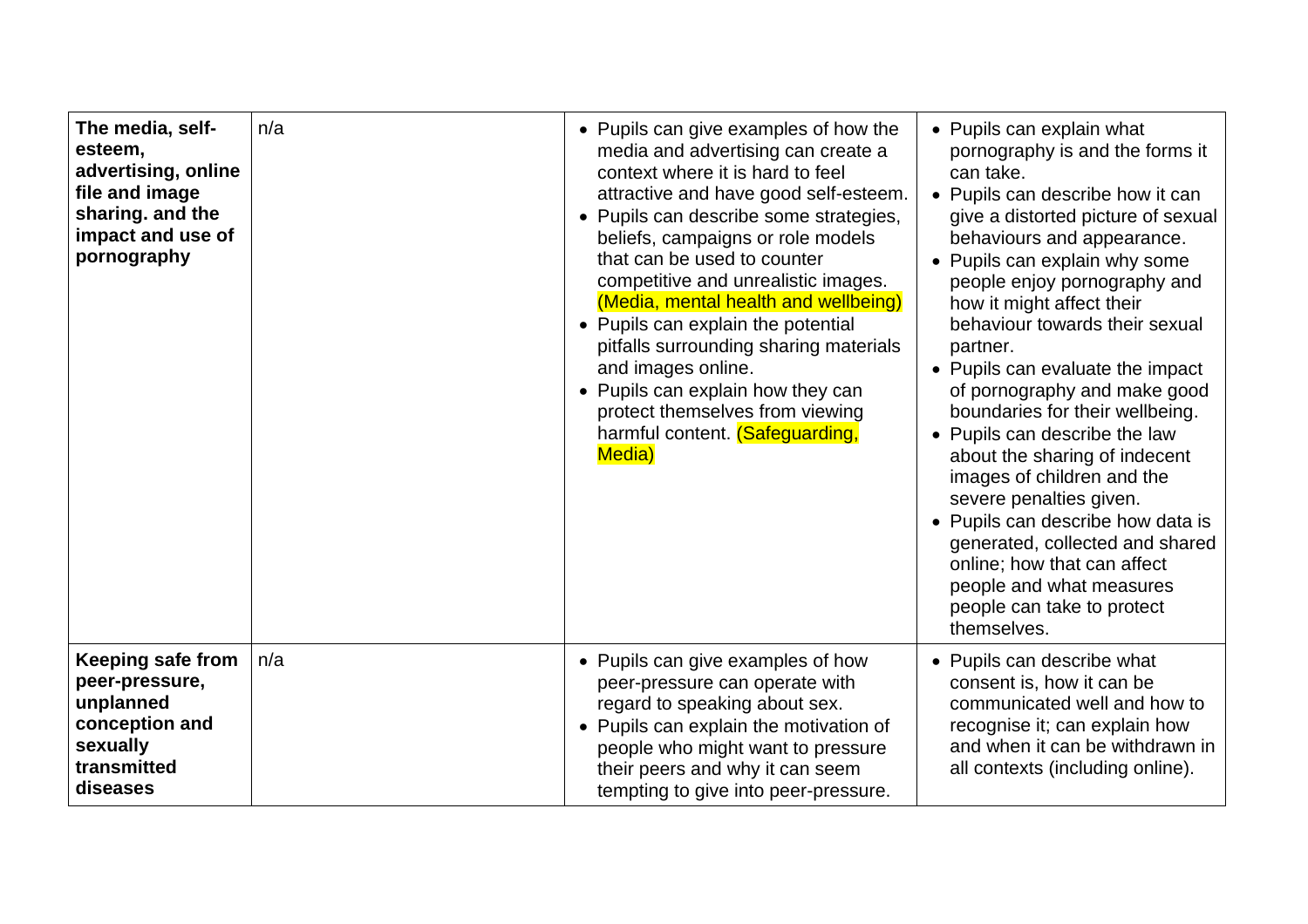|                     |                                                                                                                                                                                                                                                                                                                                                                                                                                                                                                                                                                                                                                                                                           | • Pupils can describe strategies for<br>handling peer pressure.<br>• Pupils can explain what contraception<br>is and know the facts concerning the<br>full range of contraceptive choices -<br>how they work, what they prevent,<br>whose responsibility it is and how<br>effective they are. (RE)<br>• Pupils can describe how to tell<br>someone else where they can go for<br>support or to report a concern.                                                                                                                                                                                                                                                                                                                            | • Pupils can list the different<br>sexually transmitted diseases<br>that exist and how they can<br>affect health (including fertility);<br>how people reduce the<br>transmission of these diseases,<br>how people can practise safe<br>sex and how testing works.<br>• Pupils can explain why the use<br>of alcohol or drugs can lead to<br>risky sexual behaviour. (Health)                                                                                                                                                                                                                                                             |
|---------------------|-------------------------------------------------------------------------------------------------------------------------------------------------------------------------------------------------------------------------------------------------------------------------------------------------------------------------------------------------------------------------------------------------------------------------------------------------------------------------------------------------------------------------------------------------------------------------------------------------------------------------------------------------------------------------------------------|---------------------------------------------------------------------------------------------------------------------------------------------------------------------------------------------------------------------------------------------------------------------------------------------------------------------------------------------------------------------------------------------------------------------------------------------------------------------------------------------------------------------------------------------------------------------------------------------------------------------------------------------------------------------------------------------------------------------------------------------|------------------------------------------------------------------------------------------------------------------------------------------------------------------------------------------------------------------------------------------------------------------------------------------------------------------------------------------------------------------------------------------------------------------------------------------------------------------------------------------------------------------------------------------------------------------------------------------------------------------------------------------|
| <b>Key theology</b> | • Pupils can explain that most<br><b>Christians believe that God loves</b><br>all people with a love that is<br>stronger and purer than the love<br>of a husband, wife or partner;<br>that Christians believe (as do<br>people of other faiths) that love<br>never dies or fails.<br>• Pupils can explain that most<br><b>Christians believe that humans</b><br>are beautifully created; can<br>explain that this means in a one-<br>to-one relationship a person can<br>practice enjoying the wonderful<br>creation of another human and<br>get to carefully observe and<br>celebrate another person over<br>time.<br>• Pupils can explain that<br><b>Christians believe that humans</b> | • Pupils can explain how the Christian<br>belief that humans are created in the<br>image of God may help people hold<br>good self-esteem in the face of social<br>media, advertising and peer<br>pressure.<br>• Pupils can explain how the Christian<br>belief in the Incarnation means that<br>they are worthy of God dwelling in<br>them, why this may mean that<br>Christians have a good argument to<br>withstand coercion and grooming and<br>not allow manipulation or<br>diminishment as they are worthy and<br>of huge value.<br>• Pupils can explain how the Christian<br>belief in the Fall can explain why<br>people make mistakes and take risky<br>choices in their intimate relationships;<br>can give other explanations for | • Pupils will be able to evaluate<br>the extent to which the Christian<br>belief that all people are sacred<br>and made in the image of God<br>is a good antidote to the<br>pressures of objectification<br>inherent in social media,<br>advertising and pornography<br>• Pupils can offer explanations as<br>to why people might not practise<br>safe sex and evaluate as to<br>whether the mainstream<br>Christian concept of the fall is<br>helpful in this context.<br>• Pupils can draw on Christian<br>and other worldviews' opinions<br>when offering constructive<br>advice to a person who is<br>tempted to make a risky choice |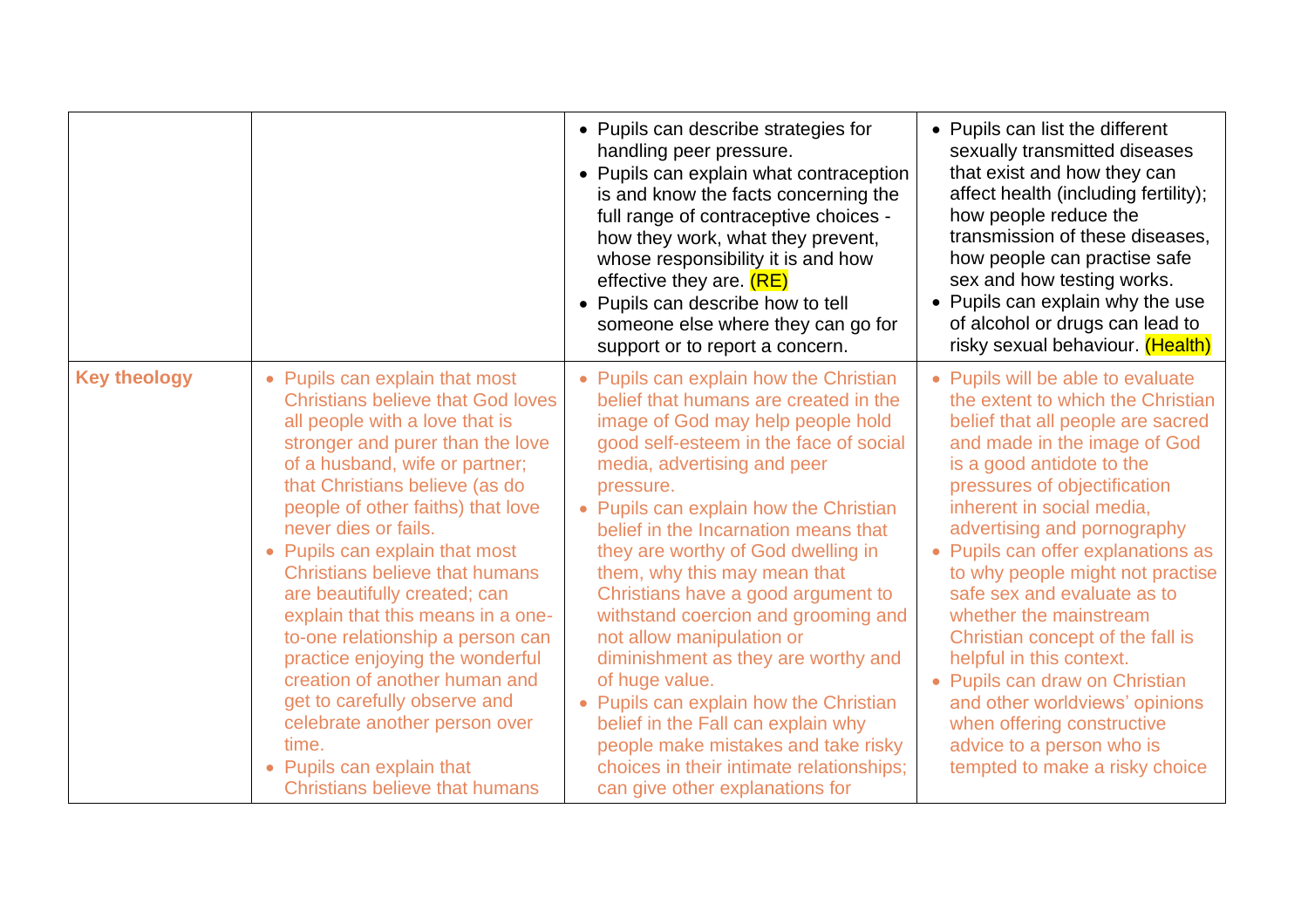| are fallen $-$ they can make<br>mistakes and hurt people on<br>purpose or unintentionally.<br>• Pupils can explain how the<br>Christian idea of forgiveness can<br>help to keep intimate<br>relationships going over time.<br>• Pupils can explain why the<br>Christian belief in the<br>faithfulness of God is a model for<br>human relationships and why the<br>quality of faithfulness may help<br>keep marriages and other long-<br>term committed relationships<br>going over time. | human failings from other belief<br>systems.<br>• Pupils can discuss and evaluate the<br>possible benefits of holding and<br>practising the Christian beliefs about<br>temptation, repentance, forgiveness,<br>restorative justice and faithfulness in<br>long-term, committed, intimate<br>relationships. | regarding their sexual health or<br>the wellbeing of others.<br>• Pupils can give examples of<br>long-term relationships that are<br>characterised by a contented<br>cherishing of the other person<br>despite life's ups and downs.<br>• They can explain what it is that<br>makes an intimate relationship<br>work over many years and can<br>evaluate whether any of the<br>Christian ideals of honouring the<br>other's uniqueness through<br>faithfulness and forgiveness<br>have been sustaining factors.<br>• Pupils can articulate what<br>constitutes good parenting and<br>can make reference to beliefs<br>concerning sacrifice,<br>faithfulness and commitment. |
|------------------------------------------------------------------------------------------------------------------------------------------------------------------------------------------------------------------------------------------------------------------------------------------------------------------------------------------------------------------------------------------------------------------------------------------------------------------------------------------|------------------------------------------------------------------------------------------------------------------------------------------------------------------------------------------------------------------------------------------------------------------------------------------------------------|-----------------------------------------------------------------------------------------------------------------------------------------------------------------------------------------------------------------------------------------------------------------------------------------------------------------------------------------------------------------------------------------------------------------------------------------------------------------------------------------------------------------------------------------------------------------------------------------------------------------------------------------------------------------------------|
|------------------------------------------------------------------------------------------------------------------------------------------------------------------------------------------------------------------------------------------------------------------------------------------------------------------------------------------------------------------------------------------------------------------------------------------------------------------------------------------|------------------------------------------------------------------------------------------------------------------------------------------------------------------------------------------------------------------------------------------------------------------------------------------------------------|-----------------------------------------------------------------------------------------------------------------------------------------------------------------------------------------------------------------------------------------------------------------------------------------------------------------------------------------------------------------------------------------------------------------------------------------------------------------------------------------------------------------------------------------------------------------------------------------------------------------------------------------------------------------------------|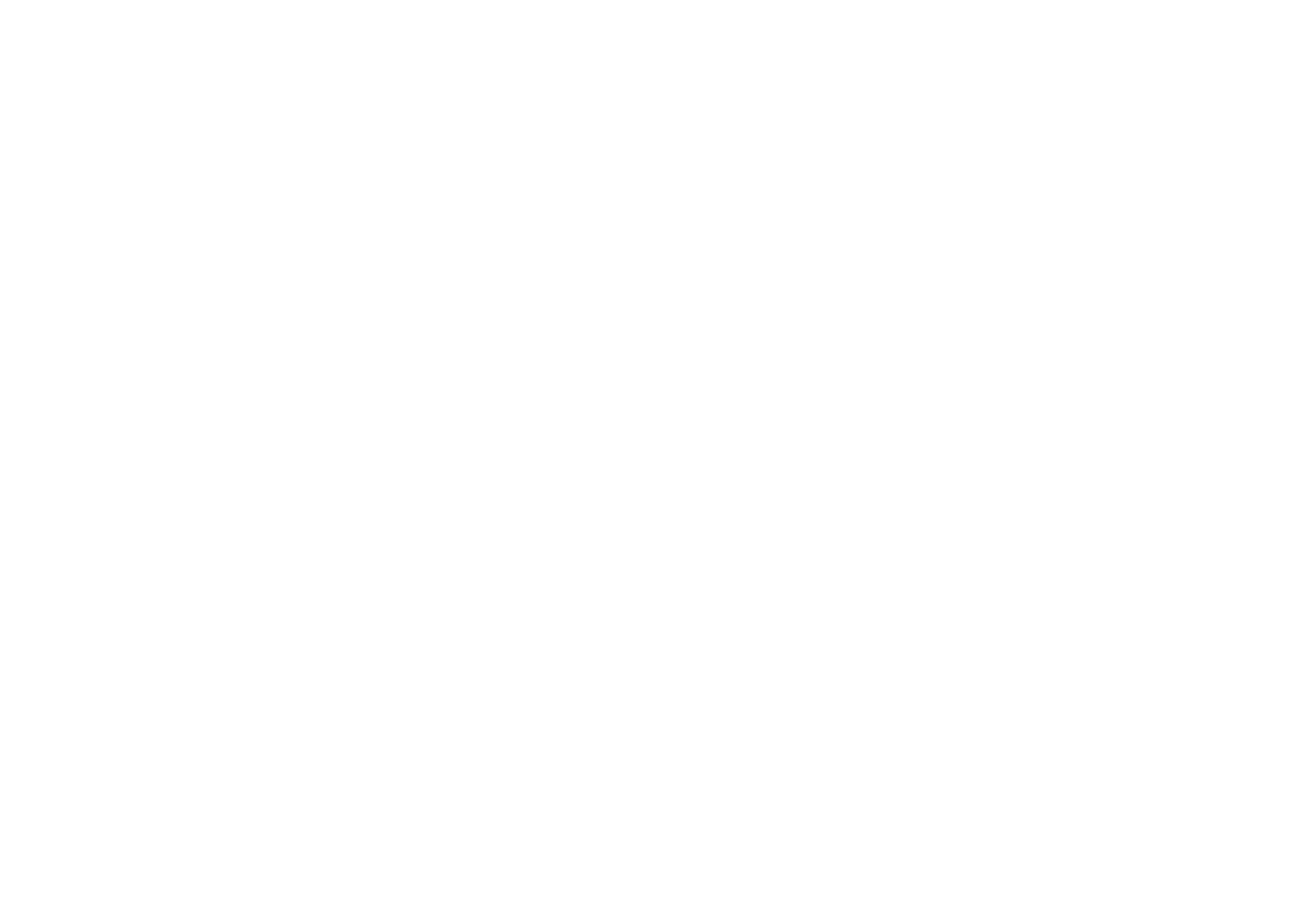### **APPENDIX 2**

### **Year Overview for discreet lessons at St George's C of E Secondary School**

| Year 7 | <b>Term 1</b> – Healthy relationships and respect |
|--------|---------------------------------------------------|
|        | What makes a good friend                          |
|        | Family pressure and conflicts                     |
|        | Avoiding gangs                                    |
|        |                                                   |
|        | Term 3 - Healthy body and mind                    |
|        | What is smoking and vaping?                       |
|        | Healthy eating and exercise                       |
|        | Dangers of energy drinks / alcohol                |
|        | Being positive and self esteem                    |
|        | Term 4 – Puberty and body development             |
|        | Personal hygiene and oral hygiene                 |
|        | Puberty - what's new?                             |
|        | Puberty - Growing up and hormones                 |
|        |                                                   |
| Year 8 | Term 1 - Positive relationships                   |
|        | Boyfriends and girlfriends - peer pressure        |
|        | Saying No                                         |
|        | Introduction to SRE                               |
|        | Term 5 – Personal Safety – risky behaviour        |
|        | Substance misuse                                  |
|        | County lines - who is at risk?                    |
|        | Online safety                                     |
|        |                                                   |
|        | Term 6 - Health & Wellbeing: Mental Health        |
|        | Sleep and relaxation                              |
|        | What is mental health?                            |
|        | Positive body image                               |
| Year 9 | Term 2 - Drug risks                               |
|        | Alcohol                                           |
|        | Cannabis and 'party' drugs                        |
|        | Drug classifications                              |
|        |                                                   |
|        | Term 3 - Contraception and STI's                  |
|        | Sexual consent and the Law                        |
|        | Contraception                                     |
|        | Condoms                                           |
|        | HIV/AIDS                                          |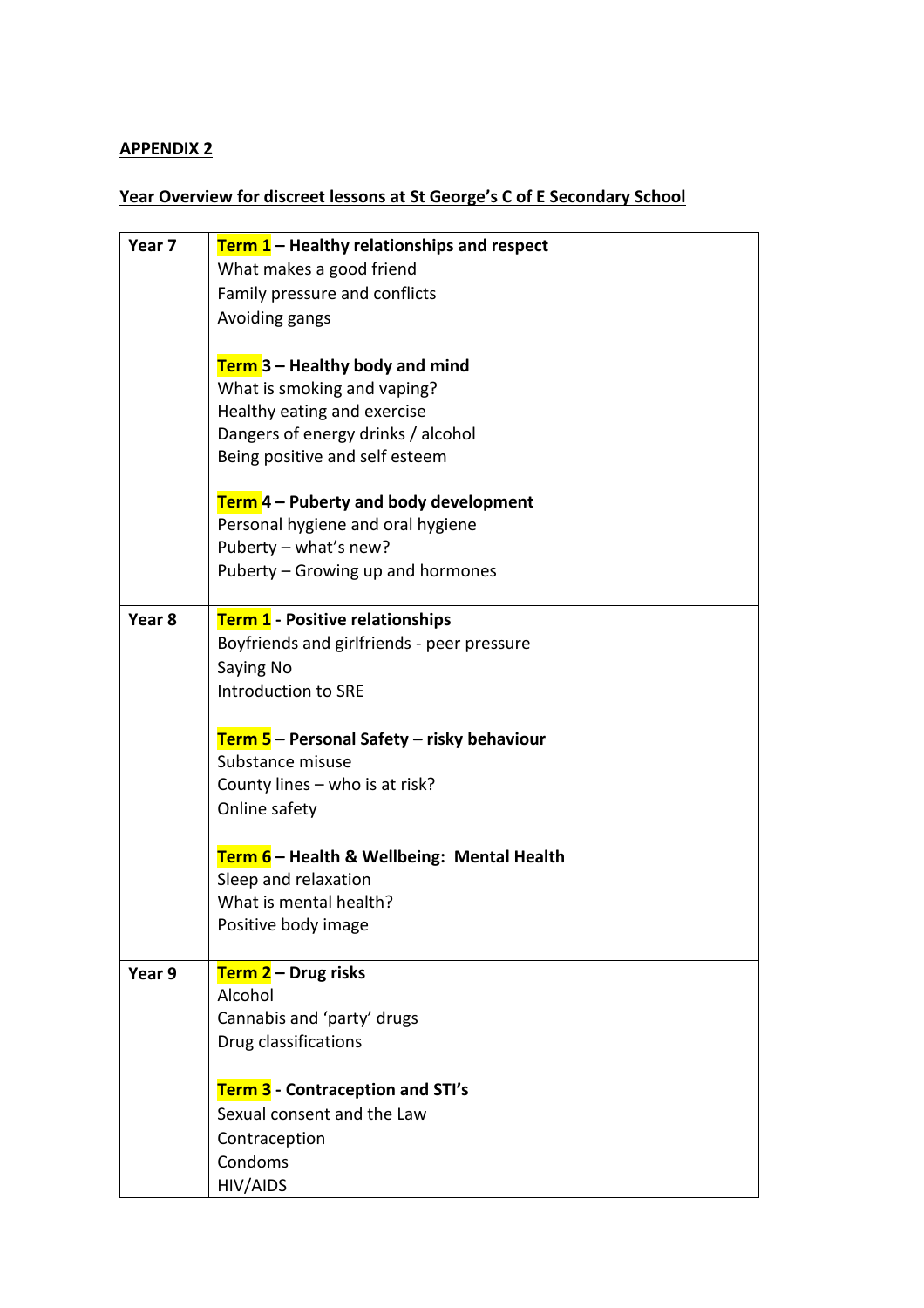|         | <b>Term 4</b> – STI's, FGM and the law<br>STIs - what are they?<br>$STIs - staying safe$<br>Sexual Harassment and Stalking<br>FGM and the law<br>Term 5 - Personal Safety: online and offline risks<br>Online safety - cyber bullying<br>Grooming and child exploitation                                          |
|---------|-------------------------------------------------------------------------------------------------------------------------------------------------------------------------------------------------------------------------------------------------------------------------------------------------------------------|
| Year 10 | Social Media<br>Term 2 - Diversity: LGBTQA+ and challenging racism<br>1. What is LGBTQA+ and Challenging homophobia<br>2.Coming out<br>3. Racism - kick it out                                                                                                                                                    |
|         | Term 3 - Personal Safety: looking after yourself<br>1. Preventing Knife Crime<br>2. Keeping safe out and about<br>4. Mental health and self-harm<br>5. War on drugs<br><b>Term 5</b> - SRE – exploring relationships<br>Sexting and the media<br>Domestic violence and abuse<br>Contraception and STI's revisited |
|         | Term 6 - Health and Wellbeing: Life skills<br><b>First Aid</b><br>Social media and online stress<br>Managing and saving money                                                                                                                                                                                     |
| Year 11 | Term 3 - SRE<br>Teenage pregnancy - 'Underage and pregnant'<br><b>Baby Borrowers Resource</b><br><b>Baby Borrowers Resource</b><br>Abortion<br>Term 4 - Personal Safety – Staying Safe                                                                                                                            |
|         | Digital footprint and virtual reality<br><b>Festivals and Drugs</b><br>Contraception and STI's revisit.                                                                                                                                                                                                           |

 $\overline{\phantom{a}}$